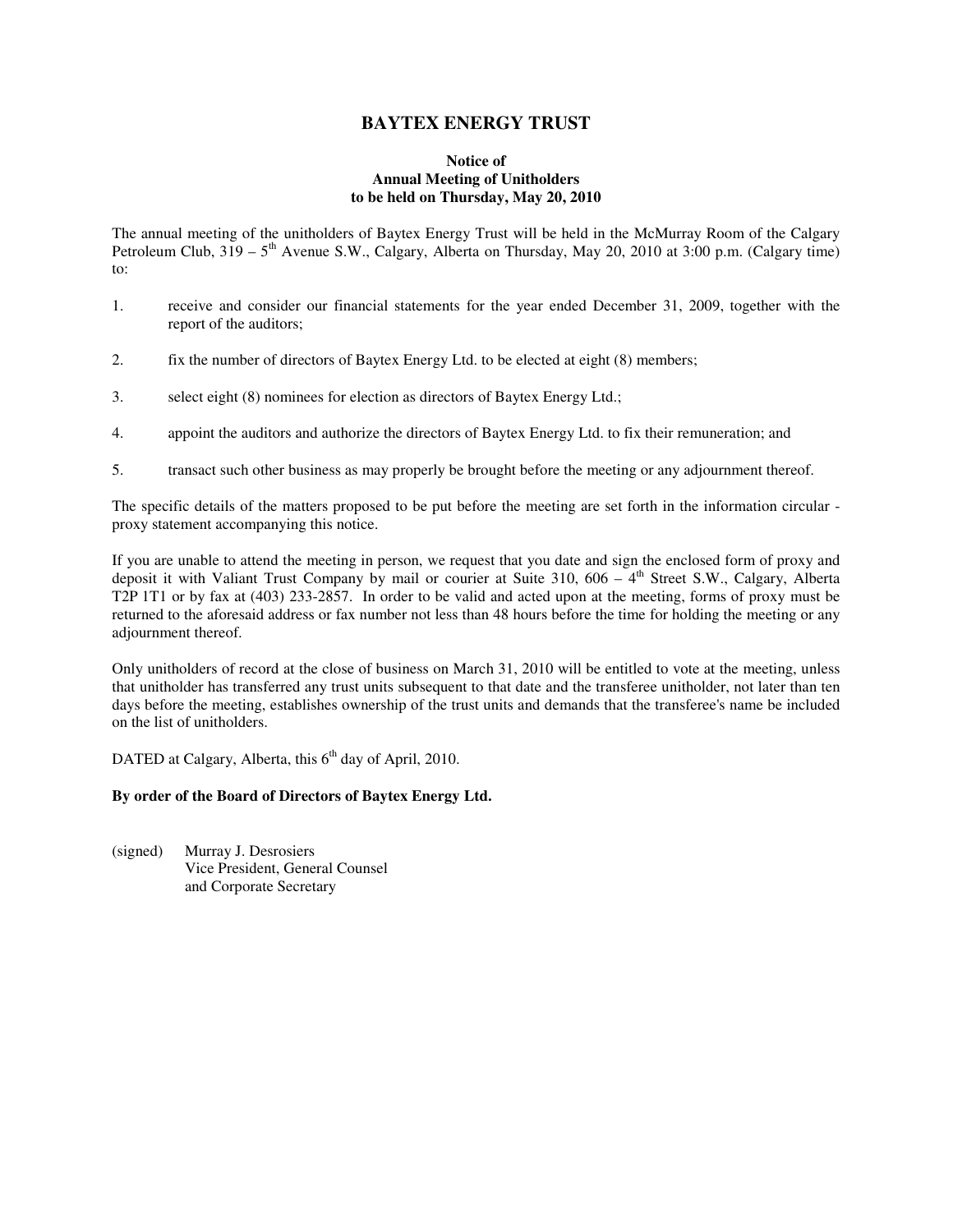# **BAYTEX ENERGY TRUST**

## **Information Circular - Proxy Statement for the Annual Meeting to be held on May 20, 2010**

## **SOLICITATION OF PROXIES**

This information circular - proxy statement is furnished in connection with the solicitation of proxies for use at the annual meeting of the unitholders of Baytex Energy Trust to be held at 3:00 p.m. (Calgary time) on Thursday, **May 20, 2010** in the McMurray Room of the Calgary Petroleum Club, located at  $319 - 5^{th}$  Avenue S.W., Calgary, Alberta and at any adjournment thereof.

We have two types of securities that entitle holders to vote generally at meetings of unitholders, being trust units and special voting units. The trust units and the special voting units vote together as a single class on all matters. Each trust unit is entitled to one vote and each special voting unit is entitled to one vote for each exchangeable share outstanding. As at March 31, 2010, no special voting units were outstanding.

Forms of proxy must be deposited with Valiant Trust Company (by mail or courier at Suite 310, 606 –  $4<sup>th</sup>$  Street S.W., Calgary, Alberta T2P 1T1 or by fax at (403) 233-2857) not less than 48 hours before the time for holding the meeting or any adjournment thereof. Only unitholders of record at the close of business on March 31, 2010 will be entitled to vote at the meeting, unless that unitholder has transferred any trust units subsequent to that date and the transferee unitholder, not later than ten days before the meeting, establishes ownership of the trust units and demands that the transferee's name be included on the list of unitholders.

The instrument appointing a proxy must be in writing and must be executed by you or your attorney authorized in writing or, if you are a corporation, under your corporate seal or by a duly authorized officer or attorney of the corporation.

**The persons named in the enclosed form of proxy are officers of our subsidiary, Baytex Energy Ltd. ("Baytex"). As a unitholder you have the right to appoint a person, who need not be a unitholder, to represent you at the meeting. To exercise this right you should insert the name of the desired representative**  in the blank space provided on the form of proxy and strike out the other names or submit another **appropriate proxy.** 

## **ADVICE TO BENEFICIAL HOLDERS OF TRUST UNITS**

The information set forth in this section is of significant importance to you if you do not hold your trust units in your own name. Only proxies deposited by unitholders whose names appear on our records as the registered holders of trust units can be recognized and acted upon at the meeting. If trust units are listed in your account statement provided by your broker, then in almost all cases those trust units will not be registered in your name on our records. Such trust units will likely be registered under the name of your broker or an agent of that broker. In Canada, the vast majority of such trust units are registered under the name of CDS & Co., the registration name for CDS Clearing and Depository Services Inc., which acts as nominee for many Canadian brokerage firms. Trust units held by your broker or their nominee can only be voted upon your instructions. Without specific instructions, your broker or their nominee is prohibited from voting your trust units.

Applicable regulatory policy requires your broker to seek voting instructions from you in advance of the meeting. Every broker has its own mailing procedures and provides its own return instructions, which you should carefully follow in order to ensure that your units are voted at the meeting. Often, the form of proxy supplied by your broker is identical to the form of proxy provided to registered unitholders. However, its purpose is limited to instructing the registered unitholder how to vote on your behalf. The majority of brokers now delegate responsibility for obtaining instructions from clients to a mailing/tabulating agent who mails a scannable voting instruction form in lieu of the form of proxy. You are asked to complete and return the voting instruction form to them by mail or facsimile. Alternatively, you can use their website or call their toll-free telephone number to instruct them how to vote your trust units. They then tabulate the results of all instructions received and provide appropriate instructions respecting the voting of trust units to be represented at the meeting. **If you receive a voting instruction form from a**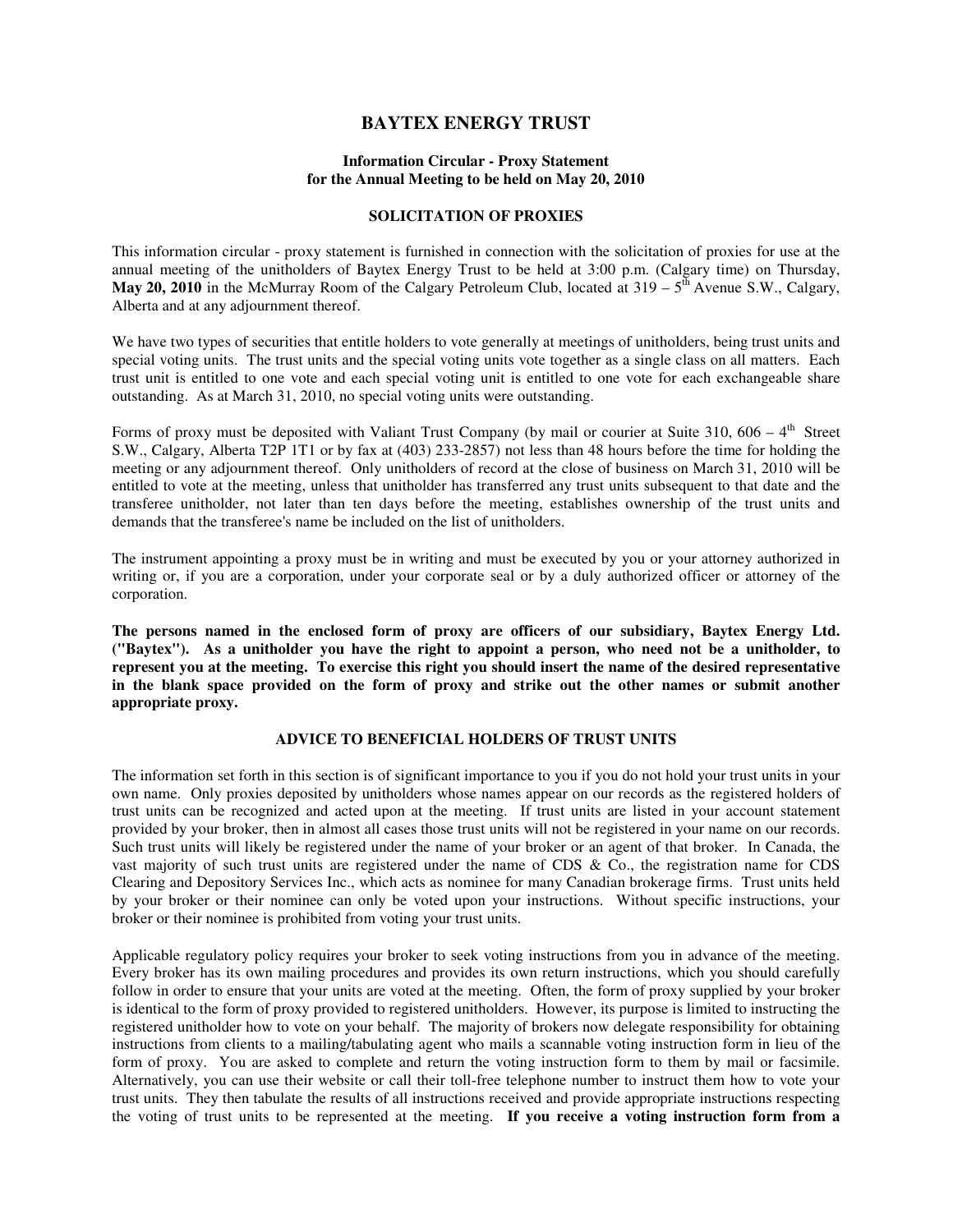**mailing/tabulating agent, it cannot be used as a proxy to vote trust units directly at the meeting as it must be returned to the mailing/tabulating agent well in advance of the meeting in order to have the trust units voted.**

#### **REVOCABILITY OF PROXY**

You may revoke your proxy at any time prior to a vote. If you or the person you give your proxy attends personally at the meeting, you or such person may revoke the proxy and vote in person. In addition to revocation in any other manner permitted by law, a proxy may be revoked by an instrument in writing executed by you or your attorney authorized in writing or, if you are a corporation, under your corporate seal or by a duly authorized officer or attorney of the corporation. To be effective the instrument in writing must be deposited either at our head office at any time up to and including the last business day before the day of the meeting, or any adjournment thereof, at which the proxy is to be used, or with the chairman of the meeting on the day of the meeting, or any adjournment thereof.

#### **PERSONS MAKING THE SOLICITATION**

**This solicitation is made on behalf of our management**. We will bear the costs incurred in the preparation and mailing of the form of proxy, notice of annual meeting and this information circular - proxy statement. In addition to mailing forms of proxy, proxies may be solicited by personal interviews, or by other means of communication, by directors, officers and employees of Baytex who will not be remunerated therefor.

#### **EXERCISE OF DISCRETION BY PROXY**

The trust units represented by proxy in favour of management nominees will be voted on any poll at the meeting. Where you specify a choice with respect to any matter to be acted upon, the trust units will be voted on any poll in accordance with the specification so made. **If you do not provide instructions, your trust units will be voted in**  favour of the matters to be acted upon as set out herein. The persons appointed under the form of proxy **which we have furnished are conferred with discretionary authority with respect to amendments or variations of those matters specified in the form of proxy and notice of annual meeting and with respect to any other matters which may properly be brought before the meeting or any adjournment thereof. At the time of printing this information circular - proxy statement, we know of no such amendment, variation or other matter.**

## **VOTING UNITS AND PRINCIPAL HOLDERS THEREOF**

We are authorized to issue an unlimited number of trust units and an unlimited number of special voting units without nominal or par value. As at March 31, 2010, there were 110,650,072 trust units issued and outstanding. At the meeting, upon a show of hands, every unitholder present in person or represented by proxy and entitled to vote shall have one vote. On a poll or ballot, every unitholder present in person or by proxy has one vote for each trust unit of which such unitholder is the registered holder.

When any trust unit is held jointly by several persons, any one of them may vote at the meeting in person or by proxy in respect of such trust unit, but if more than one of them are present at the meeting in person or by proxy, and such joint owners of the proxy so present disagree as to any vote to be cast, the joint owner present or represented whose name appears first in the register of unitholders maintained by Valiant Trust Company is entitled to cast such vote.

As at March 31, 2010, our directors and officers, as a group, beneficially owned, or controlled or directed, directly or indirectly, 1,564,530 trust units or approximately 1.4% of the issued and outstanding trust units (and the votes entitled to be cast at the meeting). To the knowledge of our directors and officers, as at March 31, 2010, no person or company, beneficially owned, or controlled or directed, directly or indirectly, trust units entitled to more than 10% of the votes which may be cast at the meeting.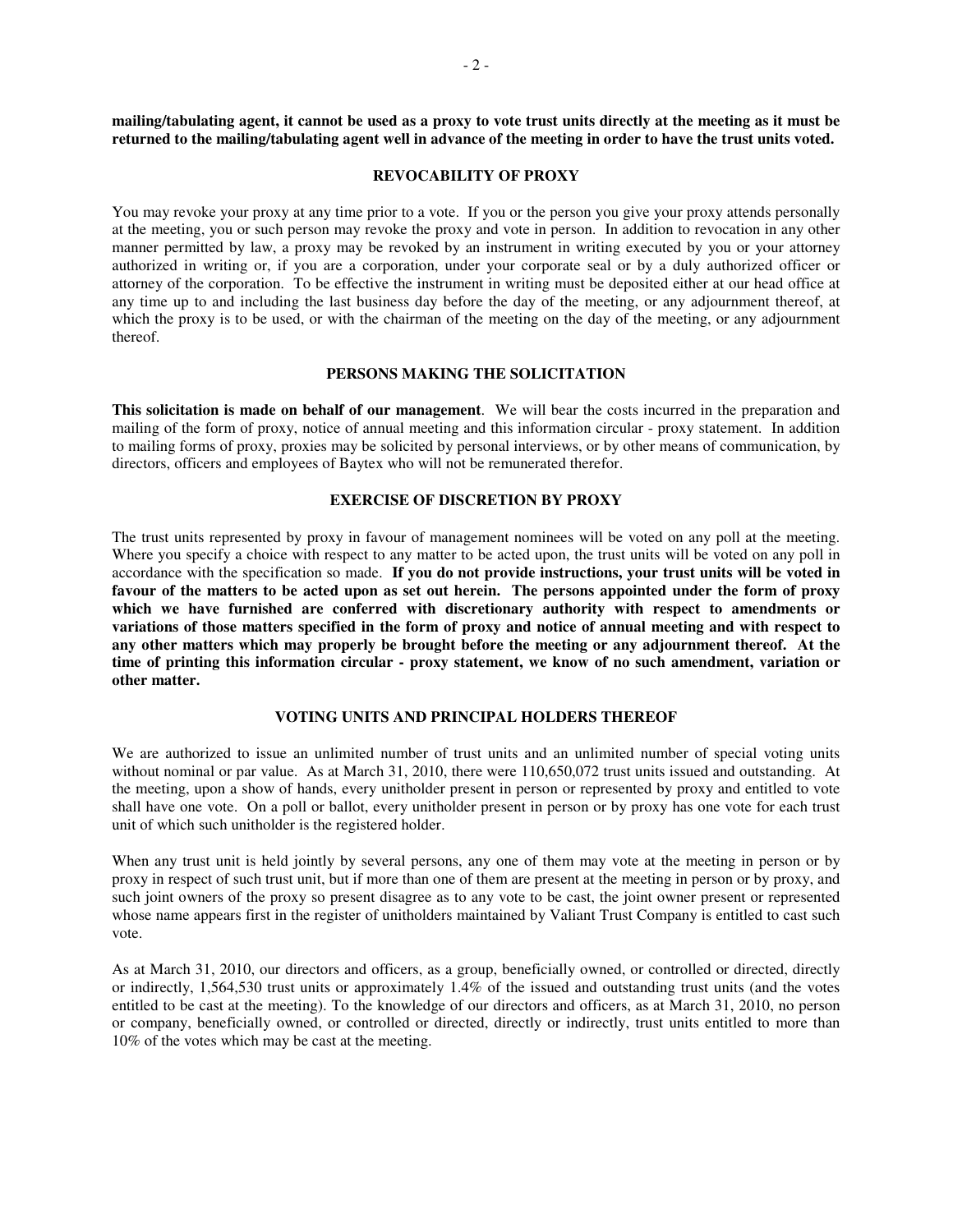## **QUORUM FOR MEETING**

At the meeting, a quorum shall consist of two or more persons either present in person or represented by proxy and representing in the aggregate not less than five percent (5%) of the outstanding trust units. If a quorum is not present at the meeting within one half hour after the time fixed for the holding of the meeting, it shall stand adjourned to such day being not less than fourteen (14) days later and to such place and time as may be determined by the chairman of the meeting. At such meeting, the unitholders present either personally or by proxy shall form a quorum.

## **APPROVAL REQUIREMENTS**

All of the matters to be considered at the meeting are ordinary resolutions requiring approval by more than fifty percent of the votes cast in respect of the resolution by or on behalf of unitholders present.

#### **MATTERS TO BE ACTED UPON ATTHE MEETING**

#### **Fixing the Number of Directors of Baytex**

The articles of Baytex provide for a minimum of three directors and a maximum of eleven directors. The by-laws of Baytex provide that the number of directors shall be fixed from time to time by the shareholders. There are currently eight directors on our board of directors (the "**Board**"). At the meeting, it is proposed that the number of directors of Baytex to be elected to hold office until the next annual meeting or until their successors are elected or appointed be set at eight (8). Unless otherwise directed, it is the intention of management to vote proxies in favour of setting the number of directors to be elected at eight (8).

### **Election of Directors of Baytex**

Unitholders are entitled to nominate for election all of the members of the Board by a vote at a meeting of unitholders held in accordance with our trust indenture. Following such meeting, Valiant Trust Company, the trustee of Baytex Energy Trust, shall cause the individuals so nominated by the unitholders to be elected as directors of Baytex.

The eight (8) individuals to be nominated for election as directors of Baytex are as follows:

| John A. Brussa  | R.E.T. (Rusty) Goepel |
|-----------------|-----------------------|
| Raymond T. Chan | Anthony W. Marino     |
| Edward Chwyl    | Gregory K. Melchin    |
| Naveen Dargan   | Dale O. Shwed         |

In the event that a vacancy among such nominees occurs because of death or for any reason prior to the meeting, the proxy shall not be voted with respect to such vacancy.

The following table sets forth the names, ages (at December 31, 2009) and cities of residence of the persons proposed to be nominated for election as our directors, their committee memberships, the date on which each became a director of us (or a predecessor of us), the present occupations and brief biographies of such persons, and the number of our trust units beneficially owned, or controlled or directed, directly or indirectly, by each, the number of trust unit incentive rights held and the market value of such securities. This information is based partly on our records and partly on information received by us from the nominees.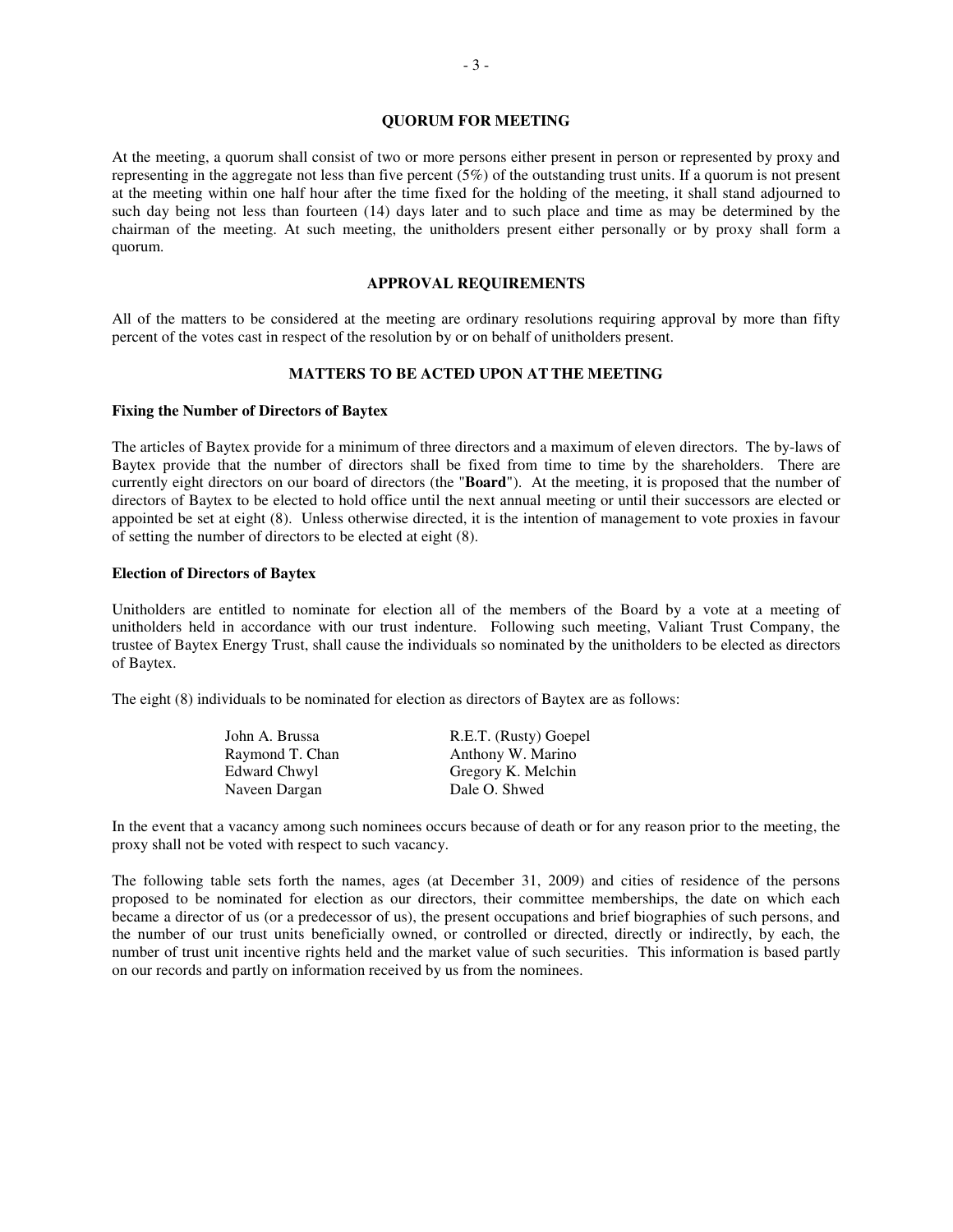|                                                                                                         | <b>Trust Units Owned,</b><br><b>Controlled or Directed</b> |                          |                                                                        |               | <b>Trust Unit</b><br><b>Incentive Rights</b><br>Held | <b>Total Market Value of Trust</b><br><b>Units and Trust Unit</b><br>Incentive Rights <sup>(1)</sup> |                                                                                                                                                                                                                                                                                                                                                                                                                                                                                                                                                                                                                                                                                                                     |                                                                                                                                                                                                                                                                                                                                                                                                                                                                                                                                                                                                                                                                                                                                                          |
|---------------------------------------------------------------------------------------------------------|------------------------------------------------------------|--------------------------|------------------------------------------------------------------------|---------------|------------------------------------------------------|------------------------------------------------------------------------------------------------------|---------------------------------------------------------------------------------------------------------------------------------------------------------------------------------------------------------------------------------------------------------------------------------------------------------------------------------------------------------------------------------------------------------------------------------------------------------------------------------------------------------------------------------------------------------------------------------------------------------------------------------------------------------------------------------------------------------------------|----------------------------------------------------------------------------------------------------------------------------------------------------------------------------------------------------------------------------------------------------------------------------------------------------------------------------------------------------------------------------------------------------------------------------------------------------------------------------------------------------------------------------------------------------------------------------------------------------------------------------------------------------------------------------------------------------------------------------------------------------------|
| <b>Nominee for Election as Director</b>                                                                 | Age                                                        | <b>Director</b><br>Since | March<br>2010                                                          | March<br>2009 | March<br>2010                                        | March<br>2009                                                                                        | March<br>2010                                                                                                                                                                                                                                                                                                                                                                                                                                                                                                                                                                                                                                                                                                       | March<br>2009                                                                                                                                                                                                                                                                                                                                                                                                                                                                                                                                                                                                                                                                                                                                            |
| John A. Brussa<br>Calgary, AB                                                                           | 52                                                         | 1997                     | 178,320                                                                | 178,320       | 57,000                                               | 59,000                                                                                               | \$7,298,307                                                                                                                                                                                                                                                                                                                                                                                                                                                                                                                                                                                                                                                                                                         | \$2,885,332                                                                                                                                                                                                                                                                                                                                                                                                                                                                                                                                                                                                                                                                                                                                              |
| Member of:<br>- Reserves Committee<br>- Compensation Committee<br>- Nominating and Governance Committee |                                                            |                          |                                                                        |               |                                                      |                                                                                                      | Mr. Brussa holds a Bachelor of Arts degree in History and Economics and a Bachelor of Laws degree.<br>He has been a partner in the Calgary-based energy law firm of Burnet, Duckworth & Palmer LLP<br>since 1987, specializing in the area of taxation. He is also a director of a number of energy and energy<br>related trusts and companies. Mr. Brussa is a past governor of the Canadian Tax Foundation.                                                                                                                                                                                                                                                                                                       |                                                                                                                                                                                                                                                                                                                                                                                                                                                                                                                                                                                                                                                                                                                                                          |
| Raymond T. Chan<br>Calgary, AB                                                                          | 54                                                         | 1998                     | 480,997                                                                | 310,997       | 375,000                                              | 570,000                                                                                              | \$23,170,156                                                                                                                                                                                                                                                                                                                                                                                                                                                                                                                                                                                                                                                                                                        | \$7,237,955                                                                                                                                                                                                                                                                                                                                                                                                                                                                                                                                                                                                                                                                                                                                              |
|                                                                                                         |                                                            |                          | Bachelor of Commerce degree and is a chartered accountant.             |               |                                                      |                                                                                                      | Mr. Chan was appointed Executive Chairman of Baytex on January 1, 2009. He originally joined<br>Baytex in October 1998 and has held the following positions: Senior Vice President and Chief<br>Financial Officer (October 1998 to August 2003); President and Chief Executive Officer (September<br>2003 to November 2007); and Chief Executive Officer (November 2007 to December 2008). Mr.<br>Chan has been a director of Baytex since October 1998. Mr. Chan has held senior executive positions<br>in the Canadian oil and gas industry since 1982, including chief financial officer titles at Tarragon Oil<br>and Gas Limited, American Eagle Petroleums Ltd. and Gane Energy Corporation. Mr. Chan holds a |                                                                                                                                                                                                                                                                                                                                                                                                                                                                                                                                                                                                                                                                                                                                                          |
| <b>Edward Chwyl</b><br>Victoria, BC                                                                     | 66                                                         | 2003                     | 153,000                                                                | 135,000       | 41,000                                               | 51,000                                                                                               | \$6,018,330                                                                                                                                                                                                                                                                                                                                                                                                                                                                                                                                                                                                                                                                                                         | \$2,038,500                                                                                                                                                                                                                                                                                                                                                                                                                                                                                                                                                                                                                                                                                                                                              |
| Member of:<br>- Reserves Committee<br>- Compensation Committee<br>- Nominating and Governance Committee |                                                            |                          | gas industry in Canada and the United States.                          |               |                                                      |                                                                                                      | Mr. Chwyl was appointed Lead Independent Director of Baytex on February 17, 2009. From<br>September 2003 to December 2008, Mr. Chwyl was our Chairman. Mr. Chwyl holds a Bachelor of<br>Science degree in Chemical Engineering and a Master of Science degree in Petroleum Engineering.<br>He is a retired businessman with over 35 years of experience in the oil and gas industry in North<br>America, most notably as President and Chief Executive Officer of Tarragon Oil and Gas Limited<br>from 1989 to 1998. Prior thereto, he held various technical and executive positions within the oil and                                                                                                            |                                                                                                                                                                                                                                                                                                                                                                                                                                                                                                                                                                                                                                                                                                                                                          |
| Naveen Dargan<br>Calgary, AB                                                                            | 52                                                         | 2003                     | 115,000                                                                | 100,000       | 35,000                                               | 49,000                                                                                               | \$4,579,470                                                                                                                                                                                                                                                                                                                                                                                                                                                                                                                                                                                                                                                                                                         | \$1,586,500                                                                                                                                                                                                                                                                                                                                                                                                                                                                                                                                                                                                                                                                                                                                              |
| Member of:<br>- Audit Committee<br>- Compensation Committee<br>- Nominating and Governance Committee    |                                                            |                          | and Head of Energy Investment Banking for Raymond James Ltd.           |               |                                                      |                                                                                                      | Mr. Dargan holds a Bachelor of Arts (Honours) degree in Mathematics and Economics, a Master of<br>Business Administration degree and a Chartered Business Valuator designation. He has been an<br>independent businessman since June 2003. Prior thereto, he worked for over 20 years in the<br>investment banking business, finishing his investment banking career as Senior Managing Director                                                                                                                                                                                                                                                                                                                    |                                                                                                                                                                                                                                                                                                                                                                                                                                                                                                                                                                                                                                                                                                                                                          |
| R.E.T. (Rusty) Goepel<br>Vancouver, BC                                                                  | 67                                                         | 2005                     | 23,000                                                                 | 23,000        | 47,000                                               | 49,000                                                                                               | \$1,619,550                                                                                                                                                                                                                                                                                                                                                                                                                                                                                                                                                                                                                                                                                                         | \$423,800                                                                                                                                                                                                                                                                                                                                                                                                                                                                                                                                                                                                                                                                                                                                                |
| Member of:<br>- Audit Committee                                                                         |                                                            |                          | acquired by Raymond James Ltd. in 2001.                                |               |                                                      |                                                                                                      | Mr. Goepel holds a Bachelor of Commerce (Honours) degree. He is currently Senior Vice President<br>for Raymond James Ltd. He commenced his career in investment banking in 1968 and was President<br>and co-founder of Goepel Shields & Partners, which later became Goepel McDermid Ltd. and was                                                                                                                                                                                                                                                                                                                                                                                                                   |                                                                                                                                                                                                                                                                                                                                                                                                                                                                                                                                                                                                                                                                                                                                                          |
| <b>Anthony W. Marino</b><br>Calgary, AB                                                                 | 49                                                         | 2009                     | 252,828                                                                | 76,100        | 255,000                                              | 625,000                                                                                              | \$12,447,910                                                                                                                                                                                                                                                                                                                                                                                                                                                                                                                                                                                                                                                                                                        | \$3,538,160                                                                                                                                                                                                                                                                                                                                                                                                                                                                                                                                                                                                                                                                                                                                              |
|                                                                                                         |                                                            |                          | Administration degree from California State University at Bakersfield. |               |                                                      |                                                                                                      |                                                                                                                                                                                                                                                                                                                                                                                                                                                                                                                                                                                                                                                                                                                     | Mr. Marino was appointed President, Chief Executive Officer and director of Baytex on January 1, 2009.<br>Mr. Marino joined Baytex in November 2004 as Chief Operating Officer and was promoted to President<br>and Chief Operating Officer in November 2007. Prior to joining Baytex, Mr. Marino was President and<br>Chief Executive Officer of Dominion Exploration Canada Ltd. (a subsidiary of Dominion Resources Inc.).<br>He is a registered professional engineer and a Chartered Financial Analyst, and has over 25 years of<br>experience in the North American oil and gas industry. Mr. Marino has a Bachelor of Science degree with<br>Highest Distinction in Petroleum Engineering from the University of Kansas and a Masters of Business |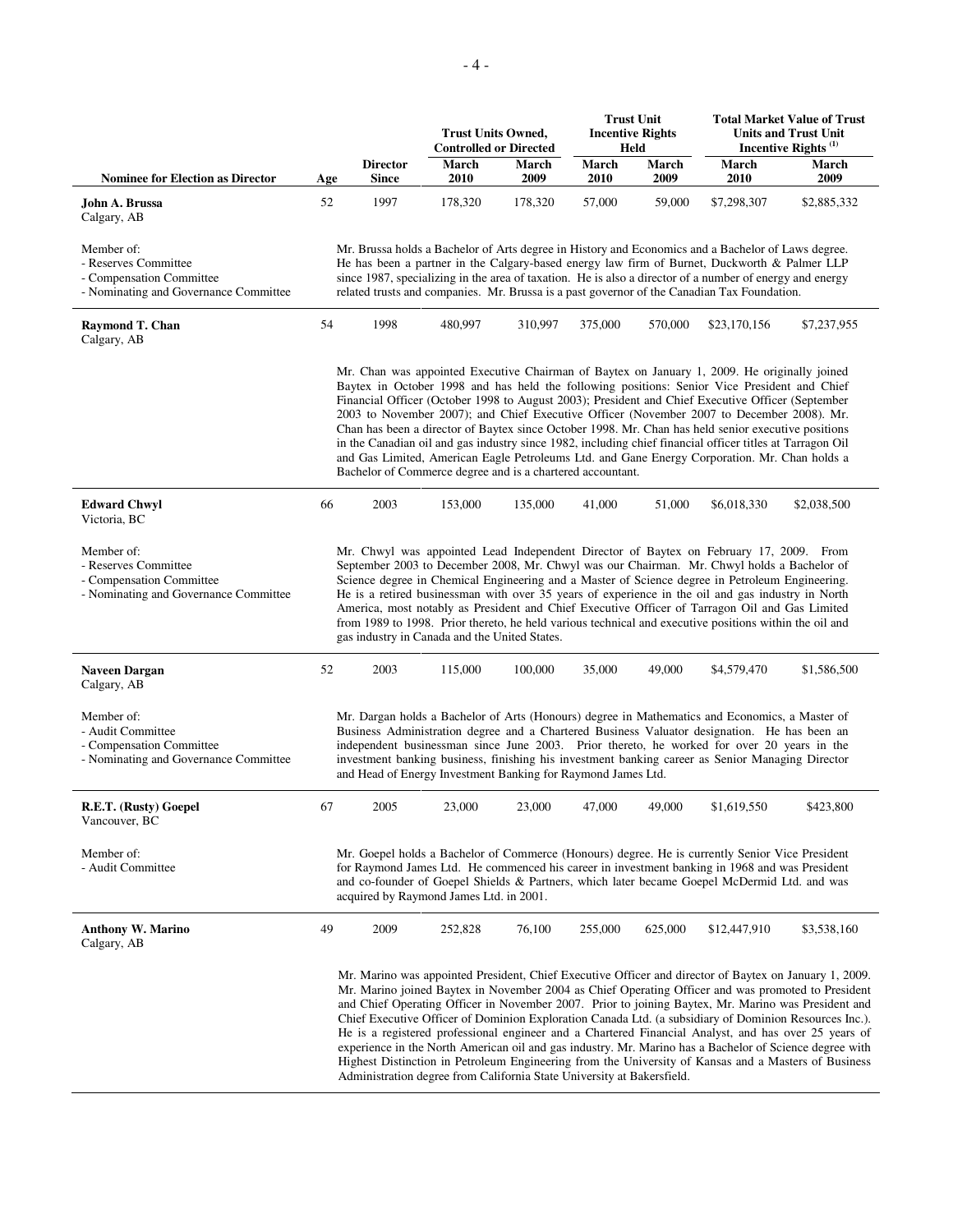|                                          |                                                                                                                                                                                                                                                                                                                                                                                                                                                                                                                                                                                                                                                                                                                                                                                                                                             |                                 | <b>Trust Units Owned,</b><br><b>Controlled or Directed</b> |               |               | <b>Trust Unit</b><br><b>Incentive Rights</b><br>Held |               | <b>Total Market Value of Trust</b><br><b>Units and Trust Unit</b><br>Incentive Rights <sup>(1)</sup> |  |
|------------------------------------------|---------------------------------------------------------------------------------------------------------------------------------------------------------------------------------------------------------------------------------------------------------------------------------------------------------------------------------------------------------------------------------------------------------------------------------------------------------------------------------------------------------------------------------------------------------------------------------------------------------------------------------------------------------------------------------------------------------------------------------------------------------------------------------------------------------------------------------------------|---------------------------------|------------------------------------------------------------|---------------|---------------|------------------------------------------------------|---------------|------------------------------------------------------------------------------------------------------|--|
| <b>Nominee for Election as Director</b>  | Age                                                                                                                                                                                                                                                                                                                                                                                                                                                                                                                                                                                                                                                                                                                                                                                                                                         | <b>Director</b><br><b>Since</b> | March<br>2010                                              | March<br>2009 | March<br>2010 | March<br>2009                                        | March<br>2010 | <b>March</b><br>2009                                                                                 |  |
| <b>Gregory K. Melchin</b><br>Calgary, AB | 56                                                                                                                                                                                                                                                                                                                                                                                                                                                                                                                                                                                                                                                                                                                                                                                                                                          | 2008                            | 3,240                                                      | Nil           | 53,000        | 45,000                                               | \$765,920     | Nil                                                                                                  |  |
| Member of:<br>- Audit Committee          | Mr. Melchin holds a Bachelor of Science degree (major in accounting) and a Fellow Chartered<br>Accountant designation from the Institute of Chartered Accountants of Alberta. He has also<br>completed the Directors Education Program with the Institute of Corporate Directors. He is currently<br>the Chairperson of PPP Canada Inc., the Canadian federal government's public-private partnership<br>office. Mr. Melchin was a member of the Legislative Assembly of Alberta from 1997 to March 2008.<br>Among his various assignments with the Government of Alberta, he was Minister of Energy, Minister<br>of Seniors and Community Supports and Minister of Revenue. Prior to being elected to the<br>Legislative Assembly of Alberta, he served in various management positions for 20 years in the<br>Calgary business community. |                                 |                                                            |               |               |                                                      |               |                                                                                                      |  |
| Dale O. Shwed<br>Calgary, AB             | 51                                                                                                                                                                                                                                                                                                                                                                                                                                                                                                                                                                                                                                                                                                                                                                                                                                          | 1993                            | 184,491                                                    | 208,689       | 57,000        | 59,000                                               | \$7,512,503   | \$3,343,904                                                                                          |  |
| Member of:<br>- Reserves Committee       | Mr. Shwed holds a Bachelor of Science degree specializing in Geology. He has been President and<br>Chief Executive Officer of Crew Energy Inc. since September 2003. Prior thereto, he was President<br>and Chief Executive Officer of Baytex Energy Ltd. from 1993 to August 2003. He commenced his<br>career in the oil and gas industry in 1980.                                                                                                                                                                                                                                                                                                                                                                                                                                                                                         |                                 |                                                            |               |               |                                                      |               |                                                                                                      |  |

Note:

(1) The "Total Market Value of Trust Units and Trust Unit Incentive Rights" was determined by multiplying the number of trust units and the number of trust units issuable upon exercise of the Trust Unit Incentive Rights (regardless of vesting and adjusted for the exercise price) held by each nominee by the closing price of the trust units on the Toronto Stock Exchange (the "**TSX**") on March 1, 2010 (\$34.71) and March 31, 2009 (\$15.10).

## *Additional Disclosure Relating to Proposed Directors*

To the knowledge of our directors and executive officers, none of our proposed directors is, as of the date hereof, or was within ten years before the date hereof, a director, chief executive officer or chief financial officer of any company (including us), that was subject to a cease trade order (including a management cease trade order), an order similar to a cease trade order or an order that denied the relevant company access to any exemption under securities legislation, in each case that was in effect for a period of more than 30 consecutive days (collectively, an "**Order**"), that was issued while that person was acting in the capacity as director, chief executive officer or chief financial officer or was subject to an Order that was issued after that person ceased to be a director, chief executive officer or chief financial officer and which resulted from an event that occurred while that person was acting in the capacity as director, chief executive officer or chief financial officer.

None of our proposed directors is, as of the date hereof, or has been within the ten years before the date hereof, a director or executive officer of any company (including us) that, while that person was acting in that capacity, or within a year of that person ceasing to act in that capacity, became bankrupt, made a proposal under any legislation relating to bankruptcy or insolvency or was subject to or instituted any proceedings, arrangement or compromise with creditors or had a receiver, receiver-manager or trustee appointed to hold its assets or has, within the ten years before the date hereof, become bankrupt, made a proposal under any legislation relating to bankruptcy or insolvency, or become subject to or instituted any proceedings, arrangement or compromise with creditors, or had a receiver, receiver-manager or trustee appointed to hold the assets of the director, executive officer or shareholder, other than Mr. Brussa who was a director of Imperial Metals Limited, a corporation engaged in both oil and gas and mining operations, in the year prior to that corporation implementing a plan of arrangement under the *Company Act* (British Columbia) and under the *Companies' Creditors Arrangement Act* (Canada) which resulted in the separation of its two businesses and the creation of two public corporations: Imperial Metals Corporation and IEI Energy Inc. (which became Rider Resources Ltd.). The plan of arrangement was completed in April 2002.

In addition, none of our proposed directors has been subject to any penalties or sanctions imposed by a court relating to securities legislation or by a securities regulatory authority or has entered into a settlement agreement with a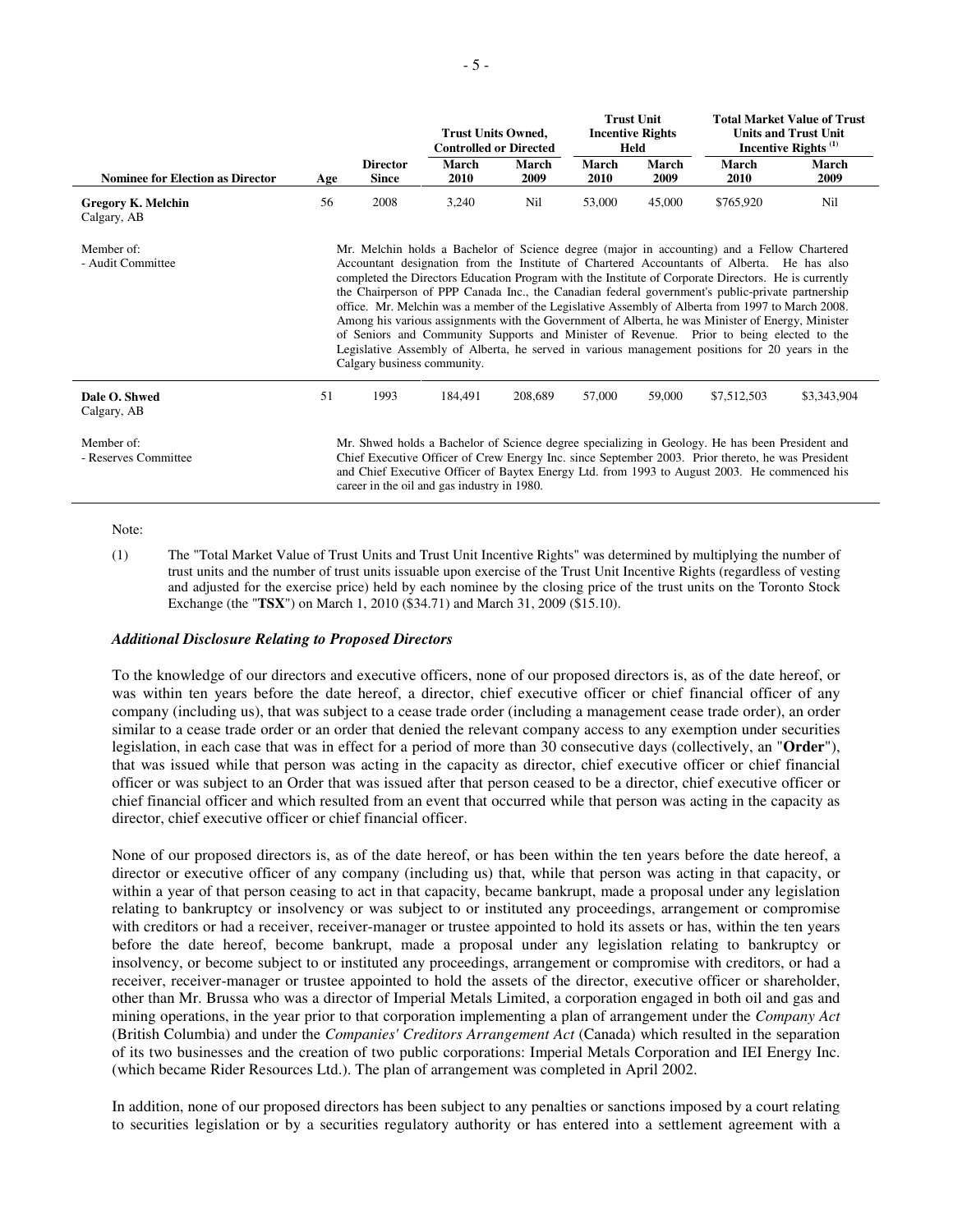securities regulatory authority, or any other penalties or sanctions imposed by a court or regulatory body that would likely be considered important to a reasonable investor in making investment decisions.

### **Appointment of Auditors**

Our trust indenture provides that our auditors will be selected at each annual meeting of unitholders. Accordingly, management is soliciting proxies, in the accompanying form of proxy, in favour of the appointment of the firm of Deloitte & Touche LLP, Chartered Accountants, as our auditors, to hold office until the next annual meeting of unitholders and to authorize the directors of Baytex to fix their remuneration. Deloitte & Touche LLP have been our auditors since inception.

The following table provides information about the fees billed to us and our subsidiaries for professional services rendered by Deloitte & Touche LLP during fiscal 2009 and 2008:

|                    | Aggregate fees billed (\$000s) |         |
|--------------------|--------------------------------|---------|
|                    | 2009                           | 2008    |
| Audit fees         | \$1,253                        | \$1,124 |
| Audit-related fees |                                |         |
| Tax fees           | 193                            | 56      |
| All other fees     |                                | 84      |
| Total              | \$1,446                        | \$1,264 |

*Audit Fees*: Audit fees consist of fees for the audit of our annual financial statements or services that are normally provided in connection with statutory and regulatory filings or engagements. In addition to the fees for annual audits of financial statements and review of quarterly results, services in this category for fiscal 2009 and 2008 also include the reviews of comment letters from Canadian and U.S. regulatory agencies, amounts for audit work performed in relation to the requirements of Section 404 of the *Sarbanes-Oxley Act of 2002* relating to internal control over financial reporting and review of prospectuses related to equity and debt issuances.

*Audit-Related Fees*: Audit-related fees consist of fees for assurance and related services that are reasonably related to the performance of the audit or review of our financial statements and are not reported as Audit Fees.

*Tax Fees*: Tax fees included tax planning and various taxation matters.

*All Other Fees*: During 2008, the services provided in this category consisted only of advisory services associated with property taxes.

## **DIRECTOR COMPENSATION**

Our Board, through its Compensation Committee, is responsible for the development and implementation of a compensation plan for the directors of Baytex who are not also officers of Baytex (the "**independent directors**"). Officers of Baytex who are also directors are not paid any compensation for acting as a director.

The main objectives of our directors' compensation plan are: (a) to attract and retain the services of the most qualified individuals; (b) to compensate the directors in a manner that is commensurate with the risks and responsibilities assumed in board and committee membership and at a level that approximates the median compensation paid to directors of a peer group of energy trusts and companies; and (c) to align the interests of directors with the Unitholders. To meet and maintain these objectives, the Compensation Committee annually performs a review of the compensation plan, which includes surveying the compensation paid to directors of a peer group of energy trusts (see "Compensation Discussion and Analysis – Competitive Factors" for a listing of the peer group members). The Compensation Committee recommends any changes to the compensation plan to the Board for consideration and, if deemed appropriate, approval. The Compensation Committee did not recommend (and the Board did not approve) any changes to the cash retainers and fees for 2008, 2009 or 2010.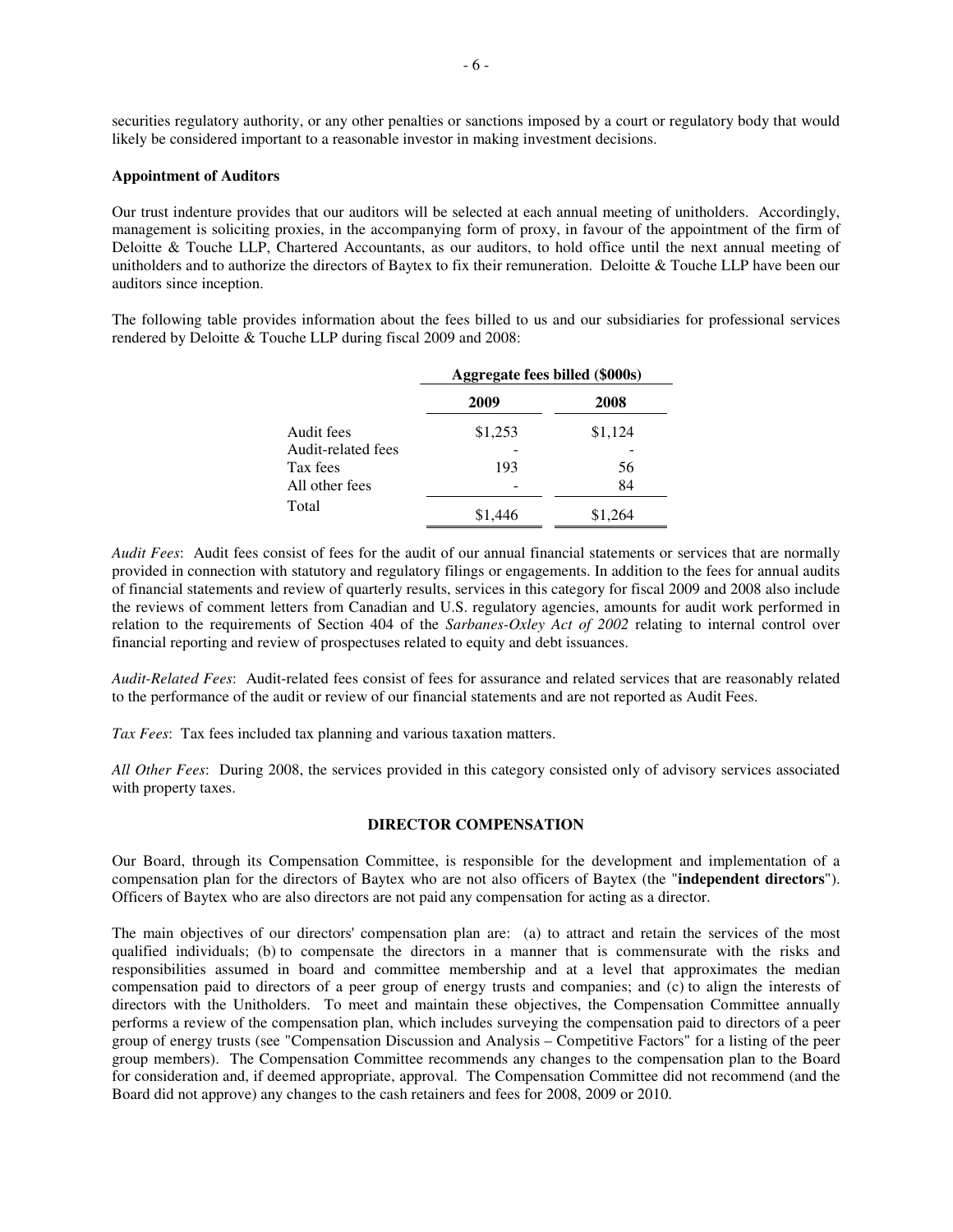The following table sets forth the principal elements of the compensation plan for the year ended December 31, 2009. In addition, independent directors were reimbursed for any expenses incurred to attend a board or committee meeting.

| <b>Compensation Element</b>                                                                            | Amount (\$)                       |
|--------------------------------------------------------------------------------------------------------|-----------------------------------|
| Board Retainer - Annual                                                                                | 30,000                            |
| Lead Independent Director Retainer - Annual                                                            | 20,000                            |
| Additional Chair Retainers - Annual:<br>Audit<br>Compensation<br>Nominating and Governance<br>Reserves | 20,000<br>5,000<br>5,000<br>5,000 |
| Meeting Attendance Fee                                                                                 | 1.500                             |

Independent directors are also eligible to be granted rights to acquire trust units ("**Incentive Rights**") under our Trust Unit Rights Incentive Plan (the "**Incentive Plan**"), provided that the aggregate number of Incentive Rights granted to independent directors cannot exceed 1% of the issued and outstanding trust units (plus the number of trust units that may be issued on the exchange of any outstanding exchangeable shares) and the value of Incentive Rights that can be granted to any one non-management director during a calendar year cannot exceed \$100,000. As at December 31, 2009, the independent directors held an aggregate of 330,000 Incentive Rights, which represents 0.3% of the issued and outstanding trust units as at such date. For information regarding the outstanding Incentive Rights held by the independent directors, see "Outstanding Option-based and Share-based Awards" and "Incentive Plan Awards – Value Vested or Earned during the Year" below.

The following table sets forth the cash retainers and fees that were paid to each of our independent directors during the year ended December 31, 2009. Directors' fees are paid on a quarterly basis.

| <b>Name</b>           | <b>Board</b><br><b>Retainer</b><br>\$) | Lead<br>Independent<br><b>Director</b><br><b>Retainer</b><br>(\$) | Committee<br><b>Chair</b><br><b>Retainer</b><br>$\left( \text{\$}\right)$ | Meeting<br><b>Attendance</b><br><b>Fees</b><br>\$) | <b>Total Fees</b><br><b>Earned</b><br>\$) |
|-----------------------|----------------------------------------|-------------------------------------------------------------------|---------------------------------------------------------------------------|----------------------------------------------------|-------------------------------------------|
| John A. Brussa        | 30,000                                 |                                                                   | 5,000                                                                     | 15,000                                             | 50,000                                    |
| Edward Chwyl          | 30,000                                 | 20,000                                                            | 5,000                                                                     | 13,500                                             | 68,500                                    |
| Naveen Dargan         | 30,000                                 |                                                                   | 20,000                                                                    | 22,500                                             | 72,500                                    |
| R.E.T. (Rusty) Goepel | 30,000                                 |                                                                   |                                                                           | 15,000                                             | 45,000                                    |
| Gregory K. Melchin    | 30,000                                 |                                                                   |                                                                           | 19,500                                             | 49,500                                    |
| Dale O. Shwed         | 30,000                                 |                                                                   | 5,000                                                                     | 10.500                                             | 45,500                                    |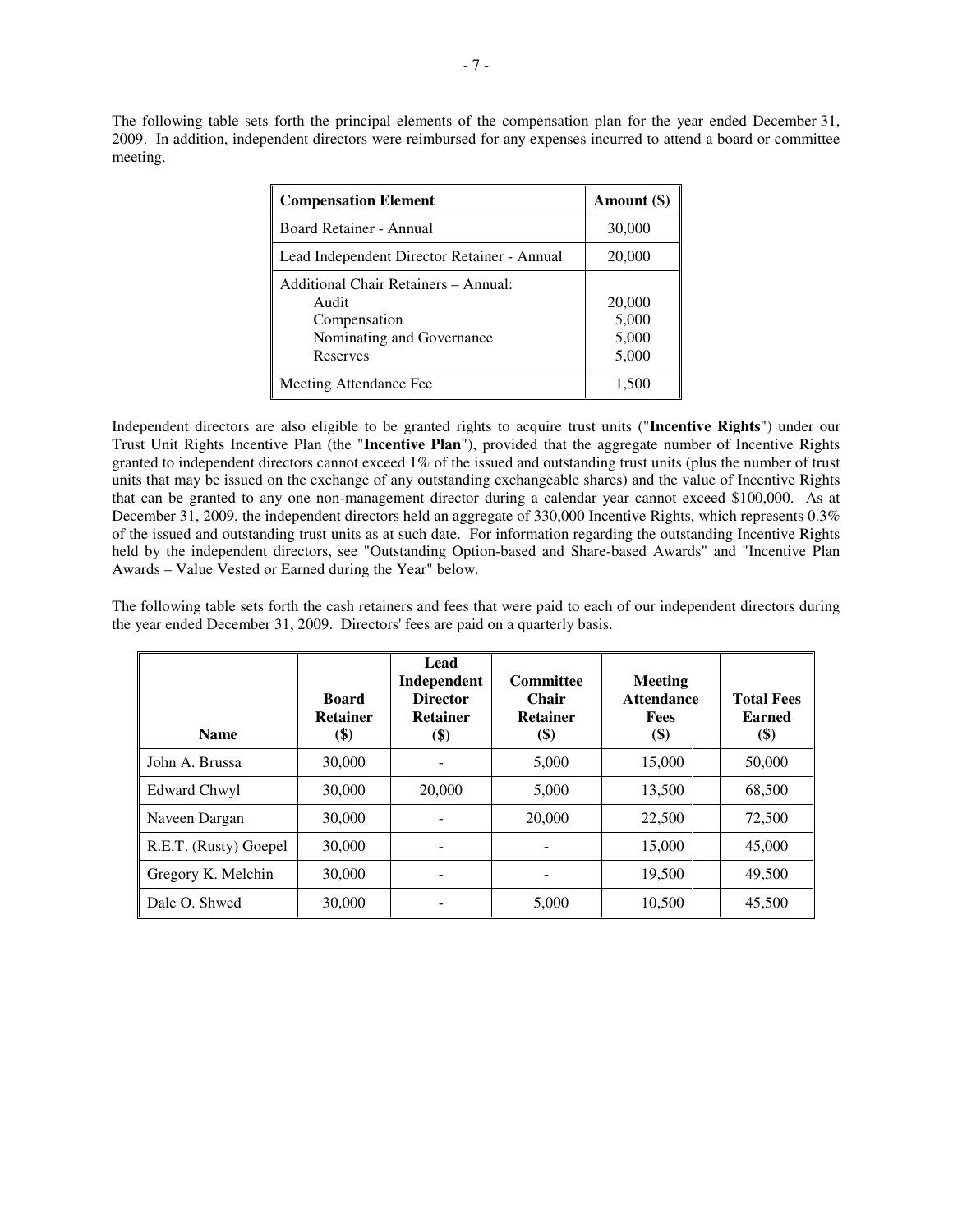## **Summary Compensation Table**

| <b>Name</b>                   | Fees<br>earned<br><b>(\$)</b> | <b>Share-</b><br>based<br>awards<br>$(\$)$ | <b>Option-based</b><br>awards <sup>(1)</sup><br><b>(\$)</b> | Non-equity<br>incentive plan<br>compensation<br>$\left( \mathcal{S} \right)$ | <b>Pension</b><br>value<br>$(\$)$ | All other<br>compensation<br>(\$) | <b>Total</b><br>$(\$)$ |
|-------------------------------|-------------------------------|--------------------------------------------|-------------------------------------------------------------|------------------------------------------------------------------------------|-----------------------------------|-----------------------------------|------------------------|
| John A. Brussa <sup>(2)</sup> | 50,000                        | $\overline{\phantom{a}}$                   | 60,400                                                      |                                                                              |                                   |                                   | 110,400                |
| Edward Chwyl                  | 68,500                        |                                            | 60,400                                                      |                                                                              |                                   |                                   | 128,900                |
| Naveen Dargan                 | 72,500                        | $\overline{\phantom{0}}$                   | 60,400                                                      |                                                                              |                                   |                                   | 132,900                |
| R.E.T. (Rusty) Goepel         | 45,000                        | $\overline{\phantom{a}}$                   | 60,400                                                      |                                                                              |                                   |                                   | 105,400                |
| Gregory K. Melchin            | 49,500                        |                                            | 60,400                                                      |                                                                              |                                   |                                   | 109.900                |
| Dale O. Shwed                 | 45,500                        |                                            | 60,400                                                      |                                                                              |                                   |                                   | 105,900                |

The following table sets forth the total compensation paid to the independent directors for the year ended December 31, 2009.

Notes:

- (1) Pursuant to our Incentive Plan, each independent director was granted Incentive Rights to acquire 8,000 trust units at a price of \$27.72 per unit on December 11, 2009. A binomial lattice model was used to calculate the estimated fair value of these rights. The following assumptions were used for the calculation: expected annual exercise price reduction of \$2.16; expected volatility of 43.4%; and risk-free interest rate of 2.6%. The model calculates the fair values based on an optimal strategy, resulting in various expected lives for the Incentive Rights, subject to the maximum term of five years permitted under our Incentive Plan. The amounts shown in the table above for these grants were calculated by multiplying the number of Incentive Rights granted by the estimated fair value of \$7.55 per right.
- (2) Mr. Brussa is a partner at the law firm of Burnet, Duckworth & Palmer LLP, which receives fees for the provision of legal services to Baytex and Baytex Energy Trust.

## **Outstanding Option-based and Share-based Awards**

The following table sets forth for each independent director all option-based and share-based awards outstanding as at December 31, 2009.

|                |                                               |                                           |                                          | <b>Option-based Awards</b>                                                       |                                                              |                                          | <b>Share-based Awards</b>                      |  |
|----------------|-----------------------------------------------|-------------------------------------------|------------------------------------------|----------------------------------------------------------------------------------|--------------------------------------------------------------|------------------------------------------|------------------------------------------------|--|
|                | Number of<br>securities                       | Option<br>exercise<br>$price^{(1)}$       |                                          |                                                                                  | Value of                                                     | Number of<br>shares or<br>units of       | Market or<br>payout value<br>of share-         |  |
| <b>Name</b>    | underlying<br>unexercised<br>options<br>(#)   | At<br>Grant<br>Date<br>$($ \$)            | At<br>Year<br>-end<br>\$)                | Option<br>expiration<br>date                                                     | unexercised<br>in-the-money<br>options <sup>(2)</sup><br>\$) | shares that<br>have not<br>vested<br>(#) | based awards<br>that have not<br>vested<br>\$) |  |
| John A. Brussa | 8,000<br>15,000<br>12,000<br>12,000<br>10,000 | 27.72<br>17.97<br>19.58<br>22.51<br>15.17 | 27.60<br>15.85<br>15.09<br>15.62<br>6.31 | Dec. 11, 2014<br>Oct. 16, 2013<br>Nov. 12, 2012<br>Oct. 2, 2011<br>Oct. 24, 2010 | 802,730                                                      |                                          |                                                |  |
| Edward Chwyl   | 8,000<br>15,000<br>18,000<br>18,000           | 27.72<br>17.97<br>19.58<br>22.51          | 27.60<br>15.85<br>15.09<br>15.62         | Dec. 11, 2014<br>Oct. 16, 2013<br>Nov. 12, 2012<br>Oct. 2, 2011                  | 740,970                                                      |                                          |                                                |  |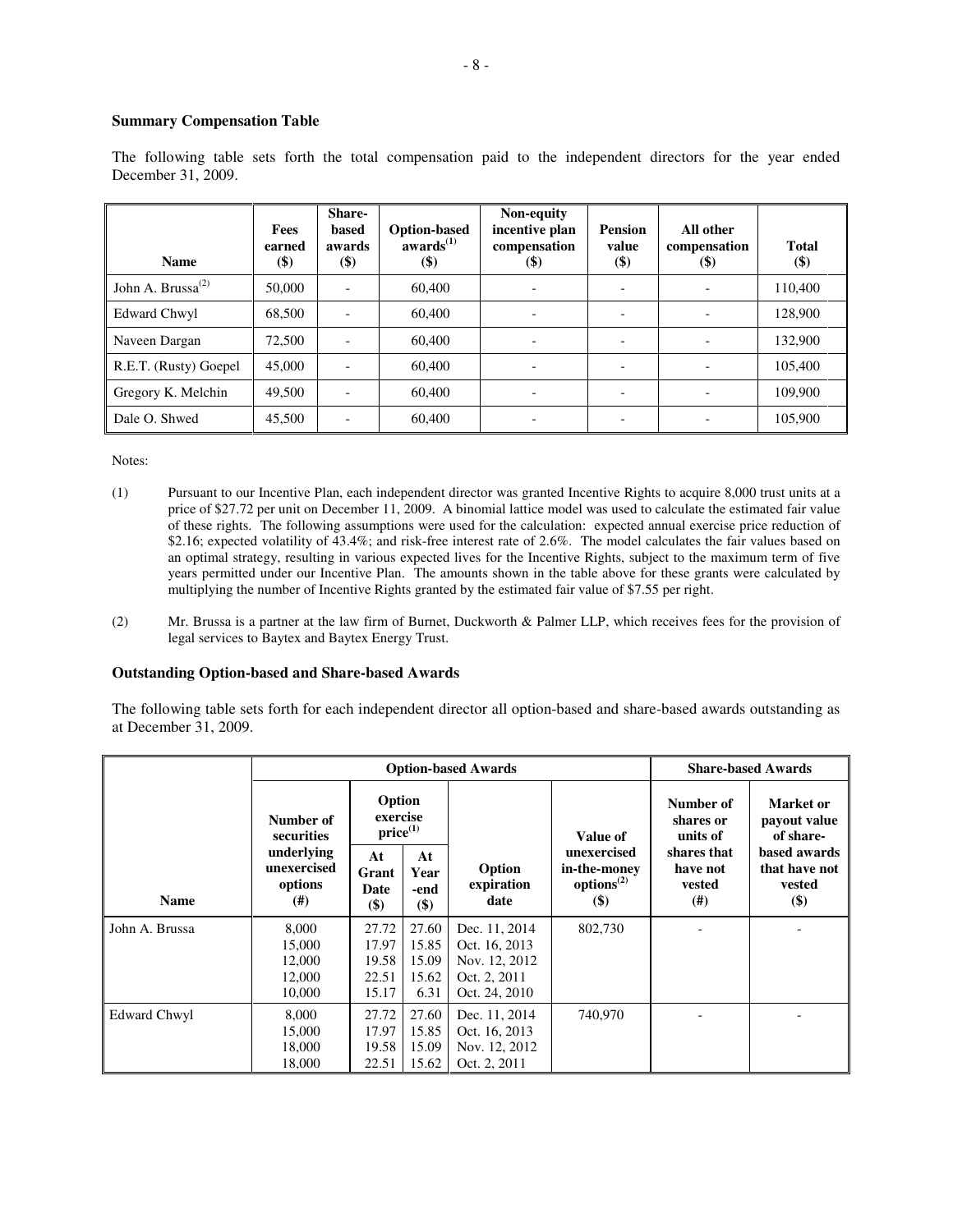|                       |                                                                | <b>Option-based Awards</b>                |                                          | <b>Share-based Awards</b>                                                        |                                                              |                                                |                                                |
|-----------------------|----------------------------------------------------------------|-------------------------------------------|------------------------------------------|----------------------------------------------------------------------------------|--------------------------------------------------------------|------------------------------------------------|------------------------------------------------|
| <b>Name</b>           | Option<br>exercise<br>Number of<br>$price^{(1)}$<br>securities |                                           |                                          |                                                                                  | Value of                                                     | Number of<br>shares or<br>units of             | Market or<br>payout value<br>of share-         |
|                       | underlying<br>unexercised<br>options<br>(#)                    | At<br>Grant<br><b>Date</b><br>\$)         | At<br>Year<br>-end<br>\$)                | Option<br>expiration<br>date                                                     | unexercised<br>in-the-money<br>options <sup>(2)</sup><br>\$) | shares that<br>have not<br>vested<br>$($ # $)$ | based awards<br>that have not<br>vested<br>\$) |
| Naveen Dargan         | 8,000<br>15,000<br>12,000<br>12,000<br>10,000                  | 27.72<br>17.97<br>19.58<br>22.51<br>15.17 | 27.60<br>15.85<br>15.09<br>15.62<br>6.31 | Dec. 11, 2014<br>Oct. 16, 2013<br>Nov. 12, 2012<br>Oct. 2, 2011<br>Oct. 24, 2010 | 802,730                                                      |                                                |                                                |
| R.E.T. (Rusty) Goepel | 8,000<br>15,000<br>12,000<br>12,000                            | 27.72<br>17.97<br>19.58<br>22.51          | 27.60<br>15.85<br>15.09<br>15.62         | Dec. 11, 2014<br>Oct. 16, 2013<br>Nov. 12, 2012<br>Oct. 2, 2011                  | 568,830                                                      |                                                |                                                |
| Gregory K. Melchin    | 8.000<br>15,000<br>30,000                                      | 27.72<br>17.97<br>28.21                   | 27.60<br>15.85<br>24.89                  | Dec. 11, 2014<br>Oct. 16, 2013<br>May 20, 2013                                   | 368,850                                                      |                                                |                                                |
| Dale O. Shwed         | 8.000<br>15,000<br>12.000<br>12,000<br>10,000                  | 27.72<br>17.97<br>19.58<br>22.51<br>15.17 | 27.60<br>15.85<br>15.09<br>15.62<br>6.31 | Dec. 11, 2014<br>Oct. 16, 2013<br>Nov. 12, 2012<br>Oct. 2, 2011<br>Oct. 24, 2010 | 802,730                                                      |                                                |                                                |

Notes:

- (1) Pursuant to our Incentive Plan, the exercise price of an Incentive Right granted to a service provider that is not subject to United States income tax is reduced to account for distributions paid on the trust units subsequent to the grant date, provided that certain performance benchmarks are achieved. See "Executive Compensation – Trust Unit Rights Incentive Plan – Exercise Price".
- (2) Calculated based on the difference between the closing price of the trust units on the TSX on December 31, 2009 (being \$29.70) and the exercise price of the Incentive Rights on December 31, 2009.

## **Incentive Plan Awards – Value Vested or Earned during the Year**

The following table sets forth for each independent director the value of option-based and share-based awards which vested during the year ended December 31, 2009 and the value of non-equity incentive plan compensation earned during the year ended December 31, 2009.

| <b>Name</b>           | Option-based awards -<br>Value vested<br>during the year <sup><math>(1)</math></sup><br>(\$) | Share-based awards -<br>Value vested<br>during the year<br><b>(\$)</b> | Non-equity incentive plan<br>compensation - Value<br>earned during the year<br>(\$` |
|-----------------------|----------------------------------------------------------------------------------------------|------------------------------------------------------------------------|-------------------------------------------------------------------------------------|
| John A. Brussa        | 130,280                                                                                      |                                                                        |                                                                                     |
| Edward Chwyl          | 168,720                                                                                      |                                                                        |                                                                                     |
| Naveen Dargan         | 130,280                                                                                      |                                                                        |                                                                                     |
| R.E.T. (Rusty) Goepel | 130,280                                                                                      |                                                                        |                                                                                     |
| Gregory K. Melchin    | 63,800                                                                                       |                                                                        |                                                                                     |
| Dale O. Shwed         | 130,280                                                                                      |                                                                        |                                                                                     |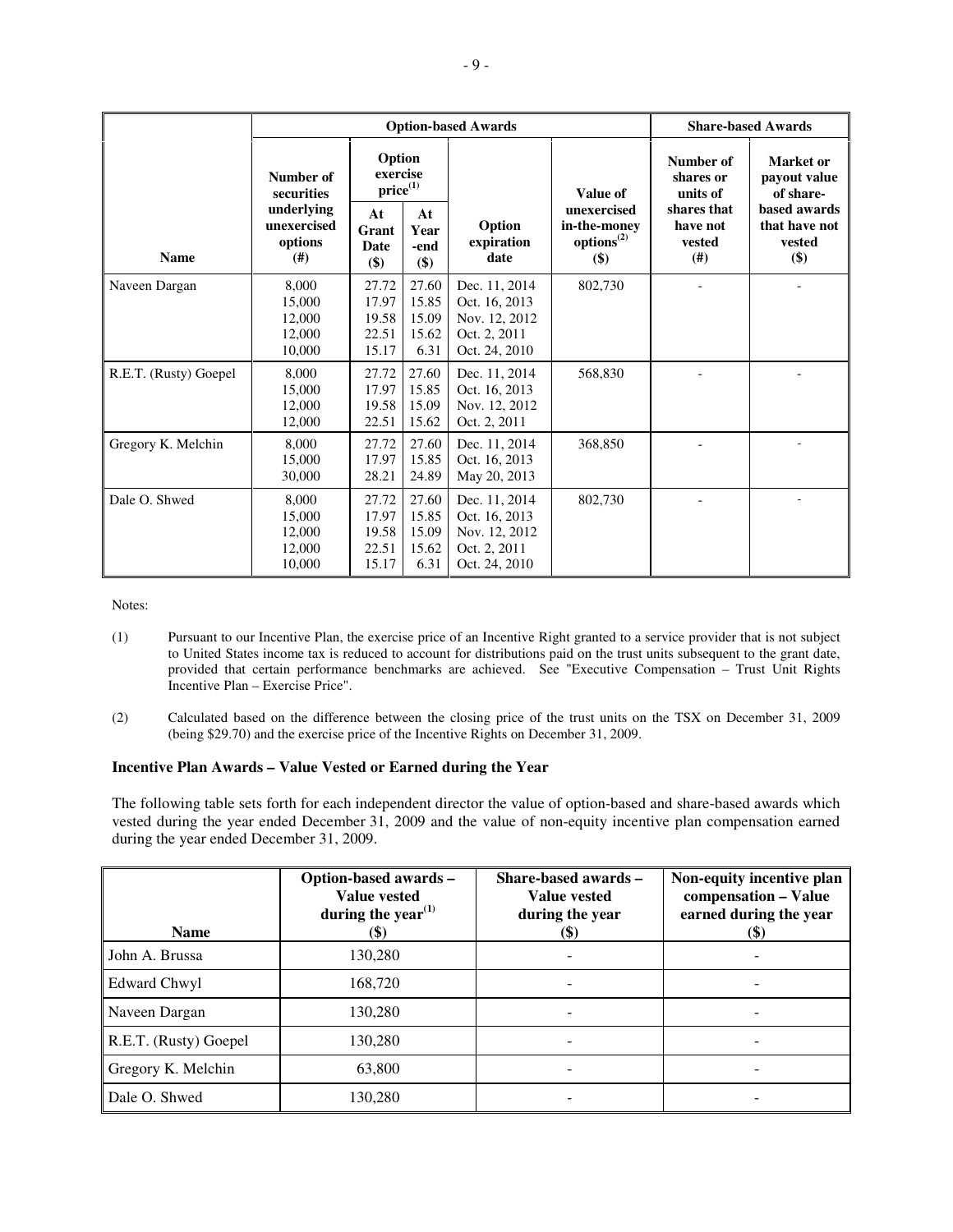Note:

(1) Calculated based on the difference between the closing price of the trust units on the TSX on the vesting date and the exercise price of the Incentive Rights on the vesting date.

## **COMPENSATION DISCUSSION AND ANALYSIS**

The Compensation Committee of the Board of Directors of Baytex (the "**Committee**") is responsible for reviewing matters relating to human resource policies and compensation programs. The Committee has established the following objectives for the compensation program: to award compensation that is commensurate with performance; to align the interests of management with the unitholders; and to attract and retain highly capable individuals.

The Committee has been delegated authority by the Board to establish the total compensation of all of the officers of Baytex in the context of the general and administrative expense budget which is approved by the Board. The Committee meets at least annually with the President and Chief Executive Officer to review other employees' salaries but direct approval of those salaries is provided by the Board annually through the approval of the general and administrative expense budget.

The Committee met in December 2009 to establish bonuses and long-term incentive plan awards for 2009 performance and base salaries for 2010. In establishing overall compensation levels, the Committee considered corporate and individual performance during the year ended December 31, 2009 and competitive factors in the local marketplace.

## **Performance**

In establishing overall compensation levels, the Committee first assesses performance at the corporate level. Commonly used measures for assessing corporate performance include total unitholder return, the cost of adding reserves (commonly referred to as finding, development and acquisition costs) and the actual historic cash flow from producing the reserves relative to the cost of finding, developing and acquiring reserves (commonly referred to as the recycle ratio). The Committee then assesses the individual performance of the President and Chief Executive Officer and each of the other officers of Baytex. The President and Chief Executive Officer assists the Committee with the performance assessment of the other officers.

The following table presents the total return (assuming reinvestment of distributions and dividends) for each of Baytex Energy Trust, the S&P/TSX Capped Energy Trust Index, the S&P/TSX Composite Index and the S&P 500 Index for the periods indicated.

| <b>Period</b>                                                           | <b>Baytex</b><br><b>Energy Trust</b> | <b>S&amp;P/TSX Capped</b><br><b>Energy Trust Index</b> | <b>S&amp;P/TSX</b><br><b>Composite Index</b> | S&P 500 Index |
|-------------------------------------------------------------------------|--------------------------------------|--------------------------------------------------------|----------------------------------------------|---------------|
| Year ended December 31,<br>2009                                         | 120.7%                               | $47.1\%$                                               | 37.5%                                        | 26.5%         |
| Five-year period ended<br>December 31, 2009<br>(compound annual return) | 31.6%                                | $9.3\%$                                                | $7.7\%$                                      | $0.4\%$       |

## **Competitive Factors**

For Baytex to attract and retain qualified and experienced officers and employees, its overall compensation levels must be competitive with other participants in the Canadian oil and gas industry. To understand compensation practices in the marketplace, the Committee, with assistance from the President and Chief Executive Officer, performs a comparative compensation analysis for our officers and employees on an annual basis.

As part of the comparative compensation analysis, the Committee is provided with (i) the results of an annual energy industry compensation survey conducted by Mercer Human Resources Consulting, an independent compensation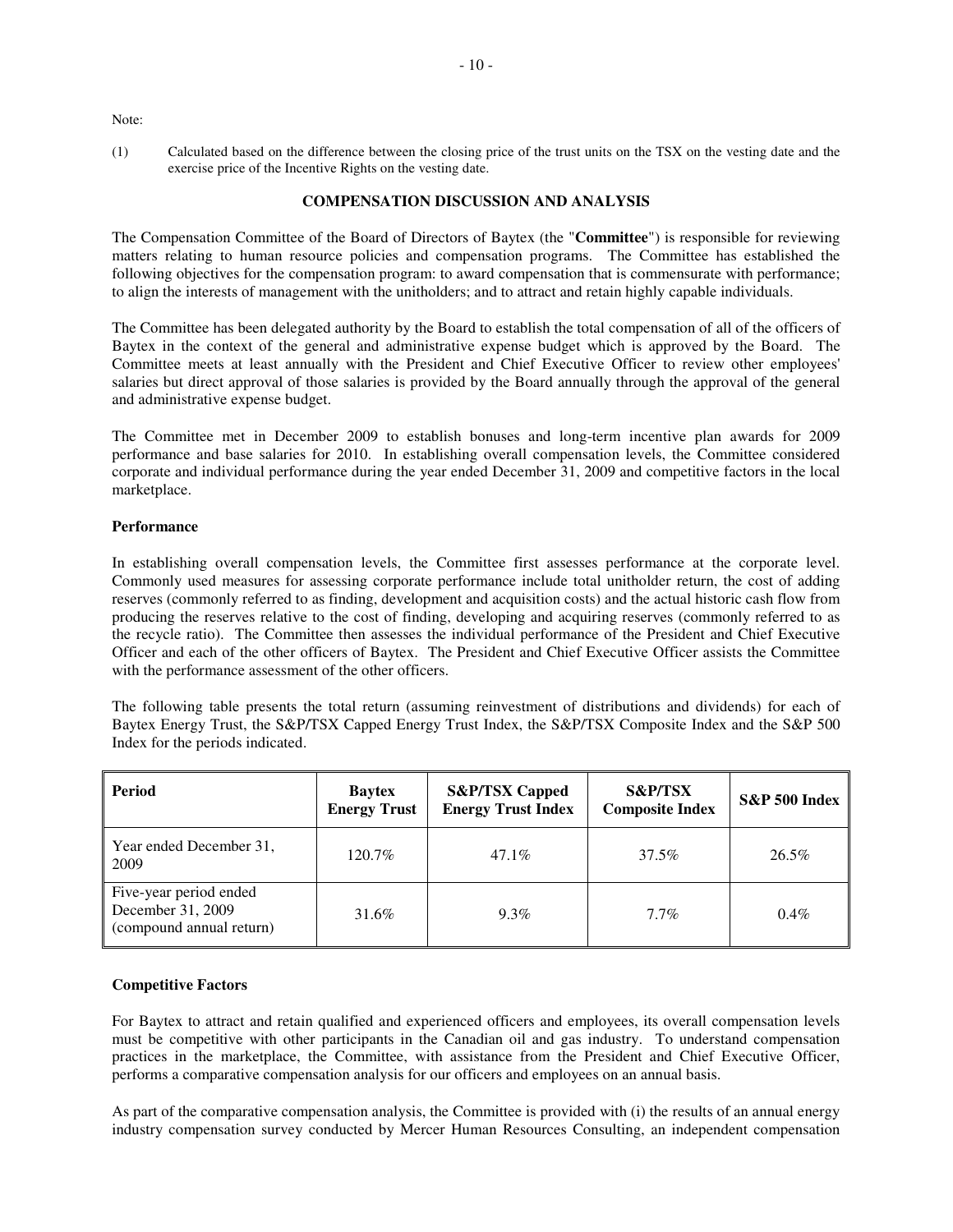consultant; and (ii) a summary (based on publicly available information) of the compensation paid to officers at twelve Canadian energy trusts and three dividend paying Canadian oil and gas companies prepared by the President and Chief Executive Officer at the direction of the Committee. For 2009, the members of the peer group were: ARC Energy Trust; Bonavista Energy Trust; Bonterra Energy Corp.; Crescent Point Energy Corp.; Daylight Resources Trust; Enerplus Resources Fund; NAL Oil & Gas Trust; Paramount Energy Trust; Pengrowth Energy Trust; Penn West Energy Trust; Peyto Energy Trust; Progress Energy Resources Corp.; Trilogy Energy Trust; Vermilion Energy Trust and Zargon Energy Trust. Except for participation in the annual industry compensation survey, no fees were paid to a compensation consultant or advisor during the year ended December 31, 2009.

As a final check on the competitiveness of overall compensation at Baytex, the Committee compares our general and administrative costs per unit of production to the average for the members of the peer group listed above. The Committee's expectation is that our general and administrative costs per unit of production should approximate the average for the peer group. Based on publicly reported data for the nine month period ended September 30, 2009, our general and administrative costs per unit of production were approximately 11% below the average for the peer group. When compared to the same period in the prior year, our general and administrative costs per unit of production declined by approximately 4% and the peer group increased by approximately 14%.

## **Compensation Program Components**

Executive compensation at Baytex consists of essentially four components: (1) base salary; (2) bonuses; (3) longterm incentive compensation; and (4) other benefits. Each of these compensation components is summarized in the following sections.

### *Base Salaries*

Base salaries are an important component of the overall compensation package for officers as they are usually the largest portion of annual cash compensation. The Committee ensures that the base salaries for the President and Chief Executive Officer and the other officers are comparable to the amounts paid to similar officers of other participants in the Canadian oil and gas industry. As described above under "Competitive Factors", the level of salaries relative to the Canadian oil and gas industry is verified using independent and industry specific compensation data.

The Committee met in December 2009 to establish base salaries for the officers for 2010. Factors considered by the Committee included corporate and individual performance and competitive factors in the local marketplace. The Committee also considered that, notwithstanding Baytex's relative outperformance during 2008, officer salaries were not increased in 2009 in recognition of the volatility in financial markets and deteriorating economic conditions that existed in the second half of 2008. Based on its assessment of these factors, the Committee determined that an increase in base salaries was warranted. The base salaries for our Named Executive Officers (as defined below) were increased effective January 1, 2010 by an average of 6.1% from 2009 levels.

#### *Bonuses*

An annual bonus may be paid based on the Committee's subjective assessment of Baytex Energy Trust's general performance and each officer's contribution to such performance. In a year where Baytex experiences significant growth resulting in a change to its peer group for comparison purposes, a bonus payment may be used to adjust the total cash compensation of the officers to reflect overall compensation levels at the new peer group. In the oil and gas industry, there is generally a direct relationship between corporate size and total cash compensation.

The Committee met in December 2009 to establish annual bonuses for the officers for performance during 2009. Factors considered by the Committee included relative outperformance on a total return basis (for the one and fiveyear periods ended December 31, 2009) and on a finding, development and acquisition cost and recycle ratio basis (for the one and three-year periods ended December 31, 2008) and management's preliminary assessment of finding, development and acquisition costs and recycle ratio for the year ended December 31, 2009. The Committee also considered that, notwithstanding Baytex's relative outperformance during 2008, annual bonuses for 2008 were maintained at 2007 levels in recognition of the volatility in financial markets and deteriorating economic conditions that existed in the second half of 2008. Based on its assessment of these factors, the Committee determined that the payment of an annual bonus was warranted.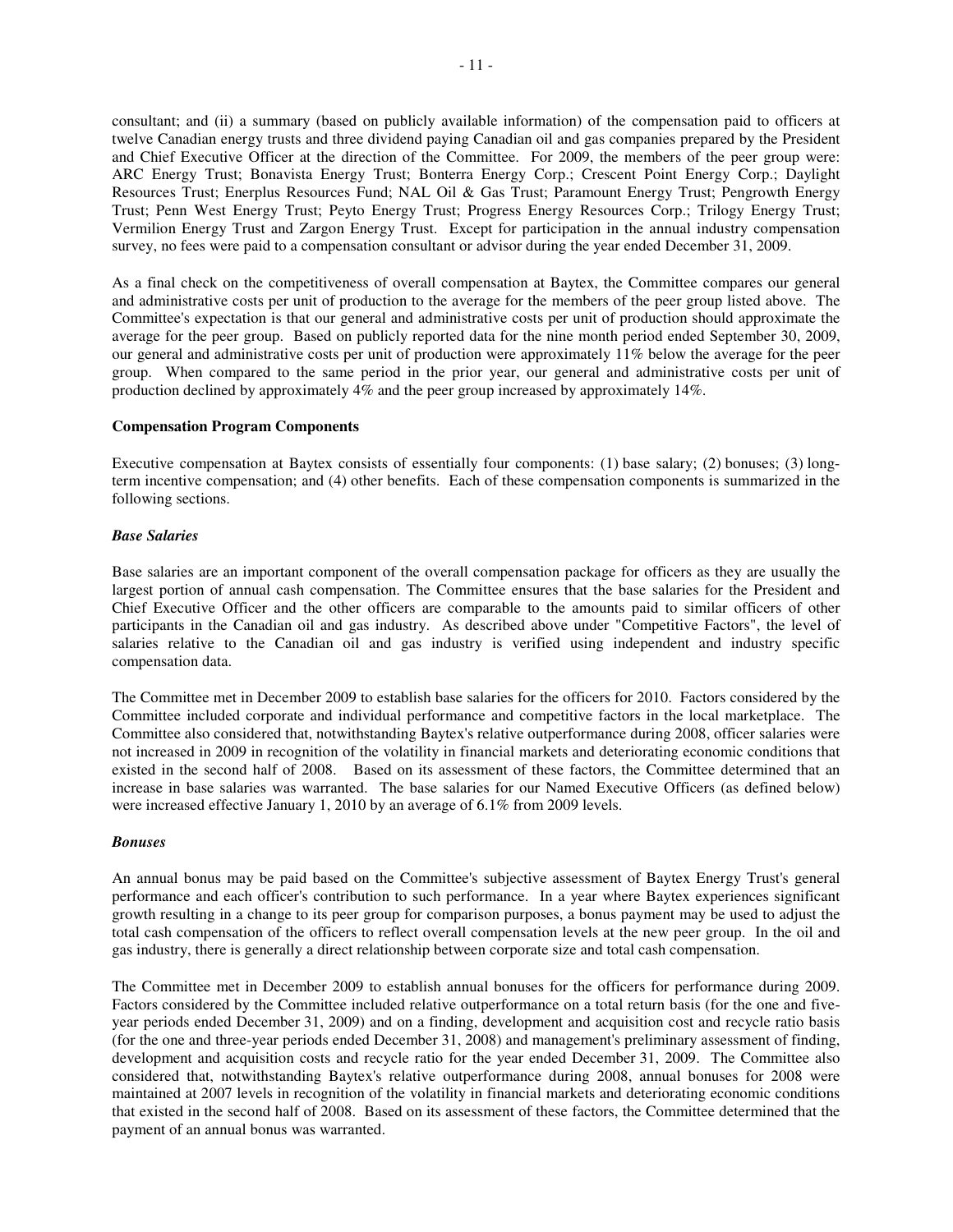## *Long-Term Incentive Compensation*

Our Trust Unit Rights Incentive Plan forms the basis of our long-term incentive compensation program. Pursuant to the Incentive Plan, rights to acquire trust units are granted to the directors, officers, employees and other service providers of Baytex. The Committee believes that the granting of Incentive Rights serves to motivate officers and employees to achieve Baytex Energy Trust's strategic objectives and to align the interests of officers and employees with the interests of the unitholders. Incentive Rights are granted with a five-year term and vest as to one-third on each of the first, second and third anniversaries of the grant date, which provides a retention incentive for employees to continue to work at Baytex. For further information, see "Executive Compensation – Trust Unit Rights Incentive Plan".

The price that a holder of an Incentive Right must pay to acquire a trust unit is initially set based on the fair market value of the trust units on the grant date and, subject to the satisfaction of certain performance criteria, is reduced to account for distributions paid on the trust units subsequent to the grant date (the "**exercise price reduction feature**"). The purpose of the exercise price reduction feature is to ensure that the return achieved by a holder of an Incentive Right closely aligns with the return achieved by a holder of a trust unit. For further information, see "Executive Compensation – Trust Unit Rights Incentive Plan – Exercise Price".

In November 2009, we amended our Incentive Plan to permit the granting of Incentive Rights without the exercise price reduction feature. We also amended the outstanding unvested Incentive Rights granted to a total of 14 employees who are U.S. persons (including our President and Chief Executive Officer) to increase the exercise price of such rights to reflect the fair market value of the trust units on the date such Incentive Rights were granted from the then reduced exercise price as per the exercise price reduction feature.

In November 2009, each of Baytex and Baytex Energy USA Ltd. adopted an Income Tracking Unit Plan which allows them to grant to employees who are U.S. persons a right to receive "tracking units" which are designed to deliver a stream of income equivalent to the distributions paid by us to holders of our trust units. Each of the 14 affected employees referenced above have been granted a number of tracking units corresponding to the number of outstanding Incentive Rights held by each of them. For further information, see "Executive Compensation – Income Tracking Unit Plan".

## *Other Benefits*

The employment benefits provided to employees are generally typical of those provided by participants in the Canadian oil and gas industry and include life and disability insurance and extended health and dental coverage. Officers also receive parking and certain perquisites.

Baytex has established a Savings Plan to assist its employees in meeting their savings goals. Under this plan, employees contribute a percentage of their gross salary to the plan each pay period. Baytex matches each employee's contributions to a maximum of 10% of their gross salary. Baytex's contributions vest immediately in favour of the employee. The employee contributions are allocated by the employee to either an RRSP or a spousal RRSP. Baytex's contributions are allocated by the employee to an RRSP, a spousal RRSP, an investment account or a health spending account. Investment options under this plan include a suite of professionally managed investment funds and, effective January 1, 2010, our trust units.

## *Summary*

The Committee believes that long term unitholder value is enhanced by compensation based upon corporate performance achievements. Through the plans described above, a significant portion of the compensation for all employees, including officers, is based on corporate performance, as well as industry-competitive pay practices.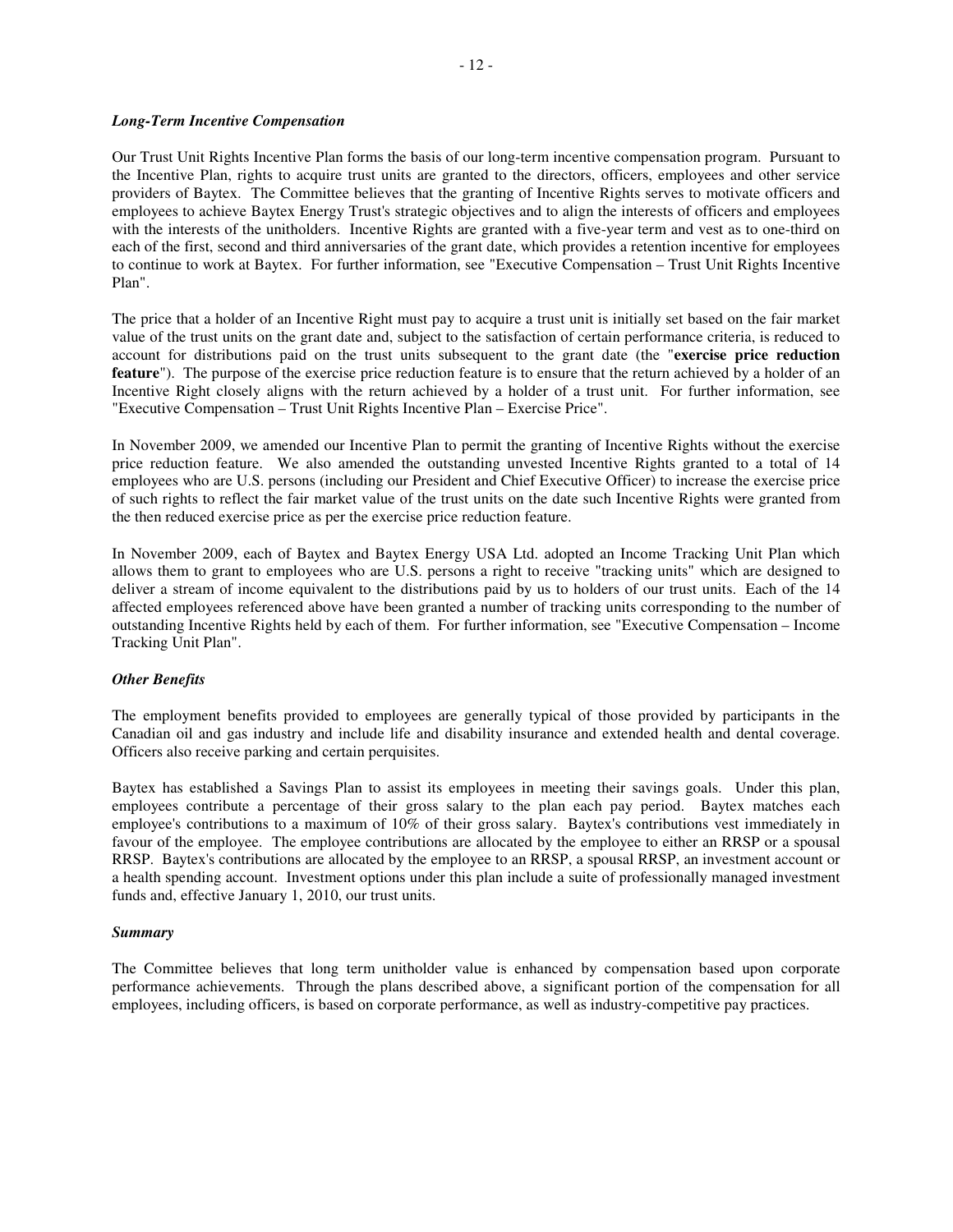### **Performance Graph**

The following graph presents the five-year cumulative total return from an investment of \$100 in each of Baytex Energy Trust, the S&P/TSX Capped Energy Trust Index, the S&P/TSX Composite Index and the S&P 500 Index on December 31, 2004, assuming reinvestment of dividends and distributions.



|                                             | Dec. 31, 2004 | Dec. 31, 2005 | Dec. 31, 2006 | Dec. 31, 2007 | Dec. 31, 2008 | Dec. 31, 2009 |
|---------------------------------------------|---------------|---------------|---------------|---------------|---------------|---------------|
| <b>Baytex Energy Trust</b>                  | 100           | 156           | 217           | 206           | 179           | 395           |
| S&P/TSX Capped<br><b>Energy Trust Index</b> | 100           | 149           | 144           | 149           | 106           | 156           |
| S&P/TSX Composite<br>Index                  | 100           | 124           | 146           | 160           | 105           | 145           |
| S&P 500 Index                               | 100           | 105           | 121           | 128           | 81            | 102           |

Our total return for the year ended December 31, 2009 of 120.7% compared favourably to the S&P/TSX Capped Energy Trust Index (47.1%), the S&P/TSX Composite Index (37.5%) and the S&P 500 Index (26.5%). The base salaries for our Named Executive Officers (as defined below) for the year ended December 31, 2009, which were established in December 2008, were unchanged from 2008 levels. The cash bonuses paid to those Named Executive Officers who held similar positions in both 2008 and 2009 increased by an average of 18.5% from 2008 levels and represented 84.7% of base salaries (2008 – 71.4%).

The change in the value of the Incentive Rights held by the Named Executive Officers was aligned with the trend shown in the above graph. During the first quarter of 2009, the Incentive Rights were largely "out-of-the-money" as the volatility in financial markets and deteriorating economic conditions that existed in the second half of 2008 continued into 2009, with our trust units trading at yearly low of \$9.77 on February 24, 2009. Improved market performance for the remainder of 2009 and strong outperformance by Baytex caused the value of the Incentive Rights to increase significantly in the last nine months of 2009.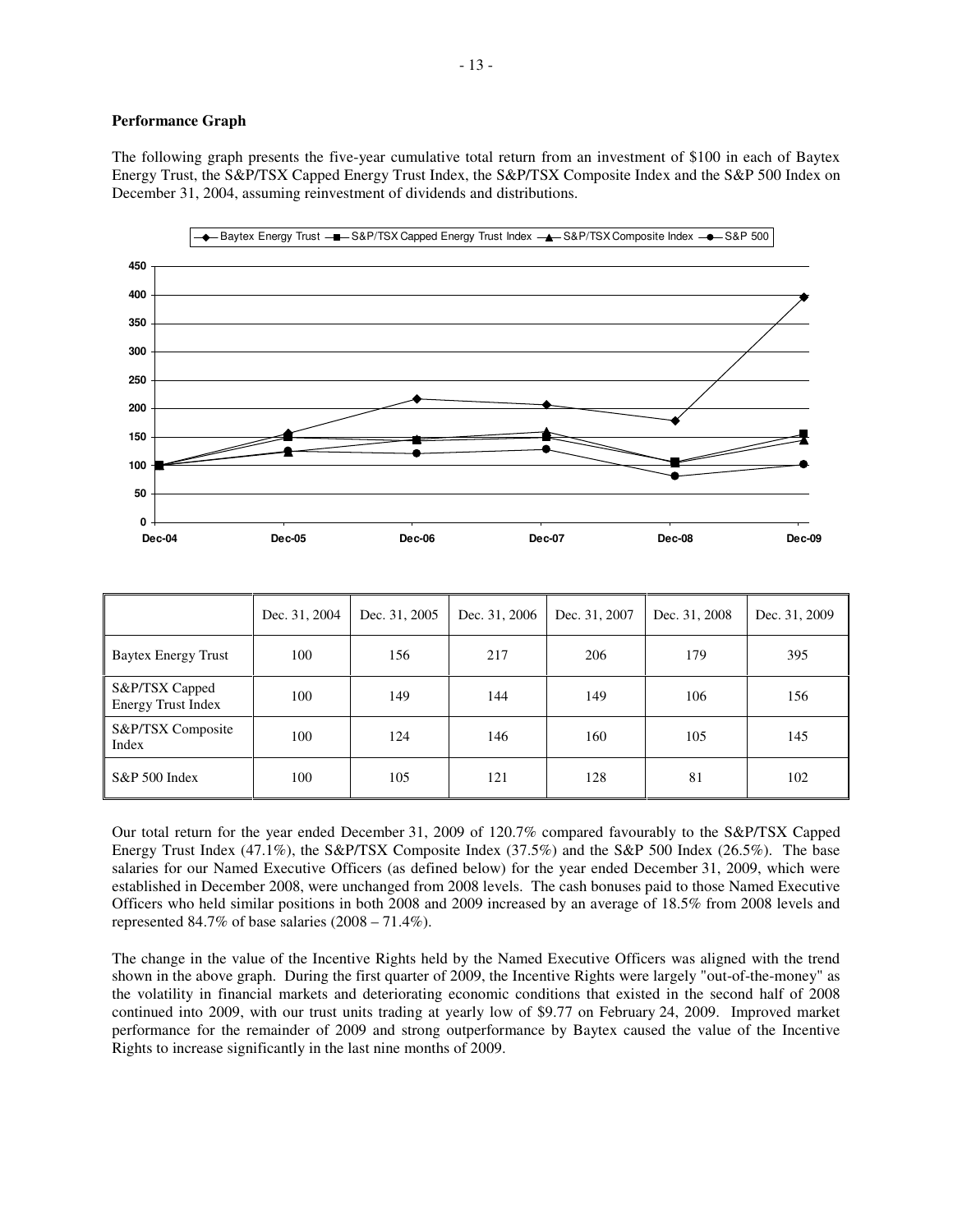## **Option-based Awards**

The Committee has been delegated the authority to administer the Incentive Plan, including the granting of Incentive Rights. In determining the number of Incentive Rights to be granted to a newly appointed officer, the Committee considers the responsibilities and functions of the officer, individual performance (to the extent the individual was previously employed by Baytex) and competitive factors in the marketplace. The Committee also considers the recommendation of the individual the officer reports to and the number of Incentive Rights that have been awarded to other officers at Baytex.

In determining the number of Incentive Rights to be granted to a current officer, the Committee, with input from the Executive Chairman or Chief Executive Officer, as applicable, takes into account the officer's individual performance, the officer's contribution to the market performance of Baytex Energy Trust, the magnitude of previous Incentive Rights granted to the officer and competitive factors in the marketplace.

## **EXECUTIVE COMPENSATION**

### **Summary Compensation Table**

The following table sets forth for the year ended December 31, 2009 information concerning the compensation paid to our Chief Executive Officer and Chief Financial Officer and the three most highly compensated executive officers (or the three most highly compensated individuals acting in a similar capacity) as at the end of such year whose total compensation was more than \$150,000 (each a "**Named Executive Officer**" and collectively, the "**Named Executive Officers**").

|                                                                                     |              |                          |                                           |                                                  | Non-equity incentive<br>plan compensation <sup>(2)</sup> |                                            |                                |                                                   |                                 |
|-------------------------------------------------------------------------------------|--------------|--------------------------|-------------------------------------------|--------------------------------------------------|----------------------------------------------------------|--------------------------------------------|--------------------------------|---------------------------------------------------|---------------------------------|
| Name and principal<br>position                                                      | Year         | <b>Salary</b><br>$($ \$) | Share-<br><b>based</b><br>awards<br>$($)$ | Option-<br>based<br>awards <sup>(1)</sup><br>\$) | Annual<br>incentive<br>$\mathbf{plans}^{(2)}$<br>$($ \$  | Long-<br>term<br>incentive<br>plans<br>\$) | <b>Pension</b><br>value<br>\$) | All other<br>compensation <sup>(3)</sup><br>$($)$ | Total<br>compensation<br>$(\$)$ |
| Raymond T. Chan <sup>(4)</sup><br><b>Executive Chairman</b>                         | 2009<br>2008 | 250,000<br>525,000       |                                           | 566,250                                          | 275,000<br>430,000                                       |                                            |                                | 25,000<br>52,500                                  | 1,116,250<br>1,007,500          |
| Anthony W. Marino <sup>(4)</sup><br>President and Chief<br><b>Executive Officer</b> | 2009<br>2008 | 400,000<br>400,000       |                                           | 470,550<br>236,400                               | 350,000<br>300,000                                       |                                            |                                | $2,900,344^{(5)}$<br>40,000                       | 4,120,894<br>976,400            |
| W. Derek Aylesworth<br>Chief Financial<br>Officer                                   | 2009<br>2008 | 295,000<br>295,000       | ۰                                         | 415,250<br>147,750                               | 240,000<br>200,000                                       |                                            |                                | 29,500<br>29,500                                  | 979,750<br>672,250              |
| Marty L. Proctor<br><b>Chief Operating</b><br>Officer $(6)$                         | 2009         | 280,147                  |                                           | 741,000                                          | 145,000                                                  |                                            |                                | 28,015                                            | 1,194,162                       |
| Stephen Brownridge<br>Vice President, Heavy<br>Oil                                  | 2009<br>2008 | 250,000<br>250,000       | ٠                                         | 415,250<br>197,000                               | 210,000<br>175,000                                       | $\qquad \qquad \blacksquare$               |                                | 25,000<br>25,000                                  | 900,250<br>647,000              |

Notes:

(1) A binomial lattice model is used to calculate the estimated fair value of Incentive Rights granted under the Incentive Plan. The amounts shown in the table above were calculated by multiplying the number of Incentive Rights granted by the estimated fair value of each such right. For details on Incentive Rights granted to the Named Executive Officers during 2009 and the estimated fair value of such rights, see "- Outstanding Option-based and Share-based Awards" below.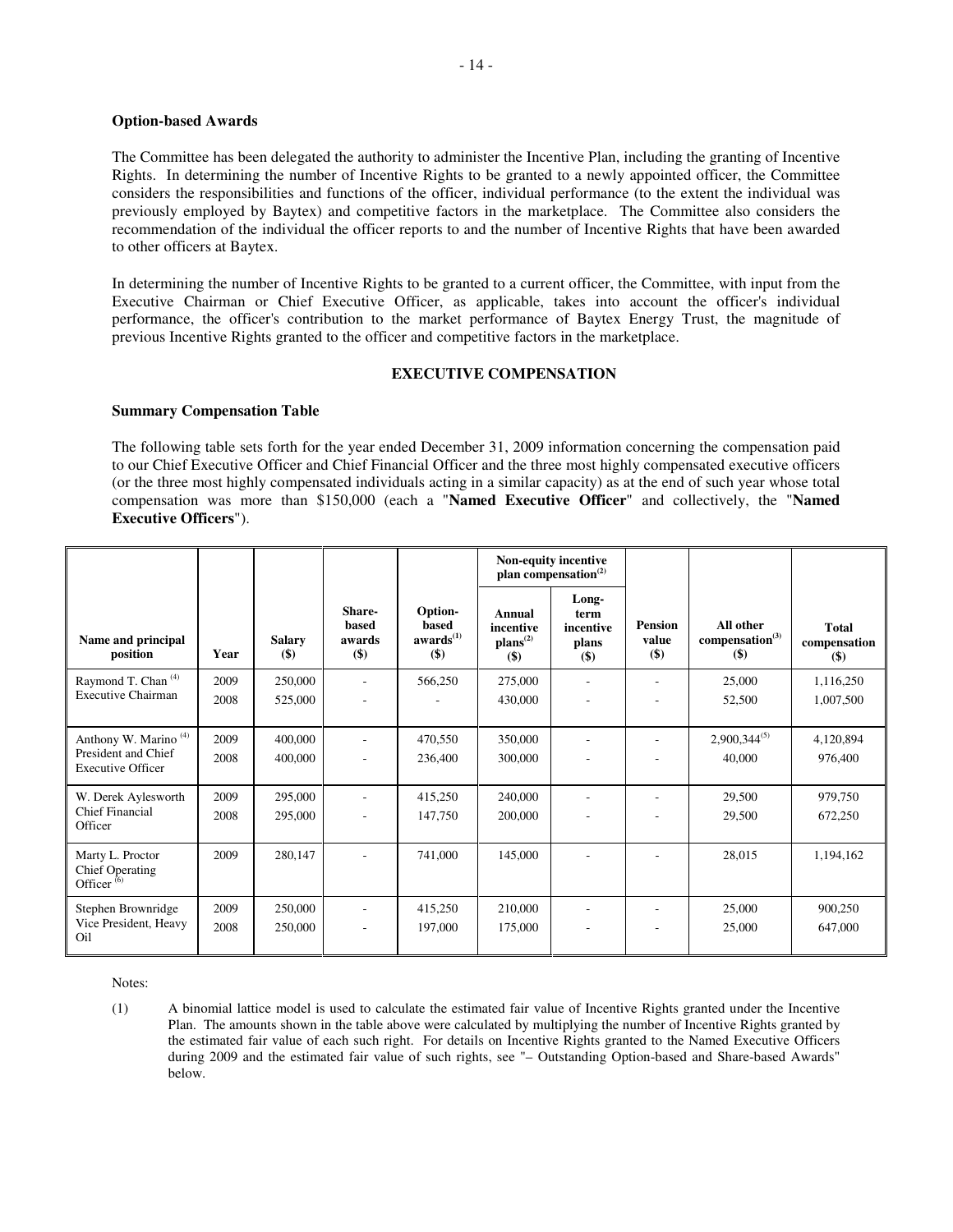- (2) The amounts shown in the table above for 2009 represent the annual bonus awarded for 2009 and were paid, at the option of the Named Executive Officer, in either December 2009 or January 2010. See "Compensation Discussion and Analysis – Compensation Program Components – Bonuses".
- (3) The amounts shown in the table above represent Baytex's matching contributions to the employee savings plan. See "Compensation Discussion and Analysis – Compensation Program Components – Other Benefits". The value of perquisites received by each of the Named Executive Officers, including property or other personal benefits provided to the Named Executive Officers that are not generally available to all employees, were not in the aggregate greater than \$50,000 or 10% of the Named Executive Officer's total salary for the financial year.
- (4) On November 13, 2008, Baytex announced that effective January 1, 2009 Mr. Chan would be appointed Executive Chairman and that Mr. Marino would be promoted to President and Chief Executive Officer.
- (5) Of this amount, \$40,000 represents Baytex's matching contributions to the employee savings plan and \$2,860,344 represents the amount of a tax indemnification payment. See "Compensation Discussion and Analysis – Compensation Program Components – Long-Term Incentive Compensation".
- (6) Mr. Proctor commenced employment with Baytex on January 14, 2009. His annualized salary for 2009 was \$290,000.

## **Outstanding Option-based and Share-based Awards**

The following table sets forth for each Named Executive Officer all option-based and share-based awards outstanding as at December 31, 2009.

|                     |                                                        |                                           |                                          | <b>Option-based Awards</b>                                                       |                                                              |                                          | <b>Share-based Awards</b>                      |
|---------------------|--------------------------------------------------------|-------------------------------------------|------------------------------------------|----------------------------------------------------------------------------------|--------------------------------------------------------------|------------------------------------------|------------------------------------------------|
|                     | Number of<br>securities                                | Option<br>exercise<br>$price^{(1)}$       |                                          |                                                                                  | Value of                                                     | Number of<br>shares or<br>units of       | Market or<br>payout value<br>of share-         |
| <b>Name</b>         | underlying<br>unexercised<br>options<br>(# )           | At<br>Grant<br>Date<br>\$)                | At<br>Year<br>-end<br>\$)                | Option<br>expiration<br>date                                                     | unexercised<br>in-the-money<br>options <sup>(2)</sup><br>\$) | shares that<br>have not<br>vested<br>(#) | based awards<br>that have not<br>vested<br>\$) |
| Raymond T. Chan     | (3)<br>75,000<br>150,000<br>150,000<br>150,000         | 27.72<br>19.58<br>22.51<br>15.17          | 27.60<br>15.09<br>15.62<br>6.31          | Dec. 11, 2014<br>Nov. 12, 2012<br>Oct. 2, 2011<br>Oct. 24, 2010                  | 7,969,500                                                    |                                          |                                                |
| Anthony W. Marino   | (4)<br>75,000<br>(5)<br>60,000<br>80,000<br>40,000     | 27.72<br>14.65<br>17.97<br>19.58          | 27.72<br>14.65<br>17.97<br>19.58         | Dec. 11, 2014<br>Jan. 2, 2014<br>Oct. 16, 2013<br>Nov. 12, 2012                  | 2,394,700                                                    |                                          |                                                |
| W. Derek Aylesworth | (3)<br>55,000<br>75,000<br>75,000<br>75,000<br>176,000 | 27.72<br>17.97<br>19.58<br>22.51<br>15.17 | 27.60<br>15.85<br>15.09<br>15.62<br>6.31 | Dec. 11, 2014<br>Oct. 16, 2013<br>Nov. 12, 2012<br>Oct. 2, 2011<br>Oct. 24, 2010 | 7,442,640                                                    |                                          |                                                |
| Marty L. Proctor    | (3)<br>30,000<br>(6)<br>210,000                        | 27.72<br>15.73                            | 27.60<br>14.43                           | Dec. 11, 2014<br>Jan. 14, 2014                                                   | 3,269,700                                                    |                                          |                                                |
| Stephen Brownridge  | (3)<br>55,000<br>100,000<br>65,000<br>65,000<br>33,334 | 27.72<br>17.97<br>19.58<br>22.51<br>15.17 | 27.60<br>15.85<br>15.09<br>15.62<br>6.31 | Dec. 11, 2014<br>Oct. 16, 2013<br>Nov. 12, 2012<br>Oct. 2, 2011<br>Oct. 24, 2010 | 4,145,032                                                    |                                          |                                                |

Notes:

(1) Pursuant to our Incentive Plan, the exercise price of an Incentive Right granted to a service provider that is not subject to United States income tax is reduced to account for distributions paid on the trust units subsequent to the grant date,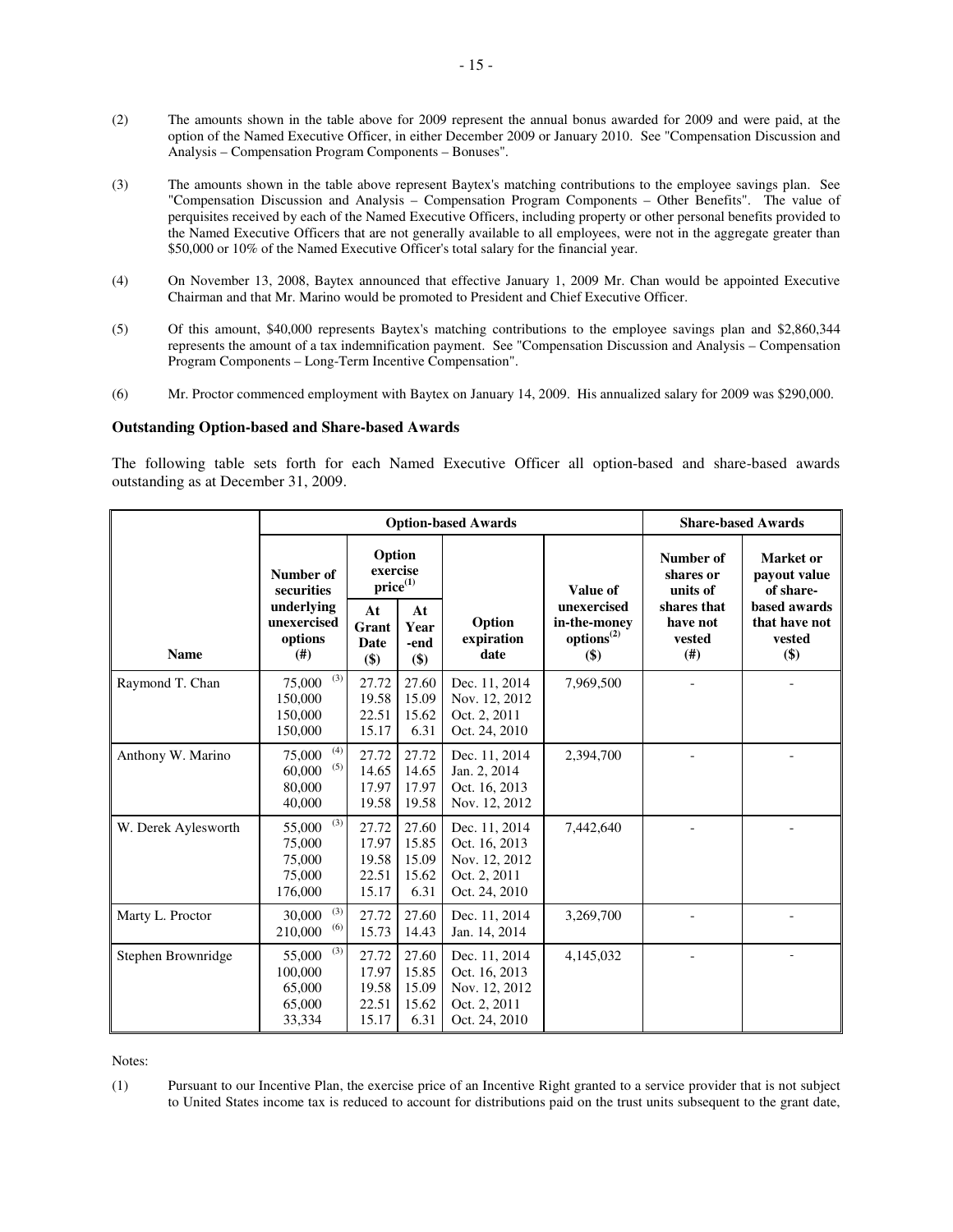provided that certain performance benchmarks are achieved. See "– Trust Unit Rights Incentive Plan – Exercise Price" below.

- (2) Calculated based on the difference between the closing price of the trust units on the TSX on December 31, 2009 (being \$29.70) and the exercise price of the Incentive Rights on December 31, 2009.
- (3) Based on the binomial lattice model, the estimated fair value of these grants, which were made on December 11, 2009, was \$7.55 per right. The following assumptions were used for the calculation: expected annual exercise price reduction of \$2.16; expected volatility of 43.4%; and risk-free interest rate of 2.6%. The model calculates the fair values based on an optimal strategy, resulting in various expected lives for the Incentive Rights, subject to the maximum term of five years permitted under our Incentive Plan.
- (4) Based on the binomial lattice model, the estimated fair value of this grant, which was made on December 11, 2009, was \$5.49 per right. The following assumptions were used for the calculation: expected annual exercise price reduction of \$nil; expected volatility of 43.4%; and risk-free interest rate of 2.6%. The model calculates the fair values based on an optimal strategy, resulting in various expected lives for the Incentive Rights, subject to the maximum term of five years permitted under our Incentive Plan.
- (5) Based on the binomial lattice model, the estimated fair value of this grant, which was made on January 2, 2009, was \$0.98 per right. The following assumptions were used for the calculation: expected annual exercise price reduction of \$nil; expected volatility of 39.3%; and risk-free interest rate of 2.6%. The model calculates the fair values based on an optimal strategy, resulting in various expected lives for the Incentive Rights, subject to the maximum term of five years permitted under our Incentive Plan.
- (6) Based on the binomial lattice model, the estimated fair value of this grant, which was made on January 14, 2009, was \$2.45 per right. The following assumptions were used for the calculation: expected annual exercise price reduction of \$2.16; expected volatility of 39.3%; and risk-free interest rate of 2.6%. The model calculates the fair values based on an optimal strategy, resulting in various expected lives for the Incentive Rights, subject to the maximum term of five years permitted under our Incentive Plan.

## **Incentive Plan Awards – Value Vested or Earned during the Year**

The following table sets forth for each Named Executive Officer the value of option-based awards and share-based awards which vested during the year ended December 31, 2009 and the value of non-equity incentive plan compensation earned during the year ended December 31, 2009.

| <b>Name</b>         | <b>Option-based awards</b><br><b>Value vested</b><br>during the year <sup><math>(1)</math></sup><br>\$) | <b>Share-based awards</b><br>Value vested<br>during the year<br>$\left( \mathbf{\$}\right)$ | Non-equity incentive plan<br>compensation<br>Value earned during the<br>year <sup>(2)</sup><br><b>(\$)</b> |
|---------------------|---------------------------------------------------------------------------------------------------------|---------------------------------------------------------------------------------------------|------------------------------------------------------------------------------------------------------------|
| Raymond T. Chan     | 961,000                                                                                                 |                                                                                             | 275,000                                                                                                    |
| Anthony W. Marino   | 1,144,933                                                                                               |                                                                                             | 350,000                                                                                                    |
| W. Derek Aylesworth | 747,500                                                                                                 |                                                                                             | 240,000                                                                                                    |
| Marty L. Proctor    |                                                                                                         |                                                                                             | 145,000                                                                                                    |
| Stephen Brownridge  | 772,433                                                                                                 |                                                                                             | 210,000                                                                                                    |

Notes:

- (1) Calculated based on the difference between the closing price of the trust units on the TSX on the vesting date and the exercise price of the Incentive Rights on the vesting date.
- (2) The amounts shown in the table above represent the annual bonus awarded for 2009 and were paid, at the option of the Named Executive Officer, in either December 2009 or January 2010. See "Compensation Discussion and Analysis – Compensation Program Components – Bonuses".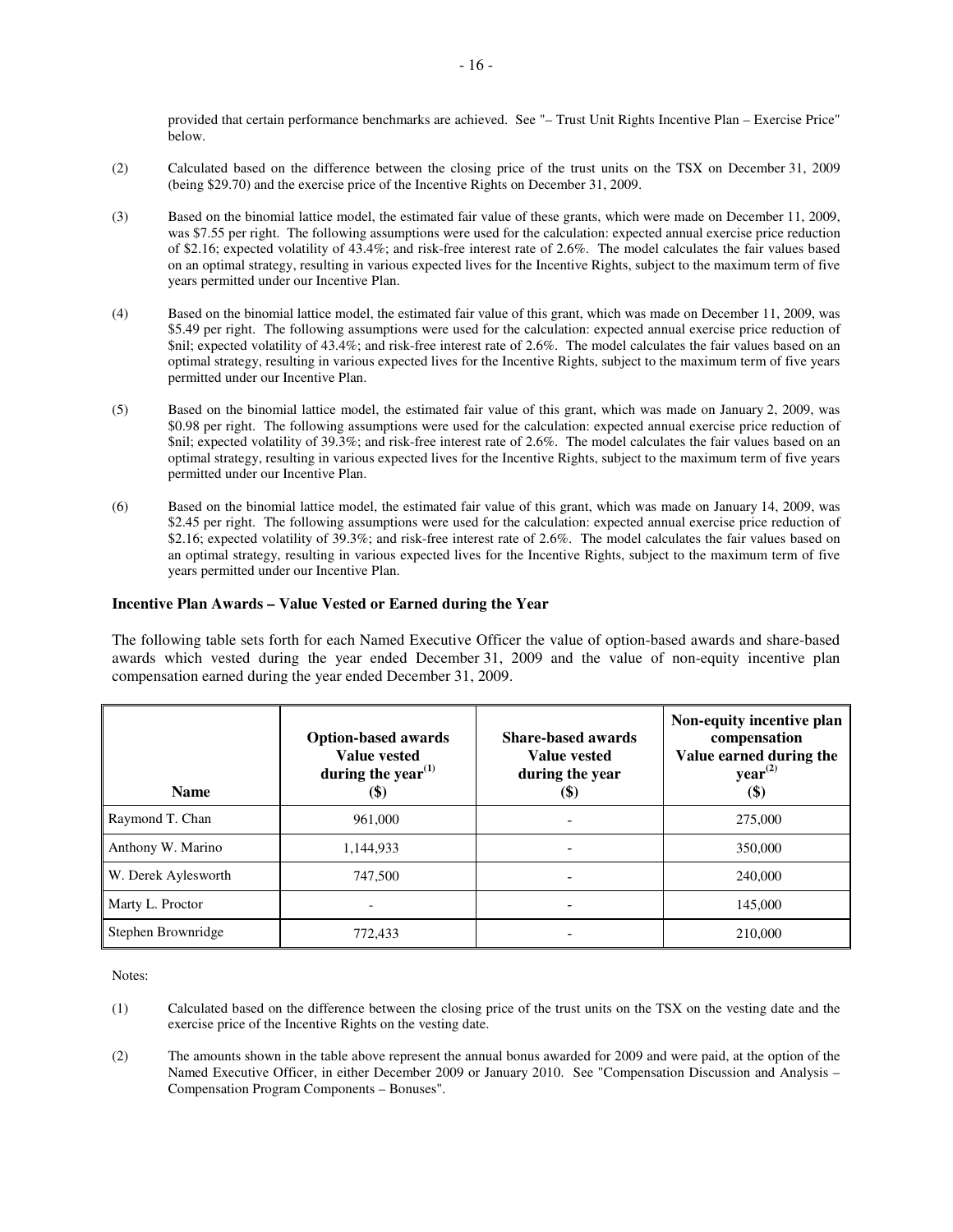## **Trust Unit Rights Incentive Plan**

In connection with the formation of Baytex Energy Trust in 2003, unitholders approved the adoption of a trust unit rights incentive plan pursuant to which rights to acquire trust units may be granted to the directors, officers, employees and other service providers of Baytex Energy Trust and its subsidiaries.

In November 2009, the Incentive Plan was amended by the Board to: (i) provide that the exercise price of Incentive Rights granted to participants who are subject to United States income taxes will not be reduced to account for distributions paid on the trust units subsequent to the grant date; and (ii) base the exercise price for new grants of Incentive Rights on the closing price of the trust units on the trading day prior to the grant date (previously the fiveday volume weighted average trading price was used). These amendments, which were made in accordance with the amendment provision contained in the Incentive Plan, did not require unitholder approval. The amendments were approved by the Toronto Stock Exchange.

Listed below is a summary of the principal terms of the Incentive Plan. A copy of the Incentive Plan is accessible on the SEDAR website at *www.sedar.com* (filed on November 26, 2009 under the filing category Security holders documents).

Limitation on Trust Units Reserved: The Incentive Plan reserves a maximum of 10% of the aggregate number of our issued and outstanding trust units plus the number of trust units which may be issued on the exchange of all outstanding exchangeable shares (collectively, the "**Total Units**").

Eligible Participants: The directors, officers, employees and other service providers of Baytex Energy Trust and its subsidiaries (collectively, the "**Service Providers**") are eligible to participate in the Incentive Plan.

Limitations on Grants: The Incentive Plan contains the following limitations: (i) the aggregate number of trust units issuable to non-management directors at any time under the Incentive Plan cannot exceed 1% of the Total Units; (ii) the aggregate number of Incentive Rights held by any one holder at any given time cannot exceed 1% of the Total Units; and (iii) the aggregate number of trust units issued to insiders within any one-year period or issuable to insiders at any time under the Incentive Plan and any other security based compensation arrangements cannot exceed 10% of the Total Units.

Exercise Period: Incentive Rights granted under the Incentive Plan may be exercised during a period not exceeding five (5) years from the date upon which they were granted (the "**Exercise Period**"). If the expiry date of any Incentive Right falls within any period of time during which certain persons may not trade in securities of Baytex Energy Trust (a "**Blackout Period**") (or within ten business days following the end of any Blackout Period), then the expiry date of any Incentive Right held by any person subject to a Blackout Period shall be extended to the date that is ten business days following the end of such Blackout Period.

Vesting Provisions: Under the terms of the Incentive Plan, the Board has the authority to determine the manner in which the Incentive Rights vest and become exercisable. The Board's historical practice has been for Incentive Rights to vest and become exercisable as to one-third on each of the first, second and third anniversaries of the grant date. The Incentive Plan also provides that the vesting provisions will be accelerated upon the occurrence of a "change of control" (as described below).

Grant Price: The grant price (the "**Grant Price**") for any Incentive Rights granted under the Incentive Plan is the closing price of the trust units on the Toronto Stock Exchange (or, in the case of Service Providers working in the United States, the New York Stock Exchange) on the trading day prior to the grant date.

Exercise Price: For Service Providers that are subject to income taxes in the United States, the exercise price ("**Exercise Price**") of an Incentive Right shall be equal to the Grant Price. For Service Providers that are not subject to income taxes in the United States, the Exercise Price of an Incentive Right is calculated by deducting from the Grant Price all monthly distributions, on a per trust unit basis, made by us after the grant date where all such monthly distributions represent a return of more than 0.833% of our recorded cost of oil and natural gas properties less accumulated depreciation and depletion and any future income tax liability associated with such oil and natural gas properties at the end of that month. In no event shall the Exercise Price be less than \$1.00 per right.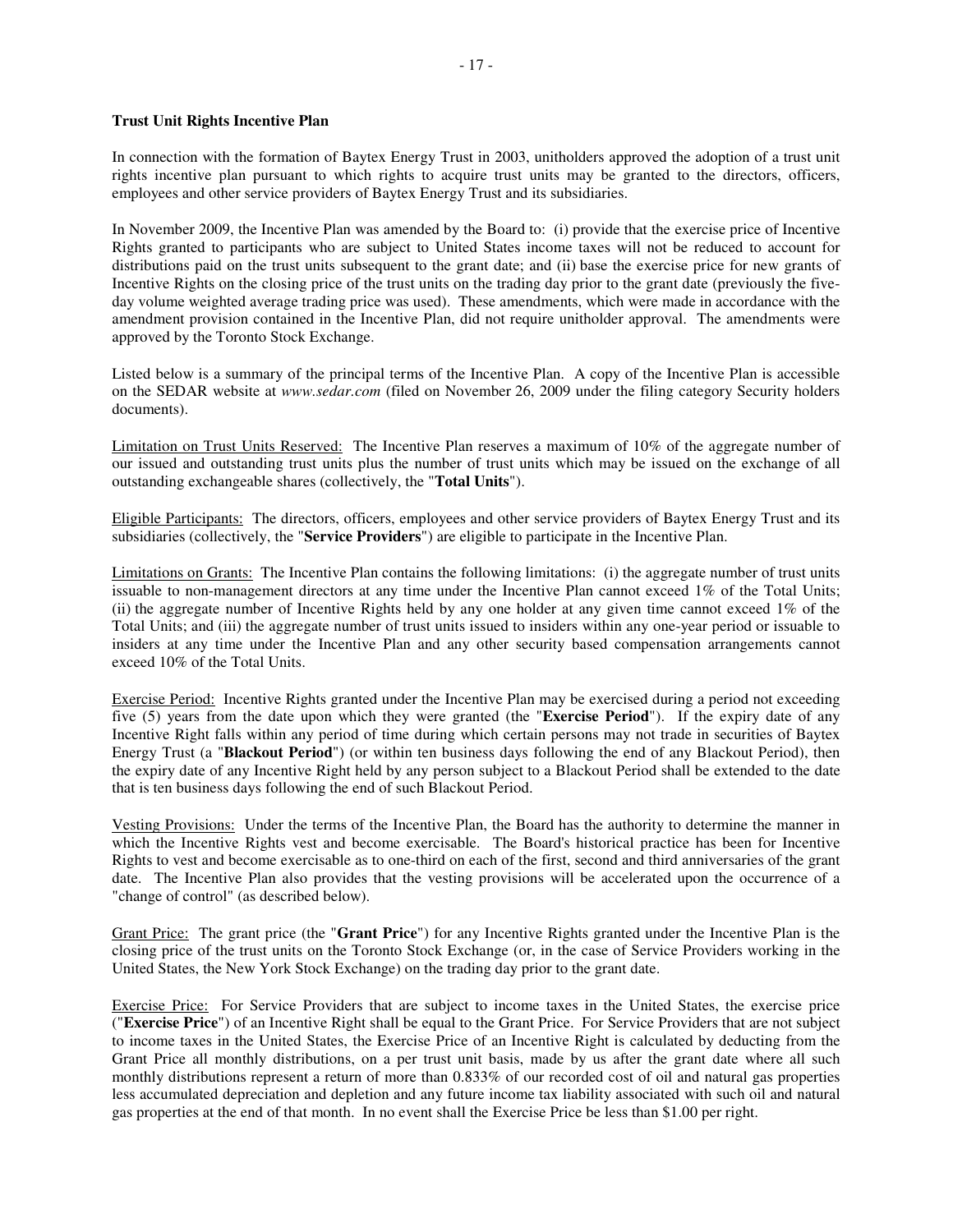Termination: Upon any holder of Incentive Rights ceasing to be a Service Provider for any reason whatsoever, other than for cause or death, during the Exercise Period, all Incentive Rights which have not vested at such date shall terminate and become null and void, and such holder of Incentive Rights shall have until the earlier of: (a) 30 days from the date such holder ceased to be a Service Provider; or (b) the end of the Exercise Period, to exercise the portions of any outstanding Incentive Rights which have vested and, at the expiration of such period, any vested Incentive Rights which have not been exercised will terminate and become null and void. Upon the termination of any Service Provider for cause, our Board may, in its sole discretion, determine that all vested Incentive Rights which have not been exercised shall immediately terminate and become null and void. Upon the death of a Service Provider during the Exercise Period, any Incentive Rights which have not vested at such date shall terminate and become null and void, and the executor, administrator or personal representative of such holder will have until the earlier of: (a) six (6) months from the date of the death of such holder; or (b) the end of the Exercise Period, to exercise those outstanding Incentive Rights which had vested as at the date of death and, at the expiration of such period, any vested Incentive Rights which have not been exercised will terminate and become null and void.

Change of Control: On the effective date of a "change of control" of Baytex Energy Trust or Baytex, the vesting provisions applicable to outstanding Incentive Rights shall be accelerated such that all unvested Incentive Rights shall immediately become exercisable. A "change of control" includes: (a) a successful take-over bid pursuant to which the offering party acquires ownership of more than fifty percent (50%) of the outstanding Total Units or common shares of Baytex; (b) the issuance to or acquisition by any person, or group of persons acting in concert, of fifty percent (50%) or more of the outstanding Total Units; (c) the sale of all or substantially all of the assets of Baytex; and (d) the termination of Baytex Energy Trust, provided that a "change of control" shall be deemed to not have occurred pursuant to an arrangement, merger or other form of reorganization of Baytex Energy Trust where the holders of the outstanding voting securities or interests of Baytex Energy Trust immediately prior to the completion of the reorganization will hold more than ninety percent (90%) of the outstanding voting securities or interests of the continuing entity upon completion of the reorganization or if a majority of the Board determines that in substance the arrangement, merger or reorganization are such that a change of control should be deemed to not have occurred.

Assignment: Incentive Rights may not be transferred or assigned.

Financial Assistance: No financial assistance will be provided to Service Providers by Baytex Energy Trust or any of its affiliates to facilitate the exercise of Incentive Rights.

Amendment: Subject to the approval of the Toronto Stock Exchange, the Incentive Plan may be amended, modified or terminated by the Board without the approval of unitholders, provided that the following types of amendments must be approved by unitholders: (a) any increase in the percentage of trust units reserved for issuance under the plan; (b) any reduction in the exercise price of any outstanding Incentive Rights held by insiders; (c) any extension of the term of any outstanding Incentive Rights held by insiders beyond the original expiry date of such rights; (d) any amendment that would permit a holder to transfer or assign Incentive Rights (other than in the case of death of the holder); (e) any amendment to increase the number of trust units that may be issued to insiders; or (f) any amendment to the amendment provision of the Incentive Plan. In addition, no amendment to the Incentive Plan or any outstanding Incentive Rights may be made without the consent of the holder of such rights if such amendment adversely alters or impairs such holder's Incentive Rights.

## **Income Tracking Unit Plan**

In November 2009, each of Baytex and Baytex Energy USA Ltd. adopted an Income Tracking Unit Plan which allows them to grant to employees who are U.S. persons a right to receive "tracking units" which are designed to deliver a stream of income equivalent to the distributions paid by us to holders of our trust units.

The Income Tracking Unit Plan provides that tracking units may be awarded in reference to a grant of Incentive Rights without the exercise price reduction feature or in connection with the amendment of a previously granted Incentive Right to eliminate the exercise price reduction feature and re-set the exercise price thereof at the fair market value on the original grant date (such Incentive Rights are referred to as the "**Related Incentive Rights**").

The number of tracking units outstanding at any time will always equal the number of Related Incentive Rights outstanding. Upon the exercise of Related Incentive Rights, an equivalent number of tracking units will be terminated.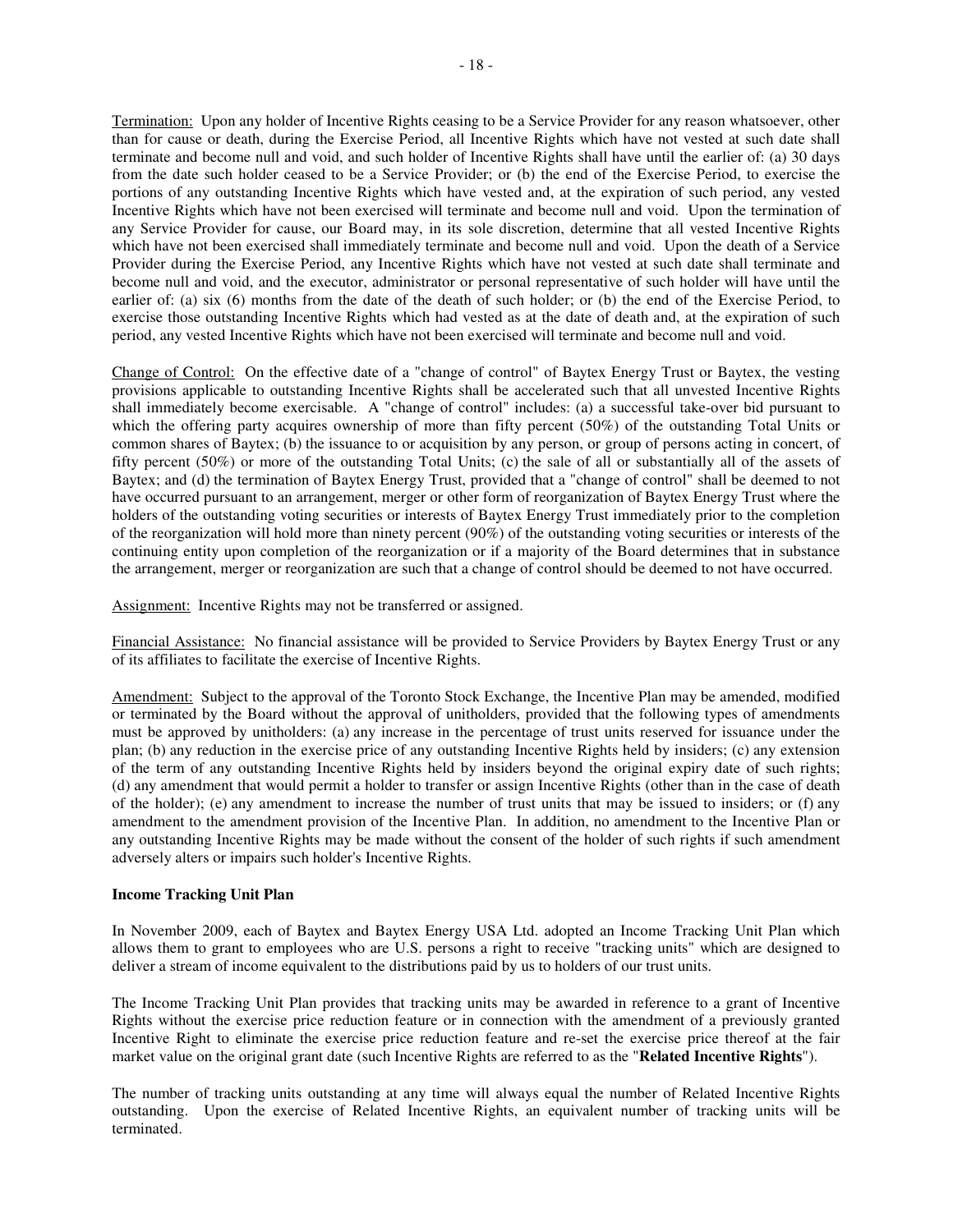Each time we declare a distribution on our trust units, the accrued value of each tracking unit outstanding on the record date for such distribution shall increase by an equivalent amount. Tracking units vest in the same manner as Incentive Rights (generally one-third on each of the first, second and third anniversaries of the grant date). On each vesting date and annually thereafter, the accrued value of a tracking unit will, subject to the satisfaction of certain payment conditions (as described below), be paid to the holder thereof. The holders of tracking units have no discretion to determine the timing of the payment of the accrued value of a tracking unit.

In order to receive a payment in respect of a tracking unit, the following conditions must be satisfied on the payment date: (1) the participant must be employed by Baytex or one of its affiliates; and (2) the closing price of the trust units on the trading day preceding the payment date must be greater than the exercise price on the payment date of an Incentive Right with the exercise price reduction feature (a "**Reference Incentive Right**") that was granted on the same date as the Related Incentive Rights (such amount, if positive, is referred to as the "**In-the-Money Amount**"). If these two conditions are satisfied, the amount to be paid in respect of each vested tracking unit shall be an amount equal to the lesser of: (i) the value of the tracking unit on the payment date; and (ii) the In-the-Money Amount. To the extent that the full value of a tracking unit is not paid on a payment date, such amount will be carried forward to the next payment date, provided that it must be paid before the expiry date of the tracking unit otherwise it shall be forfeited.

The tracking units will terminate in accordance with their terms on the earliest to occur of: (i) the date on which all of the Related Incentive Rights have been exercised; (ii) termination of employment; or (iii) the expiry date of the tracking units (which will match the expiry date of the Related Incentive Rights).

The only Named Executive Officer that is subject to United States income tax is Anthony W. Marino, President and Chief Executive Officer. The following table provides information on the tracking units held by Mr. Marino as at December 31, 2009.

| Number of<br><b>Tracking Units</b>      | <b>Intrinsic Value of</b>                                                 | <b>Exercise Price of</b><br><b>Reference Incentive</b><br>$Right^{(1)}$ |                          |                                           |                                             |                    |
|-----------------------------------------|---------------------------------------------------------------------------|-------------------------------------------------------------------------|--------------------------|-------------------------------------------|---------------------------------------------|--------------------|
| outstanding at<br>Year-end<br>$^{(ii)}$ | <b>Tracking Units at</b><br><b>Year-end</b><br>$\left( \mathbb{S}\right)$ | At<br><b>Grant Date</b><br>$\left( \mathbb{S}\right)$                   | At<br>Year-end<br>$($ \$ | Amount paid<br>during the year<br>$($ \$) | <b>Next Eligible</b><br><b>Payment Date</b> | <b>Expiry Date</b> |
| 75,000                                  | 9,000                                                                     | 27.72                                                                   | 27.60                    |                                           | Dec. 11, 2010                               | Dec. 11, 2014      |
| 60,000                                  | 163,200                                                                   | 14.65                                                                   | 13.10                    | $\overline{\phantom{0}}$                  | Jan. 2, 2010                                | Jan. 2, 2014       |
| 80,000                                  | 169,600                                                                   | 17.97                                                                   | 15.85                    | $\overline{\phantom{a}}$                  | Oct. 16, 2010                               | Oct. 16, 2013      |
| 40,000                                  | 179,600                                                                   | 19.58                                                                   | 15.09                    |                                           | Nov. 12, 2010                               | Nov. 12, 2012      |

Note:

(1) Pursuant to our Incentive Plan, the exercise price of an Incentive Right granted to a service provider that is not subject to United States income tax is reduced to account for distributions paid on the trust units subsequent to the grant date, provided that certain performance benchmarks are achieved. See " – Trust Unit Rights Incentive Plan – Exercise Price" above.

#### **Pension Plan Benefits**

We do not have any pension plans for our employees. We have established a Savings Plan to assist employees in meeting their savings goals. See "Compensation Discussion and Analysis – Compensation Program Components – Other Benefits".

#### **Employment Contracts**

Baytex has entered into employment agreements with each of the Named Executive Officers that provide for certain payments to be made upon the occurrence of a "change of control" of Baytex. For these purposes, a "change of control" means (i) any change in ownership of the outstanding trust units which results in any person or group of persons acting jointly or in concert owning or controlling, directly or indirectly, more than fifty percent (50%) of the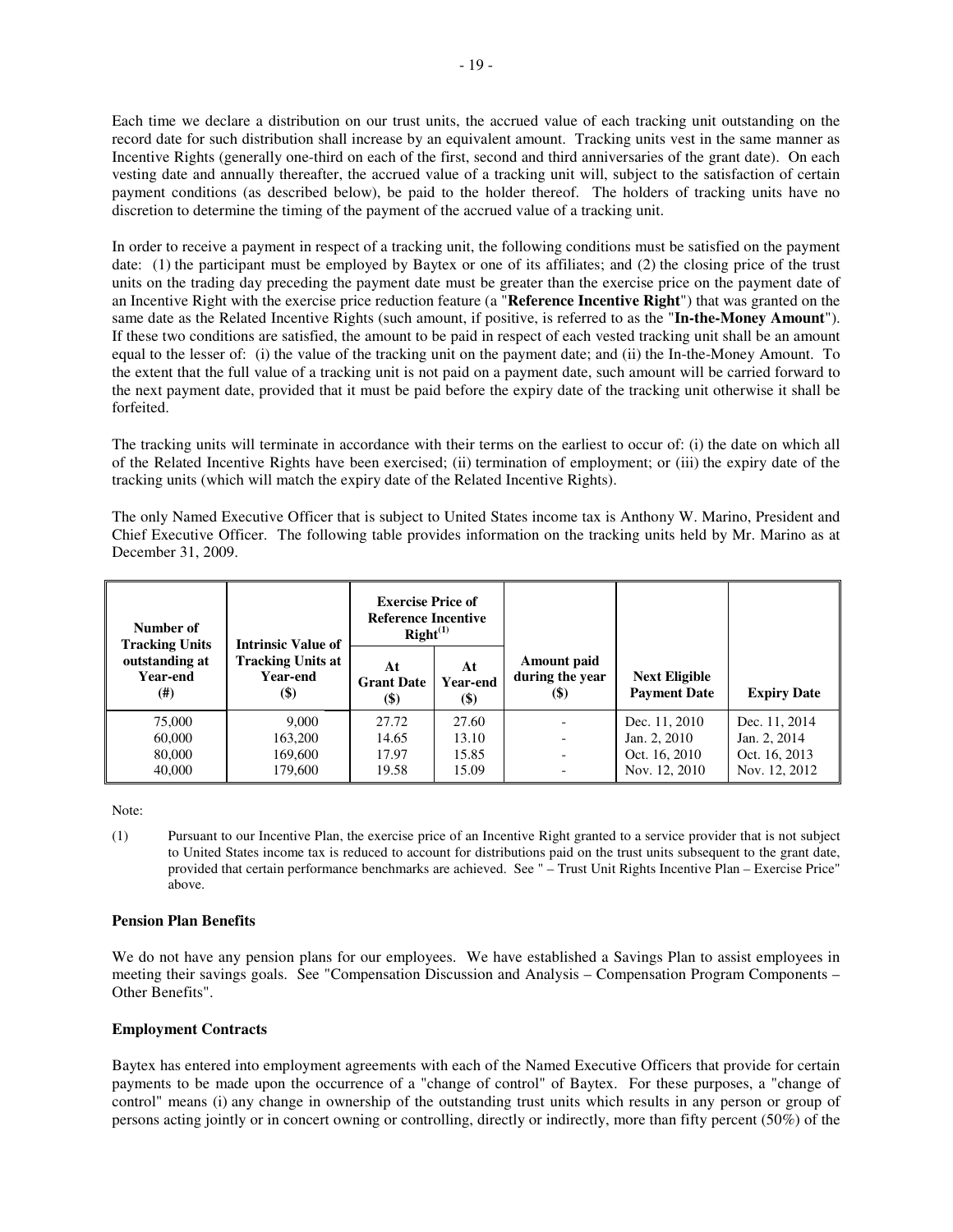outstanding trust units; (ii) a change in the composition of our Board such that the directors elected at the last annual meeting cease to constitute a majority of the directors; (iii) the sale, lease or transfer of all or substantially all of Baytex's assets to any other person(s); or (iv) any determination by a majority of the independent directors elected at the last annual meeting that a change of control has occurred or is about to occur.

The following table shows the compensation arrangements that would be provided to the Named Executive Officers in the event of a change of control.

| <b>Termination Event</b><br>Applies to                                                             |                                                 | <b>Arrangement</b>                                                                                                                                                              |  |
|----------------------------------------------------------------------------------------------------|-------------------------------------------------|---------------------------------------------------------------------------------------------------------------------------------------------------------------------------------|--|
| Change of Control                                                                                  | Executive Chairman                              | Base Salary: to receive 30 months base salary.                                                                                                                                  |  |
|                                                                                                    | <b>President and Chief Executive</b><br>Officer | Bonus Consideration: to receive 2.5 times the annual<br>bonus paid for the immediately preceding year plus a<br>pro-rated amount for the portion of the current year<br>worked. |  |
|                                                                                                    |                                                 | Benefits Plans: to receive 30 times the monthly<br>payments made by Baytex.                                                                                                     |  |
|                                                                                                    |                                                 | Incentive Rights: vesting is accelerated on the effective<br>date of the change of control.                                                                                     |  |
| Change of Control and                                                                              | All other Named Executive                       | Base Salary: to receive 24 months base salary.                                                                                                                                  |  |
| Termination without Cause or<br>Constructive Dismissal or<br>Involuntary Relocation <sup>(1)</sup> | <b>Officers</b>                                 | Bonus Consideration: to receive two times the annual<br>bonus paid for the immediately preceding year plus a<br>pro-rated amount for the portion of the current year<br>worked. |  |
|                                                                                                    |                                                 | Benefits Plans: to receive 24 times the monthly<br>payments made by Baytex.                                                                                                     |  |
|                                                                                                    |                                                 | Incentive Rights: vesting is accelerated on the effective<br>date of the change of control.                                                                                     |  |

Note:

(1) If following the occurrence of a change of control, the officer does not continue to be employed at a level of responsibility and compensation at least commensurate with their level of responsibility and compensation immediately prior to the change of control or the officer is relocated to a location other than Calgary, Alberta, without their consent, the officer may, within six months following the date of the change of control, treat their employment as being terminated.

The following table sets forth the estimated incremental payments that would be made to each of the Named Executive Officers assuming that a change of control event (as described in the table above) occurred on December 31, 2009.

| <b>Name</b>         | <b>Severance</b><br>Period<br>(years) | <b>Salary</b> | <b>Bonus</b> | <b>Benefits and</b><br><b>Perquisites</b> | Incentive<br>Right <sup>(1)</sup> | <b>Total</b><br><b>Incremental</b><br><b>Payment</b> |
|---------------------|---------------------------------------|---------------|--------------|-------------------------------------------|-----------------------------------|------------------------------------------------------|
| Raymond T. Chan     | 2.5                                   | 625,000       | 687,500      | 92,281                                    | 730,500                           | 2,135,281                                            |
| Anthony W. Marino   | 2.5                                   | 1,000,000     | 875,000      | 121,209                                   | 1.343.200                         | 3,339,409                                            |
| W. Derek Aylesworth | 2.0                                   | 590,000       | 480,000      | 77,585                                    | 1,057,750                         | 2,205,335                                            |
| Marty L. Proctor    | 2.0                                   | 580,000       | 290,000      | 66,813                                    | 3,307,500                         | 4,244,313                                            |
| Stephen Brownridge  | 2.0                                   | 500,000       | 420,000      | 61,750                                    | 1,239,864                         | 2,221,615                                            |

Note:

(1) On the effective date of the change of control, any unvested Incentive Rights vest and become immediately exercisable. The amounts shown in the table include the "in-the-money value" of the unvested Incentive Rights held by each Named Executive Officer. The "in-the-money value" is calculated by multiplying the number of unvested Incentive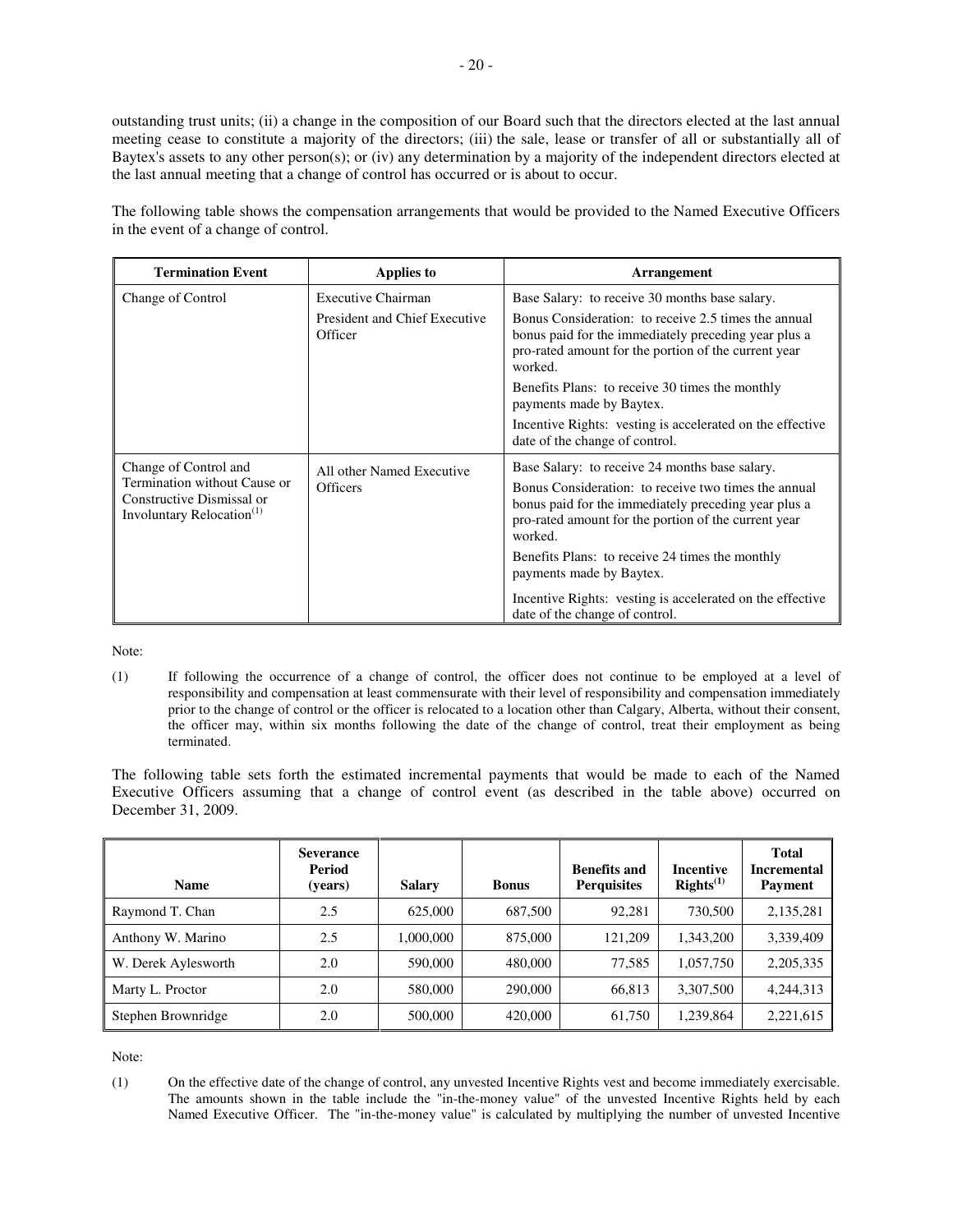Rights by the difference between the closing price of the trust units on the TSX on December 31, 2009 (being \$29.70) and the exercise price of such rights on December 31, 2009.

### **Liability Insurance of Directors and Officers**

We maintain directors' and officers' liability insurance coverage for losses to Baytex if it is required to reimburse directors and officers, where permitted, and for direct indemnity of directors and officers where corporate reimbursement is not permitted by law. This insurance protects us against liability (including costs), subject to standard policy exclusions, which may be incurred by directors and/or officers acting in such capacity for Baytex. All of our directors and officers are covered by the policy and the amount of insurance applies collectively to all. The cost of this insurance in 2009 was \$612,359 per annum.

In addition, we have entered into indemnity agreements with each of our directors and officers pursuant to which we have agreed to indemnify such directors and officers from liability arising in connection with the performance of their duties. Such indemnity agreements conform to the provisions of the *Business Corporations Act* (Alberta).

## **SECURITIES AUTHORIZED FOR ISSUANCE UNDER EQUITY COMPENSATION PLANS**

The following table outlines all compensation plans under which equity securities of Baytex Energy Trust are authorized for issuance as of December 31, 2009.

|                                                                     | <b>Number of Trust Units to be</b><br><b>Issued Upon Exercise of</b><br><b>Outstanding Rights</b> | Weighted-Average<br><b>Exercise Price of</b><br><b>Outstanding Rights</b> | <b>Number of Trust Units</b><br>remaining available for<br>future issuance under the<br>equity compensation plans |
|---------------------------------------------------------------------|---------------------------------------------------------------------------------------------------|---------------------------------------------------------------------------|-------------------------------------------------------------------------------------------------------------------|
| Equity compensation plans<br>approved by unitholders <sup>(1)</sup> | 8,120,037                                                                                         | \$16.68                                                                   | 2,809,854                                                                                                         |
| Equity compensation plans not<br>approved by unitholders            | N/A                                                                                               | N/A                                                                       | N/A                                                                                                               |
| <b>Total</b>                                                        | 8,120,037                                                                                         | \$16.68                                                                   | 2,809,854                                                                                                         |

Note:

(1) The only compensation plan under which equity securities of Baytex Energy Trust may be issued is the Incentive Plan. The Incentive Plan reserves for issuance a maximum of 10% of the Total Units outstanding at any given time. See "Executive Compensation – Trust Unit Rights Incentive Plan".

## **TRUST UNIT OWNERSHIP GUIDELINES**

On March 9, 2009, the Board approved trust unit ownership guidelines for the Executive Chairman, the President and Chief Executive Officer and the independent directors. The Executive Chairman and the President and Chief Executive Officer are required to acquire and hold trust units having a market value equal to three times their annual base salary, with such ownership level to be attained within a period of two years from the date of appointment or March 9, 2011, whichever is later. The independent directors are required to acquire and hold trust units having a market value equal to three times their annual retainer, with such ownership level to be attained within a period of three years from their date of their election/appointment or March 9, 2012, whichever is later.

The following table sets out the trust unit ownership levels of the Executive Chairman, the President and Chief Executive Officer and each independent director as at March 1, 2010.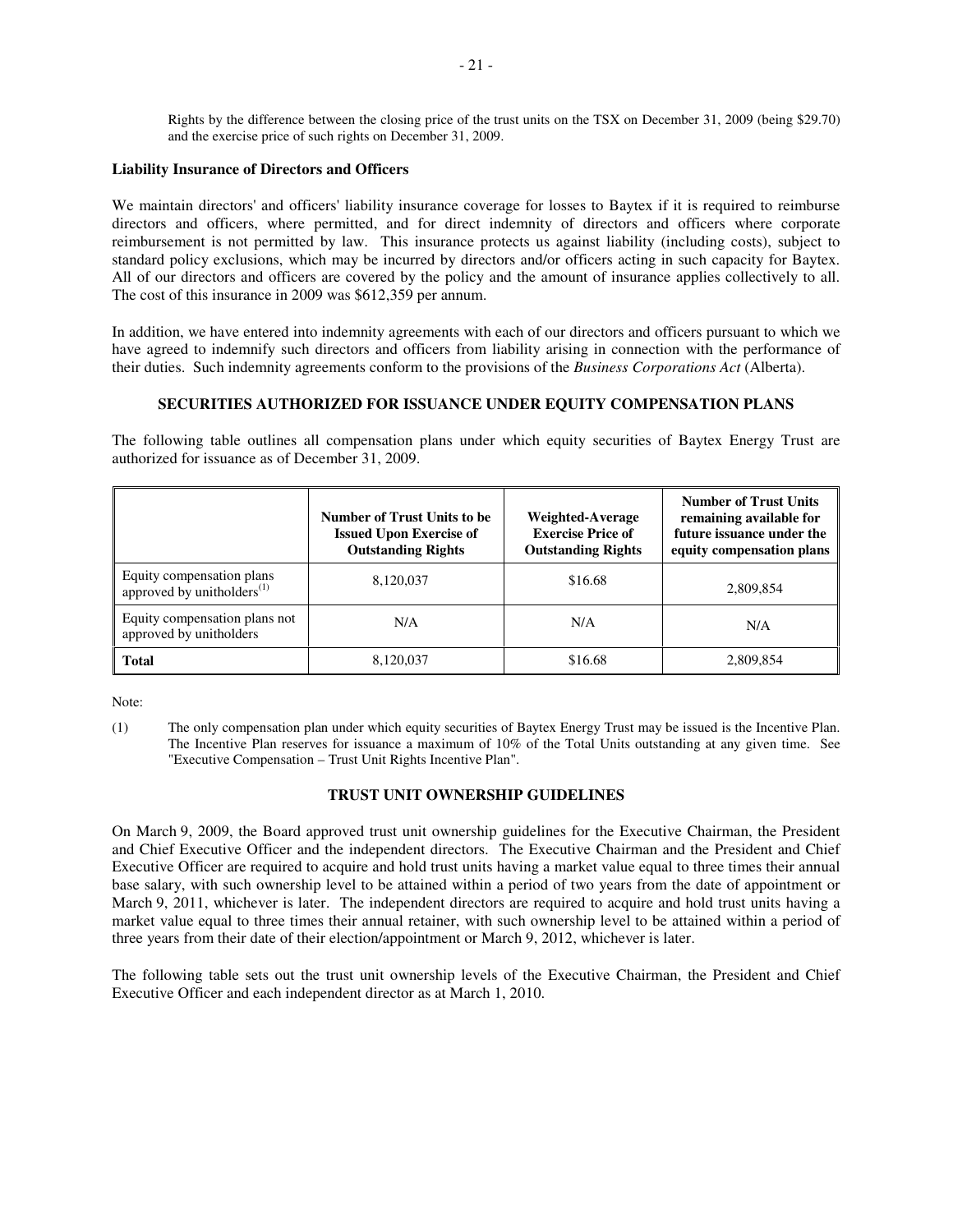|                                                                      | <b>Ownership Guideline</b> |             |                 | Ownership Value <sup>(1)</sup> |                                                              |  |
|----------------------------------------------------------------------|----------------------------|-------------|-----------------|--------------------------------|--------------------------------------------------------------|--|
| <b>Name</b>                                                          | <b>Multiple</b>            | Amount (\$) | <b>Multiple</b> | Amount (\$)                    | or Investment<br><b>Required to Meet</b><br><b>Guideline</b> |  |
| Raymond T. Chan<br><b>Executive Chairman</b>                         | 3x salary                  | 750,000     | 66x             | 16,695,406                     | Y                                                            |  |
| Anthony W. Marino<br>President and Chief<br><b>Executive Officer</b> | 3x salary                  | 1,200,000   | 21x             | 8,775,660                      | Y                                                            |  |
| <b>Independent Directors:</b>                                        |                            |             |                 |                                |                                                              |  |
| John A. Brussa                                                       | 3x retainer                | 90,000      | 206x            | 6,189,487                      | Y                                                            |  |
| <b>Edward Chwyl</b>                                                  | 3x retainer                | 90,000      | 177x            | 5,310,630                      | Y                                                            |  |
| Naveen Dargan                                                        | 3x retainer                | 90,000      | 133x            | 3,991,650                      | Y                                                            |  |
| R.E.T. (Rusty) Goepel                                                | 3x retainer                | 90,000      | 26x             | 798,330                        | Y                                                            |  |
| Gregory K. Melchin                                                   | 3x retainer                | 90,000      | 3x              | 112,460                        | Y                                                            |  |
| Dale O. Shwed                                                        | 3x retainer                | 90,000      | 213x            | 6,403,683                      | Y                                                            |  |

Note:

(1) Based on the closing price of the trust units on the TSX on March 1, 2010 (being \$34.71).

## **STATEMENT OF CORPORATE GOVERNANCE PRACTICES**

### **Board of Directors**

Based upon the definition of "independence" contained in National Instrument 58-101 "Disclosure of Corporate Governance Practices" and a review of the applicable factual circumstances (including financial, contractual and other relationships), the Board has determined that 6 of 8 (75%) of our directors, representing a majority of directors, are independent. These six independent directors are: John A. Brussa, Edward Chwyl, Naveen Dargan, R.E.T. (Rusty) Goepel, Gregory K. Melchin and Dale O. Shwed. Raymond T. Chan, our Executive Chairman, and Anthony W. Marino, our President and Chief Executive Officer, are not considered to be independent.

At each meeting of the Board and its committees, an opportunity is provided for the independent members to meet independently of the non-independent members and members of management (commonly referred to as an "**in camera session**"). During the year ended December 31, 2009, a total of 12 in camera sessions were held by the Board and the Board committees.

Effective January 1, 2009, Raymond T. Chan was appointed Executive Chairman. Mr. Chan is not considered to be an independent director as he was the Chief Executive Officer of the Corporation from September 2003 to December 2008. As our Executive Chairman, Mr. Chan provides overall leadership to our Board. Among other things, our Executive Chairman maintains a liaison and communication with (i) all of our directors and the committee chairs to co-ordinate input from directors and optimize the effectiveness of our Board and its committees and (ii) our Chief Executive Officer to ensure that our Board receives adequate and regular updates from the Chief Executive Officer on all issues important to the welfare and future of Baytex. Our Executive Chairman is also responsible for the overall management of our Board and assists the Chief Executive Officer and management on strategic issues.

To ensure that the Board continues to function independently of management, on February 17, 2009, the Board created the position of Lead Independent Director and appointed Edward Chwyl to this position. The Lead Independent Director's primary role is to act as liaison between management and the independent directors to ensure the Board is organized properly, functions effectively and meets its obligations and responsibilities, including those matters set forth in the mandate of the Board. In this regard, the Lead Independent Director acts as chair of meetings of the Board in the absence of the Executive Chairman, acts as chair of the in camera sessions held during meetings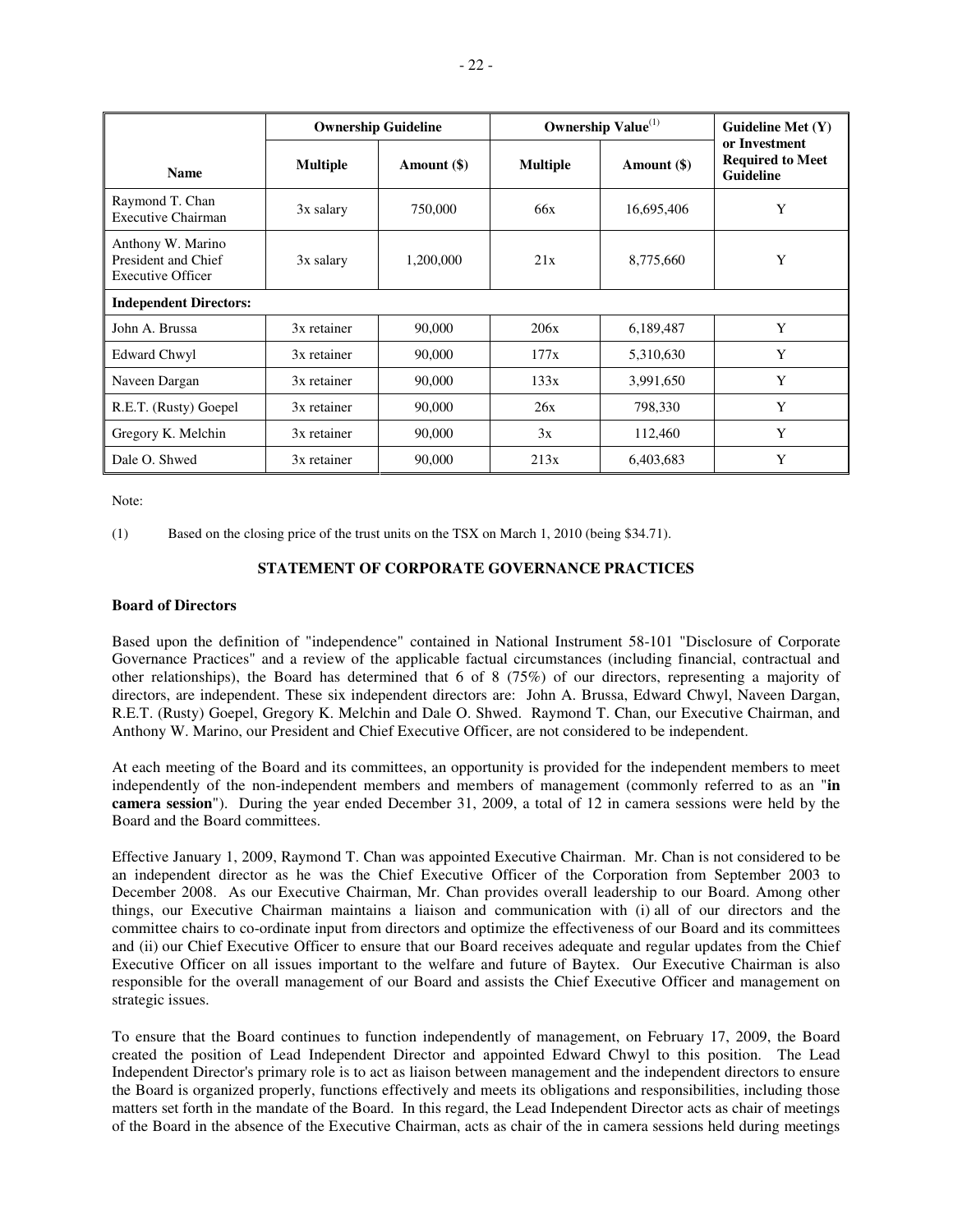of the Board, meets annually with each director to obtain insight as to where they believe the Board and its committees could be operating more effectively and ensures that reasonable procedures are in place for directors to engage outside advisors at Baytex's expense in appropriate circumstances.

The following table lists the names of other reporting issuers on which our directors serve as a director (or the equivalent):

| <b>Director</b>       | <b>Names of Other Reporting Issuers</b>                                                                                                                                                                                                                                                                                                                                                                                                                                                               |
|-----------------------|-------------------------------------------------------------------------------------------------------------------------------------------------------------------------------------------------------------------------------------------------------------------------------------------------------------------------------------------------------------------------------------------------------------------------------------------------------------------------------------------------------|
| John A. Brussa        | BlackWatch Energy Services Corp., Cirrus Energy Corporation, Crew<br>Energy Inc., Deans Knight Income Corporation, Enseco Energy Services<br>Corp., Enterra Energy Trust, Galleon Energy Inc., Just Energy Income<br>Fund, Monterey Exploration Ltd., Midway Energy Ltd., North American<br>Energy Partners Inc., Orleans Energy Ltd., Penn West Petroleum Ltd. (Penn<br>West Energy Trust), Progress Energy Resources Corp., Storm Exploration<br>Inc., WestFire Energy Ltd. and Yoho Resources Inc. |
| Raymond T. Chan       | TMX Group Inc. and WestFire Energy Ltd.                                                                                                                                                                                                                                                                                                                                                                                                                                                               |
| Edward Chwyl          | Karel Capital Corporation and WestFire Energy Ltd.                                                                                                                                                                                                                                                                                                                                                                                                                                                    |
| Naveen Dargan         | Trinidad Drilling Ltd.                                                                                                                                                                                                                                                                                                                                                                                                                                                                                |
| R.E.T. (Rusty) Goepel | Amerigo Resources Ltd., AutoCanada Inc., Spur Ventures Inc. and Telus<br>Corporation                                                                                                                                                                                                                                                                                                                                                                                                                  |
| Anthony W. Marino     | None                                                                                                                                                                                                                                                                                                                                                                                                                                                                                                  |
| Gregory K. Melchin    | ENMAX Corporation and Total Energy Services Inc.                                                                                                                                                                                                                                                                                                                                                                                                                                                      |
| Dale O. Shwed         | Crew Energy Inc.                                                                                                                                                                                                                                                                                                                                                                                                                                                                                      |

## **Meeting Attendance**

The following is a summary of attendance of our directors at meetings of our Board and its committees during the year ended December 31, 2009

| <b>Name</b>                      | <b>Board</b> | Audit<br><b>Committee</b> | Compensation<br><b>Committee</b> | <b>Reserves</b><br><b>Committee</b> | <b>Nominating</b><br>and<br>Governance<br><b>Committee</b> | Overall<br><b>Attendance</b> |
|----------------------------------|--------------|---------------------------|----------------------------------|-------------------------------------|------------------------------------------------------------|------------------------------|
| John A. Brussa                   | 6/6          | $\overline{\phantom{a}}$  | 2/2                              | 2/2                                 | $\overline{\phantom{a}}$                                   | 100%                         |
| Raymond T. Chan <sup>(1)</sup>   | 6/6          | 5/6                       | 2/2                              | 2/2                                 |                                                            | $93\%$                       |
| <b>Edward Chwyl</b>              | 5/6          | $\overline{\phantom{a}}$  | 2/2                              | 2/2                                 |                                                            | $90\%$                       |
| Naveen Dargan                    | 6/6          | 8/8                       | 2/2                              | $\overline{\phantom{a}}$            |                                                            | 100%                         |
| R.E.T. (Rusty) Goepel            | 6/6          | 5/8                       | $\overline{\phantom{a}}$         | $\overline{\phantom{a}}$            |                                                            | 78%                          |
| Anthony W. Marino <sup>(1)</sup> | 6/6          | 6/6                       | 2/2                              | 2/2                                 |                                                            | $100\%$                      |
| Gregory K. Melchin               | 6/6          | 8/8                       | $\overline{\phantom{a}}$         | -                                   |                                                            | 100%                         |
| Dale O. Shwed                    | 5/6          |                           | -                                | 2/2                                 |                                                            | 87%                          |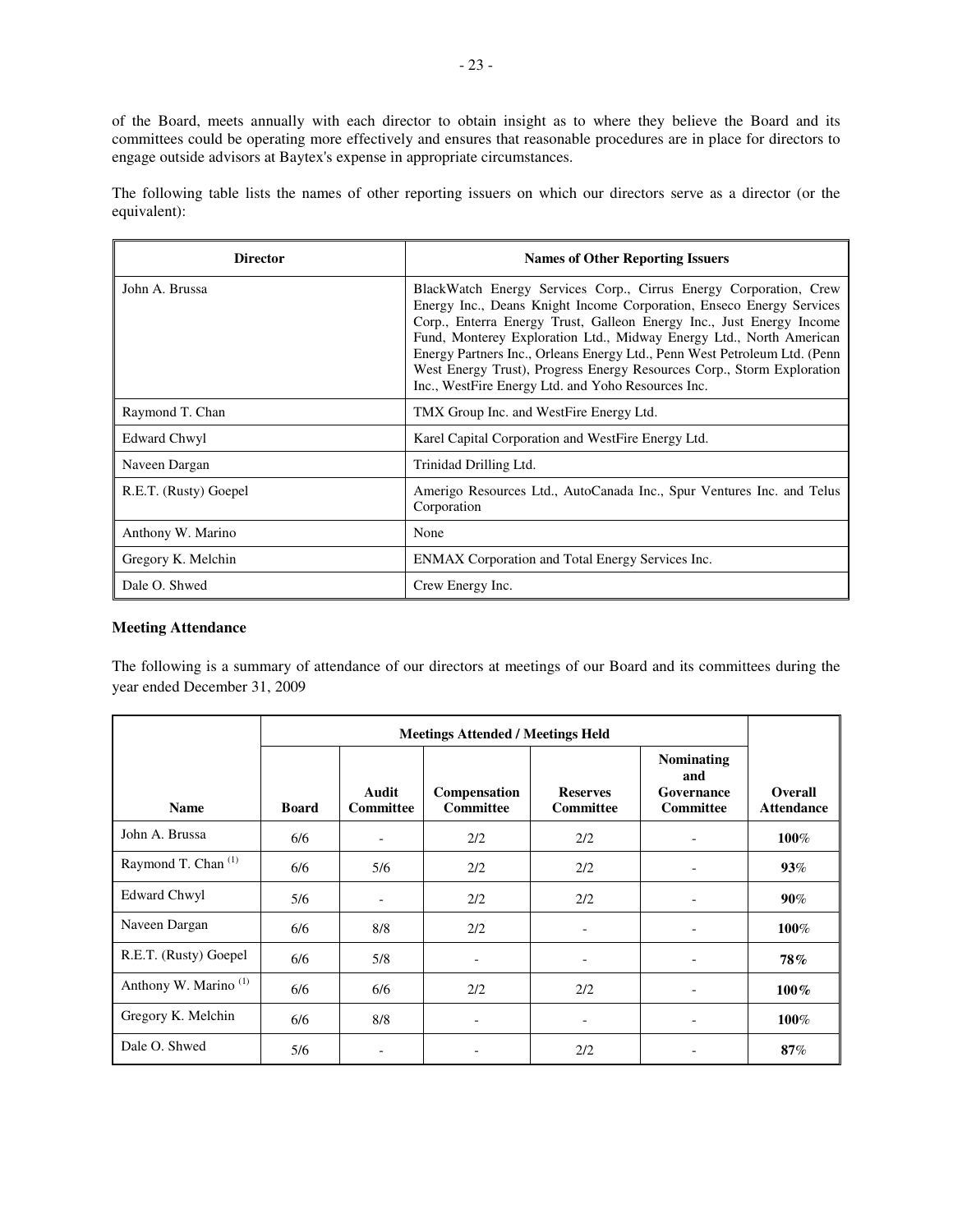Note:

(1) During 2009, Mr. Chan served as our Executive Chairman and Mr. Marino served as our President and Chief Executive Officer. In these capacities, they were invited to attend all committee meetings, other than meetings that the Audit Committee held with staff responsible for internal controls.

## **Board Mandate**

Our Board, either directly or through its committees, is responsible for the stewardship of Baytex Energy Trust and Baytex. A copy of the mandate of our Board is attached as Schedule "A" hereto.

## **Board Committees**

Our Board has four committees: the Audit Committee, the Compensation Committee, the Nominating and Governance Committee and the Reserves Committee, all members of whom are independent directors. No separate committees have been established to deal with health, safety and environmental matters as the Board has retained overall responsibility for them.

### *Audit Committee*

The members of the Audit Committee are Naveen Dargan (Chairman), R.E.T. (Rusty) Goepel and Gregory K. Melchin. The committee's mandate includes:

- reviewing financial statements, management's discussion and analysis, annual information forms and all public disclosure containing audited or unaudited financial information prior to submission to our Board for approval;
- recommending to the Board the appointment of external auditors and the terms of their engagement;
- overseeing the work of the external auditors, including meeting with the external auditors independently of our management;
- reviewing and discussing accounting and reporting policies and changes in accounting principles;
- reviewing our internal control systems and procedures; and
- reviewing risk management policies and procedures.

## *Compensation Committee*

The members of our Compensation Committee are Edward Chwyl (Chairman), John A. Brussa and Naveen Dargan. The committee's mandate includes:

- reviewing on a periodic basis the compensation policies and practices and overall philosophy of Baytex and, where appropriate, make recommendations to the Board regarding substantive changes to such compensation policies and practices and overall philosophy;
- reviewing and recommending to the Board the retainers and fees to be paid to members of the Board;
- reviewing on an annual basis the performance of the President and Chief Executive Officer of the Corporation (the "**CEO**");
- determining and approving the compensation and benefits package and bonuses for each of the officers of Baytex and, in connection therewith, to receive and consider the CEO's recommendations for, and appraisal of the performance of, the other officers;
- with respect to the compensation and benefits package and bonuses to be paid to the non-officer employees of Baytex, receiving and considering the recommendation of the CEO and determining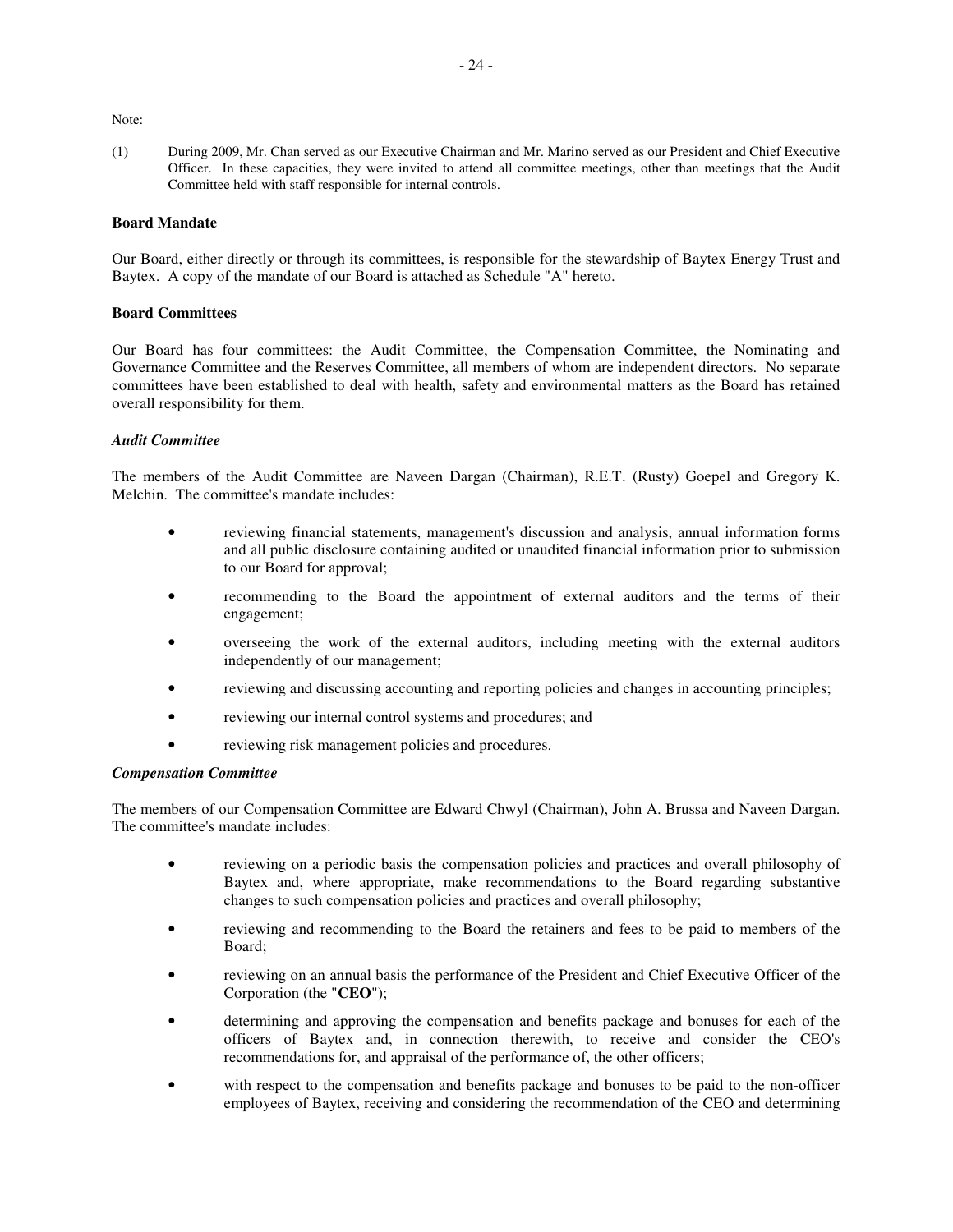and approving such compensation and benefits package and bonuses (with the allocation thereof to specific employees to be made by the CEO);

- reviewing the CEO's recommendations for the type of long-term incentive plans to be utilized by Baytex and making recommendations in respect thereof to the Board;
- administering our trust unit rights incentive plan, including the granting of Incentive Rights;
- considering performance objectives for the ensuing year for the CEO and, if appropriate, the other officers of Baytex; and
- preparing and recommending to the Board any required disclosures of compensation practices to be included in our information circular – proxy statement, or such other document as may be required under applicable securities laws or otherwise.

Other than participation in an annual energy industry compensation survey conducted by Mercer Human Resources Consulting (an independent compensation consultant), a compensation consultant or advisor has not, at any time during the year ended December 31, 2009, been retained to assist in determining compensation for any of our directors and officers. See also "Compensation Discussion and Analysis" above.

## *Nominating and Governance Committee*

The members of our Nominating and Governance Committee are John A. Brussa (Chairman), Edward Chwyl and Naveen Dargan. The committee's mandate includes:

- reviewing on a periodic basis the composition of the Board and its committees;
- assessing, at least annually, the effectiveness of the Board as a whole, the committees of the Board and the contribution of individual directors;
- recommending suitable candidates for election or appointment as directors;
- developing, for the review and approval of the Board, a mandate for the Board and each of its committees;
- developing, for the review and approval of the Board, position descriptions outlining the duties and responsibilities of the Executive Chairman of the Board, the Lead Independent Director, the Chair of each of the Board committees and the Chief Executive Officer;
- developing, for the review and approval of the Board, a code of business conduct and ethics, disclosure policy, insider trading policy and minimum trust unit ownership guidelines; and
- preparing and recommending to the Board any required disclosures of governance practices to be included in our information circular – proxy statement.

# *Reserves Committee*

The members of our Reserves Committee are Dale O. Shwed (Chairman), John A. Brussa and Edward Chwyl. The committee's mandate includes:

- providing a recommendation to the Board as to the appointment of an independent qualified reserves evaluator or auditor (the "**Independent Evaluator**") to prepare an estimate of our proved and probable reserves and related future net revenue (the "**Reserves Data**") as at the last day of our financial year;
- if a change in the Independent Evaluator is proposed, determining the reason(s) therefor and whether there have been any disputes with management;
- with respect to the annual estimate of the Reserves Data prepared by the Independent Evaluator: (a) reviewing the scope of work of the Independent Evaluator; (b) reviewing the procedures for providing information to the Independent Evaluator; (c) reviewing the estimate of the Reserves Data prepared by the Independent Evaluator, including the major assumptions used in preparing such estimate; (d) reviewing any material changes in the Reserves Data from the prior year;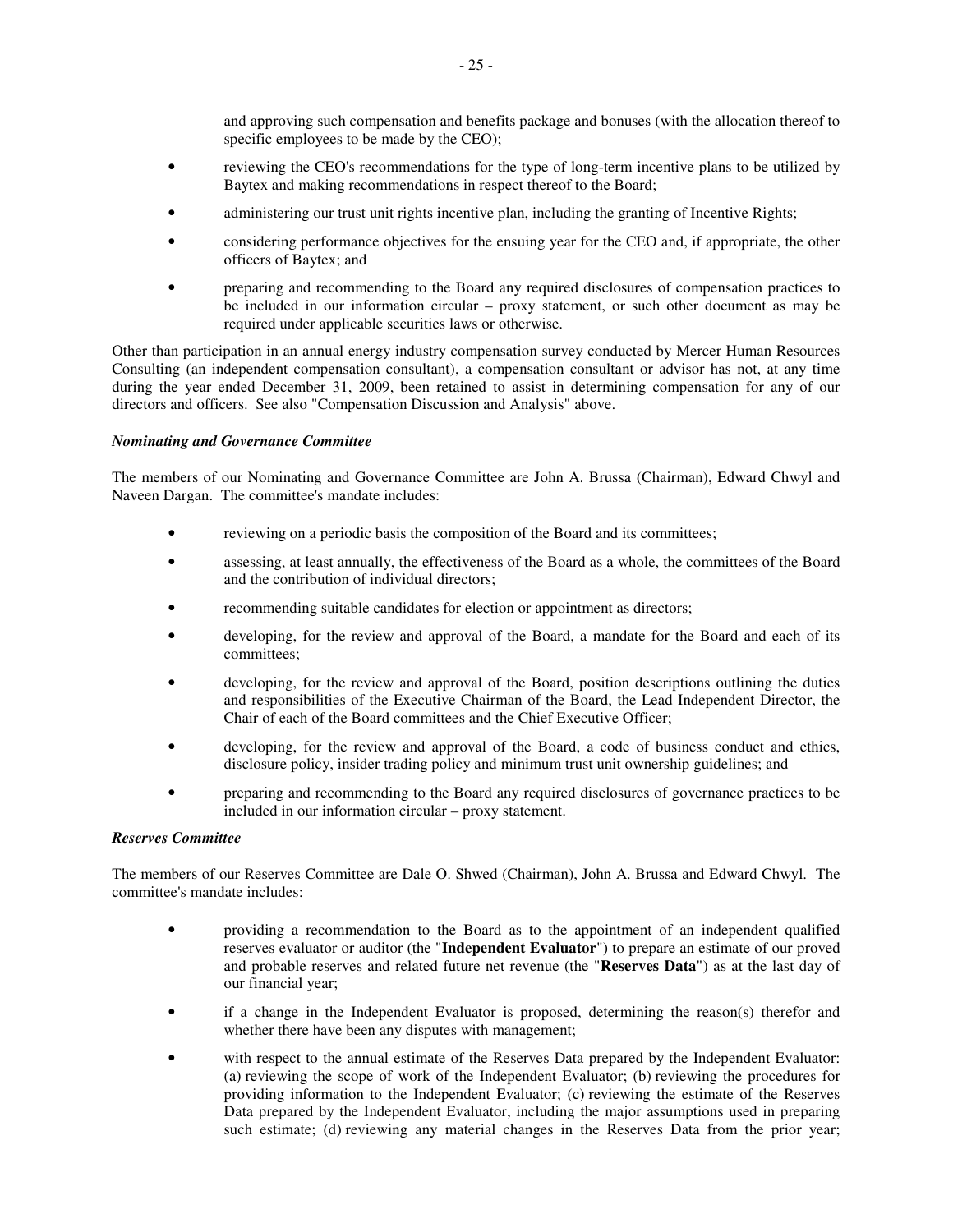(e) meeting separately with management and the Independent Evaluator to determine whether any restrictions placed by management affected the ability of the Independent Evaluator to report without reservation on the Reserves Data; and (f) providing a recommendation to the Board as to whether to approve the report on the Reserves Data prepared by the Independent Evaluator;

- providing a recommendation to the Board as to whether to approve the content and/or filing of the annual statement of the Reserves Data and other information prescribed by applicable securities laws, including any reports of the Independent Evaluator and of management in connection therewith; and
- reviewing all matters relating to the preparation, disclosure and/or filing of information related to our reserves and making a recommendation to the Board as to whether to approve the disclosure and/or filing of such information.

## **Orientation and Continuing Education**

No formal education program currently exists for the orientation of new directors. Existing directors provide orientation and education to new members on an informal and *ad hoc* basis. In addition, new directors of the Baytex are given copies of the mandate of the Board and each of our committees, our corporate policies, our by-laws as well as agendas and minutes of the Board and committee meetings for the preceding 12 months. In addition, new directors receive a presentation by management on our business.

No formal continuing education program currently exists for our directors. Each of our directors has the responsibility for ensuring that he maintains the skill and knowledge necessary to meet his obligations as a director. However, as part of their continuing education, our Board receives management presentations with respect to the operations and risks of our business in connection with our annual budgeting and planning process. In addition, the individual directors identify their continuing education needs through a variety of means, including discussions with management and at Board and committee meetings.

## **Directors Retirement Plan**

We do not have a directors retirement plan.

# **Ethical Business Conduct**

Our Board has adopted a code of business ethics applicable to all members of Baytex, including directors, officers and employees (the "**Code**"). A copy of the Code is accessible on the SEDAR website at *www.sedar.com* (filed February 6, 2009) and on our website at *www.baytex.ab.ca*. Each employee, officer and director is required to confirm annually that he or she has read, understood and complied with the Code. Any reports of variance from the Code will be reported to the Board. There have been no material change reports filed since the beginning of the year ended December 31, 2009, that pertain to any conduct of a director or executive officer that constitutes a departure from the Code. Our Board has also adopted a code of ethics for our principal executive officer and senior financial officers, a copy of which is accessible on our website at *www.baytex.ab.ca*.

In accordance with the *Business Corporations Act* (Alberta), directors who are a party to, or are a director or an officer of a person who is a party to, a material contract or material transaction or a proposed material contract or proposed material transaction are required to disclose the nature and extent of their interest and abstain from voting on any resolution to approve the contract or transaction.

Our Audit Committee has also adopted a statement on reporting ethical violations which provides employees, contractors and suppliers with the ability to report, on a confidential and anonymous basis, any violations within our organization, including, without limitation, criminal conduct, falsification of financial records or unethical conduct. Our Board believes that providing a forum for employees, contractors and suppliers to raise concerns about ethical conduct and treating all complaints with the appropriate level of seriousness foster a culture of ethical conduct. A copy of our statement on reporting ethical violations is accessible on our website at *www.baytex.ab.ca*.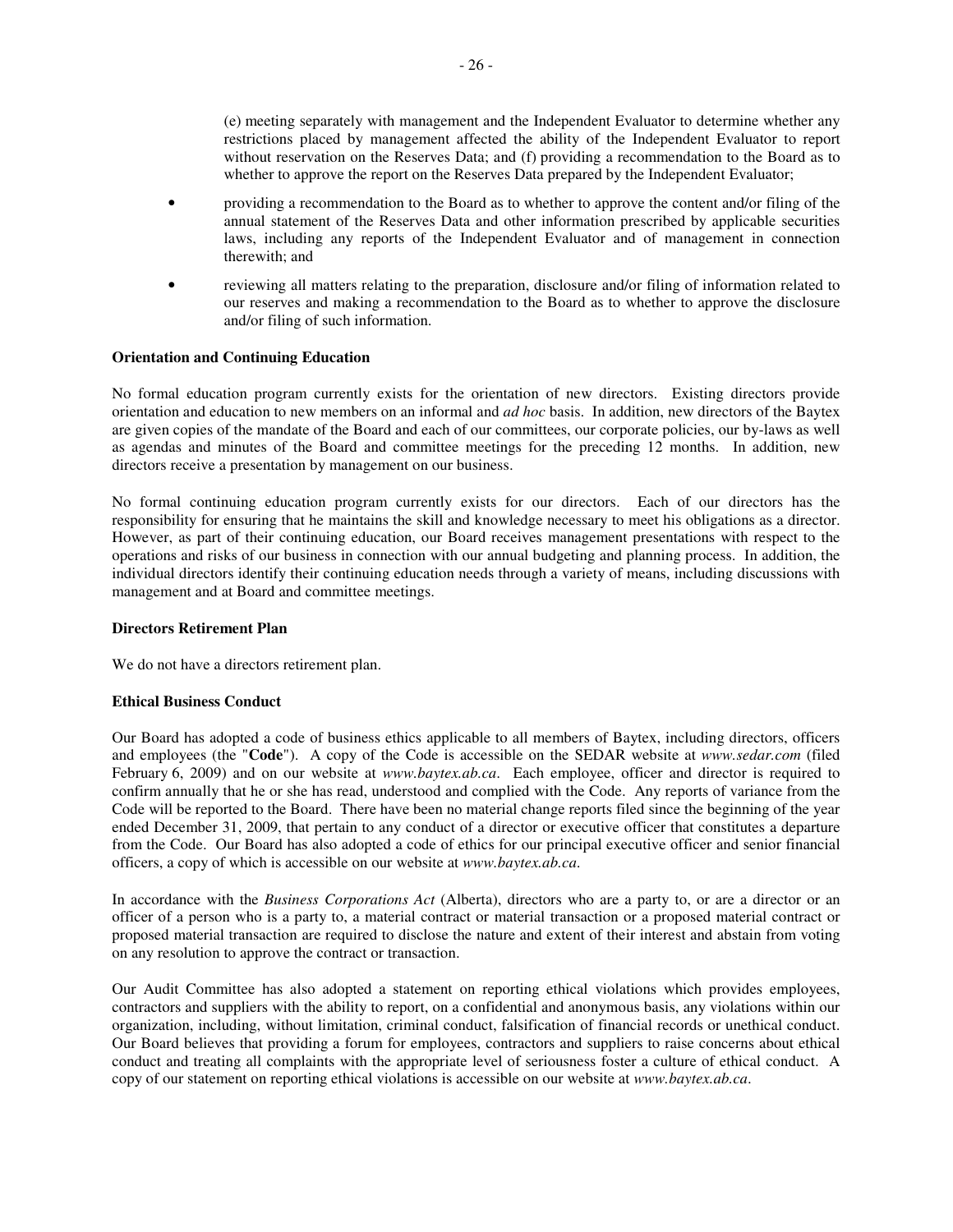## **Nomination of Directors**

The Nominating and Governance Committee, which is composed entirely of independent directors, is responsible for identifying individuals qualified to become new board members and recommending to the Board the new director nominees for appointment or election at the next annual meeting of unitholders. This committee has written Terms of Reference that clearly establish the committee's purpose, responsibilities, membership qualification, appointment and removal, structure and operations, and manner of reporting to the Board.

In making its recommendations respecting the nomination of a director, the committee considers, among other factors, the competencies and skills the Board needs to possess as a whole, the competencies and skills that each existing director possesses and the competencies and skills each new nominee will bring to his position. The committee also considers whether or not each new nominee can devote sufficient time and resources to his duties as a board member.

#### **Assessments**

In 2009, the Lead Independent Director met individually with each of the directors to discuss the performance and effectiveness of the Board and its committees and to request input on how the Board and its committees could operate more effectively.

In March 2010, under the direction of the Nominating and Governance Committee, each director completed a confidential survey designed to provide directors with an opportunity to evaluate how effectively the Board and its committees are operating and to provide constructive input for the improvement of the Board and its committees. The survey results will be summarized under the direction of the Nominating and Governance Committee and reported to the Board at a future meeting.

## **Position Descriptions**

Our Board has developed written position descriptions for the Executive Chairman of the Board, the Lead Independent Director, the chairman of each of the committees of the Board and for our Chief Executive Officer.

#### **INTEREST OF INFORMED PERSONS IN MATERIAL TRANSACTIONS**

Except as disclosed herein, there were no material interests, direct or indirect, of our insiders, proposed nominees for election as directors, or any associate or affiliate of such insiders or nominees since the beginning of our last financial year, or in any proposed transaction, which has affected or would materially affect us.

# **INTEREST OF CERTAIN PERSONS AND COMPANIES IN MATTERS TO BE ACTED UPON**

Our management is not aware of any material interest of any director or executive officer or anyone who has held office as such since the beginning of our last financial year or of any associate or affiliate of any of the foregoing in any matter to be acted on at the meeting, except as disclosed herein.

## **ADDITIONAL INFORMATION**

Our financial information is provided in our annual audited consolidated financial statements for the year ended December 31, 2009 and the related management's discussion and analysis of operating and financial results, which are contained in our 2009 financial report. Our annual information form also contains disclosure relating to our audit committee and the fees paid to Deloitte & Touche LLP in 2009. Copies of our financial report, annual information form, subsequent interim financial statements and this information circular - proxy statement may be obtained on request without charge from the Corporate Secretary of Baytex Energy Ltd. at Suite 2200, Bow Valley Square II,  $205 - 5<sup>th</sup>$  Avenue S.W., Calgary, Alberta, T2P 2V7, telephone (403) 269-4282. These documents and other information relating to us are accessible on the SEDAR website at *www.sedar.com*.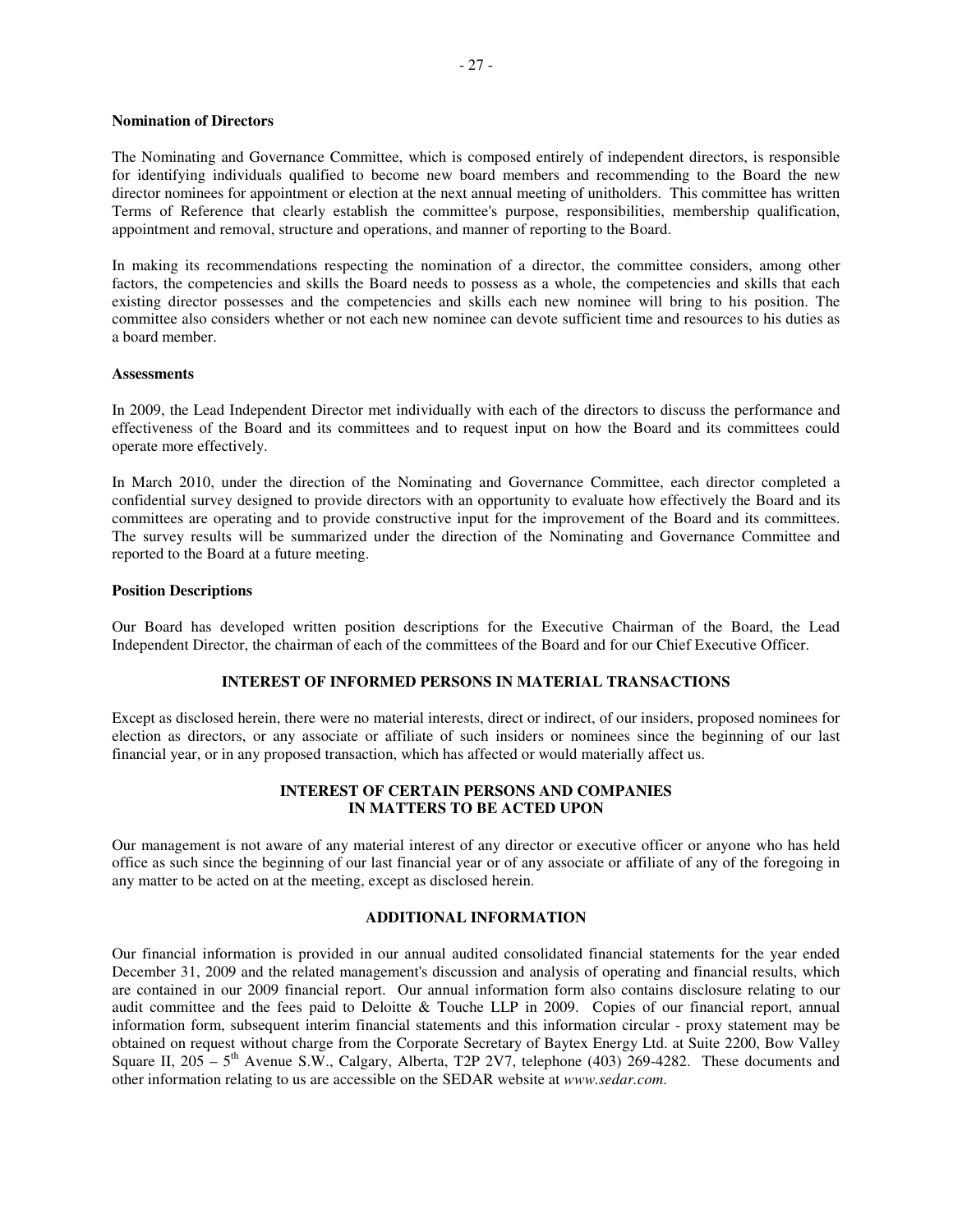# **OTHER MATTERS**

Our management knows of no amendment, variation or other matter to come before the meeting other than the matters referred to in the notice of annual meeting. However, if any other matter properly comes before the meeting, the accompanying proxy will be voted on such matter in accordance with the best judgment of the person voting the proxy.

Dated: April 6, 2010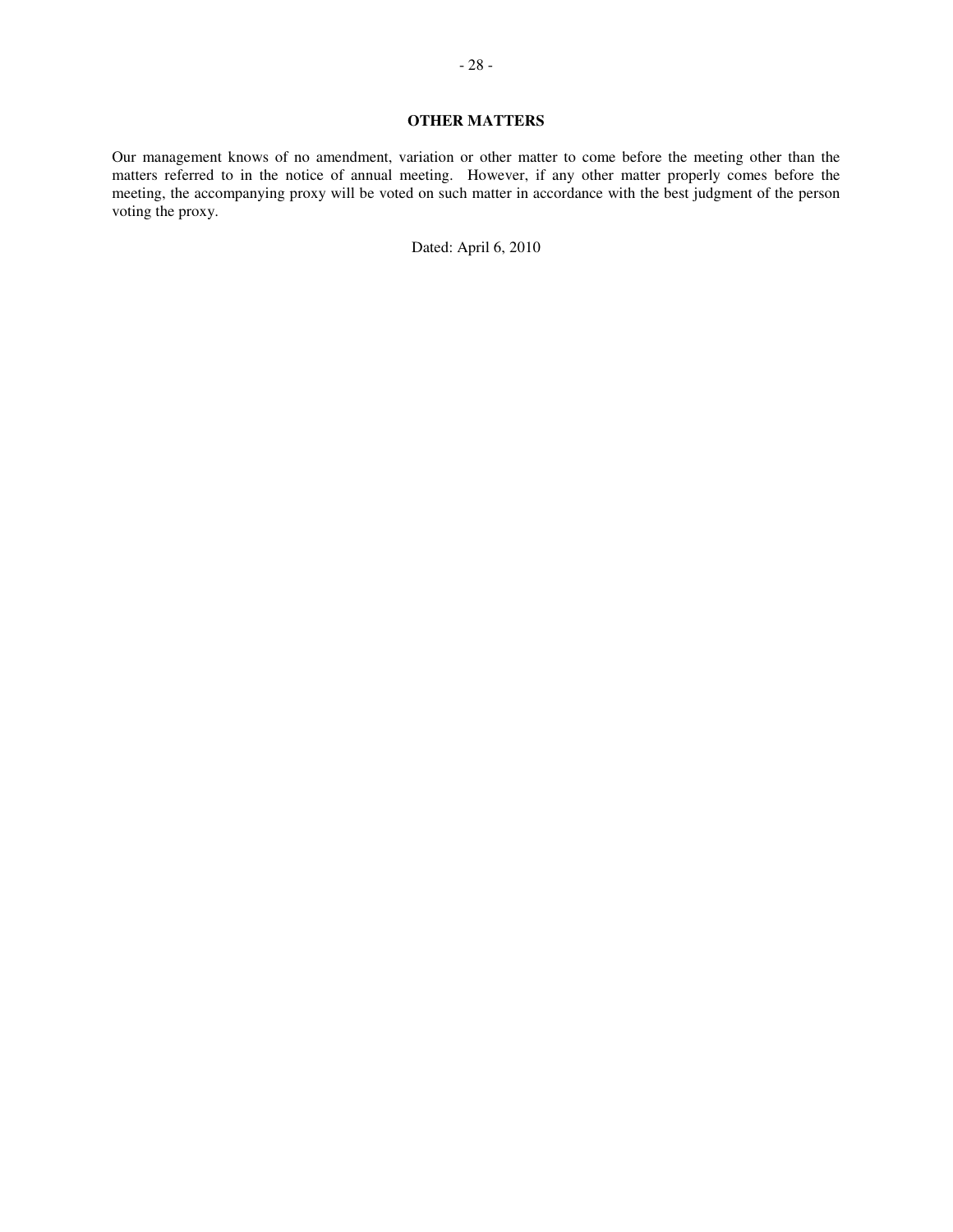## **SCHEDULE "A"**

# **BAYTEX ENERGY LTD.**

## **BOARD OF DIRECTORS**

## **MANDATE AND TERMS OF REFERENCE**

## **ROLE AND OBJECTIVE**

The Board of Directors (the "Board") of Baytex Energy Ltd. (the "Corporation") is responsible for the stewardship of the Corporation, Baytex Energy Trust (the "Trust") and, to the extent delegated to the Corporation by the Trust, any other subsidiary entities of the Trust. In this Mandate and Terms of Reference, the Trust and its subsidiary entities are collectively referred to as "Baytex". In discharging its responsibility, the Board will exercise the care, diligence and skill that a reasonably prudent person would exercise in comparable circumstances and will act honestly and in good faith with a view to the best interests of Baytex.

The objectives of the Board are to:

- in consultation with the Chief Executive Officer of the Corporation (the "CEO"), define the principal objectives of Baytex;
- supervise the management of the business and affairs of Baytex with the goal of achieving the principal objectives of Baytex;
- discharge the duties imposed on the Board by applicable laws; and
- for the purpose of carrying out the foregoing responsibilities, take all such actions as the Board deems necessary or appropriate.

# **MEMBERSHIP**

- 1. The Board shall be comprised of not less than three members a majority of whom are "independent" directors (within the meaning of National Instrument 58-101 "Disclosure of Corporate Governance Practices").
- 2. The unitholders of the Trust are entitled to nominate for election all of the members of the Board by a vote at a meeting of unitholders. Following such meeting, the Trust shall cause the individuals so nominated by its unitholders to be elected as directors of the Corporation (to hold office until the close of the next annual meeting). In accordance with the articles and by-laws of the Corporation, the members of the Board then in office have the authority to appoint additional directors and fill vacancies on the Board.
- 3. The members of the Board should have or obtain sufficient knowledge of Baytex and the oil and gas business to assist in providing advice and counsel on relevant issues.
- 4. Board members should offer their resignation from the Board to the Executive Chairman of the Board (the "Executive Chairman") following a change in personal circumstances which would reasonably interfere with their ability to serve as a Board member or reflect poorly on Baytex (for example, finding by a Court of fraud or conviction under Criminal Code or securities legislation).

# **RESPONSIBILITIES**

Without limiting the generality of the foregoing, the Board will perform the following duties:

## *Strategic Direction and Capital and Financial Plans*

1. Require the CEO to present annually to the Board a strategic plan and annual operating and capital plans for Baytex's business, which plans must: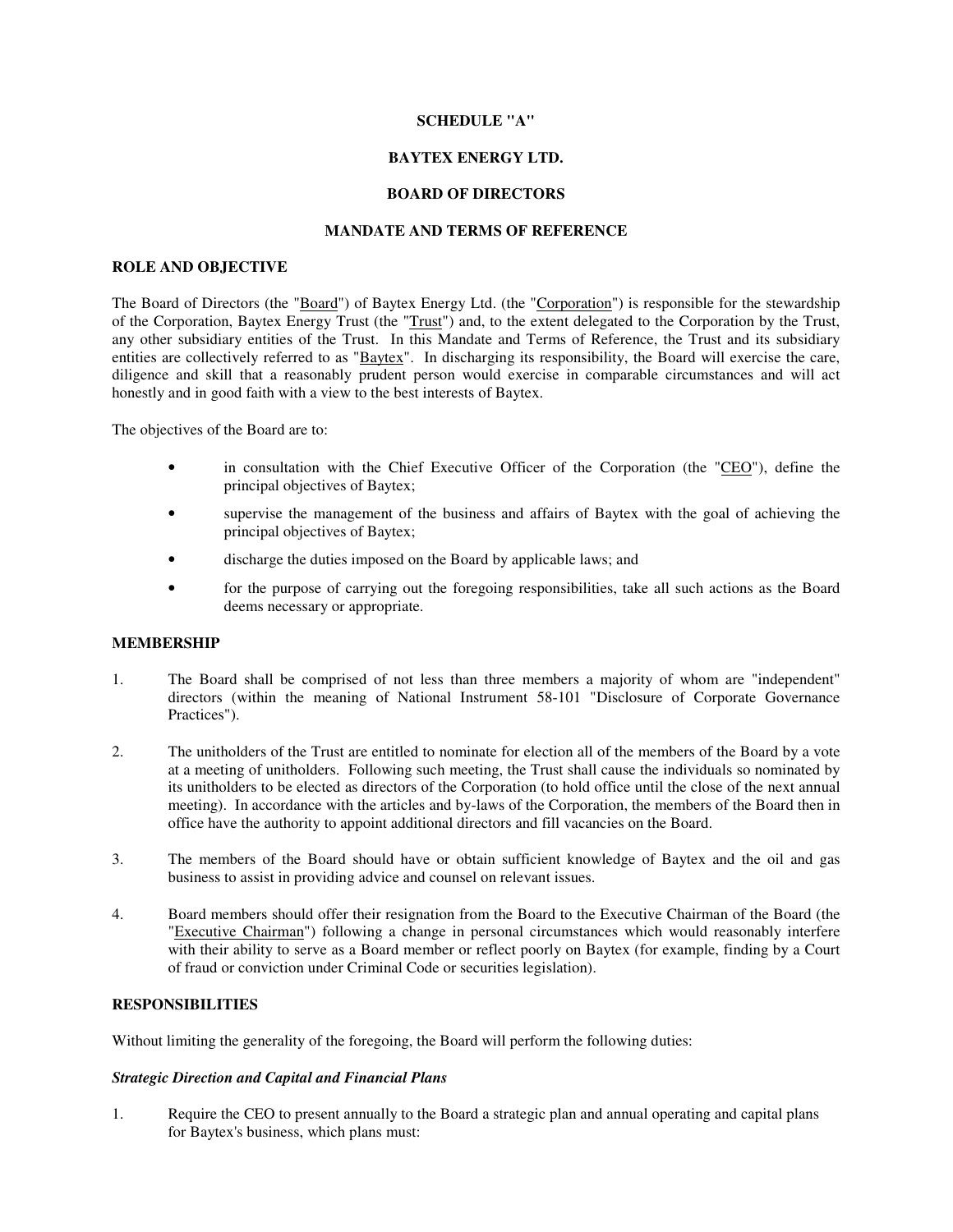- (a) be designed to achieve Baytex's principal objectives;
- (b) identify the principal strategic and operational opportunities and risks of Baytex's business; and
- (c) be approved by the Board as a pre-condition to the implementation of such plans.
- 2. Review Baytex's progress towards the achievement of the goals established in the strategic, operating and capital plans and, if necessary, revise and alter such plans in light of changing circumstances.
- 3. Approve acquisitions and dispositions in excess of expenditure limits established by the Board.
- 4. Monitor the appropriateness of Baytex's capital structure, including:
	- (a) approving the borrowing of funds and the establishment of credit facilities; and
	- (b) approving issuances of additional trust units or other securities of the Trust (including securities convertible into trust units), exchangeable shares of the Corporation or other securities of Baytex to the public and any offering documents, such as prospectuses.
- 5. Approve the cash distributions to be paid on the trust units of the Trust.
- 6. Approve all matters relating to a take-over bid for the securities of Baytex.

## *Finances and Controls*

- 1. Identify the principal risks of Baytex's business, take all reasonable steps to ensure the implementation of the appropriate systems to manage these risks and periodically evaluate the appropriateness of such systems.
- 2. Ensure systems are in place for the implementation and maintenance of the integrity of Baytex's internal control and information systems, including maintenance of all required records and documentation.
- 3. In consultation with the CEO, establish the limits of management's authority and responsibility in conducting Baytex's business.
- 4. In consultation with the CEO, establish a disclosure policy for Baytex with the objective of ensuring that all financial information made public by the Trust (including its annual and quarterly financial statements) is accurate and complete and fairly presents its financial position and performance.
- 5. Ensure that the financial performance of the Trust is properly reported to unitholders, other security holders and regulators on a timely and regular basis.
- 6. Ensure that information relating to the Trust's oil and natural gas activities is prepared and disclosed in accordance with applicable securities laws.
- 7. In consultation with the CEO, establish the ethical standards to be observed by all officers and employees of Baytex and use reasonable efforts to ensure that a process is in place to monitor compliance with those standards.
- 8. Require that the CEO institute and monitor processes and systems designed to ensure compliance with applicable laws by Baytex and its officers and employees.
- 9. Approve any material contracts to be entered into by Baytex.
- 10. Recommend to the unitholders of the Trust a firm of chartered accountants to be appointed as its auditors.

## *Human Resources*

- 1. Monitor overall human resources policies and procedures, including compensation and succession planning.
- 2. Develop a position description for the CEO.
- 3. Appoint the CEO and determine the terms of the CEO's employment with Baytex.
- 4. Evaluate the performance of the CEO at least annually.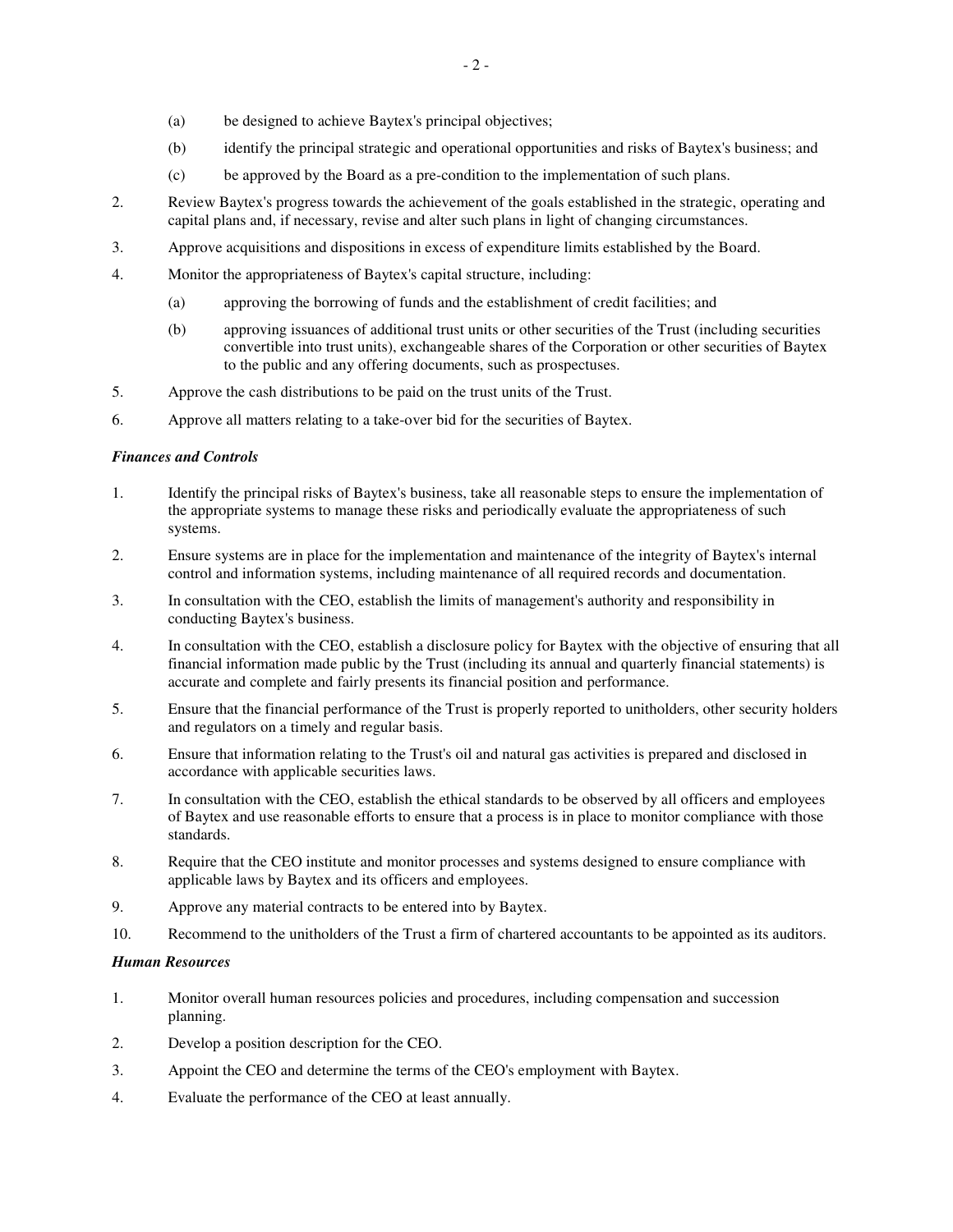- 5. In consultation with the CEO, appoint all officers of the Corporation and approve the terms of each officer's employment.
- 6. Develop a system under which succession to senior management positions will occur in a timely manner.
- 7. Approve any proposed significant change in the management organization structure of Baytex.
- 8. Approve all retirement plans for officers and employees of Baytex.
- 9. Review annually the adequacy and form of the compensation of directors.

## *Governance*

- 1. Develop position descriptions for the Executive Chairman and the Lead Independent Director.
- 2. Select nominees for election to the Board.
- 3. Facilitate the continuity, effectiveness and independence of the Board by, amongst other things:
	- (a) appointing an Executive Chairman and Lead Independent Director of the Board;
	- (b) appointing from amongst the directors an audit committee and such other committees of the Board as the Board deems appropriate;
	- (c) defining the mandate and terms of reference for each committee of the Board;
	- (d) developing a position description for the chair of each committee of the Board
	- (e) ensuring that processes are in place and are utilized to assess the effectiveness of the Executive Chairman and the Lead Independent Director of the Board, the Board as a whole, each committee of the Board and each director; and
	- (f) establishing a system to enable any director to engage an outside adviser at the expense of the Corporation.
- 4. Review annually the composition of the Board and its committees.

## *General*

- 1. The Board may delegate its duties to, and receive reports and recommendations from, any committee of the Board.
- 2. The Board shall have the authority to review any corporate report or material and to investigate any activity of Baytex and to request any employees to cooperate as requested by the Board.

# **MEETINGS AND ADMINISTRATIVE MATTERS**

- 1. At all meetings of the Board every question shall be decided by a majority of the votes cast. In case of an equality of votes, the chairman of the meeting shall be entitled to a second or casting vote.
- 2. The Executive Chairman shall preside at all meetings of the Board, unless the Executive Chairman is not present, in which case the Lead Independent Director shall act as chairman for purposes of the meeting.
- 3. A quorum for meetings of the Board shall be a majority of its members. The rules for calling, holding, conducting and adjourning meetings of the Board are contained in the by-laws of the Corporation.
- 4. Meetings of the Board should be scheduled to take place at least three times per year and at such other times as the Executive Chairman may determine.
- 5. Agendas, approved by the Executive Chairman, shall be circulated to Board members along with background information on a timely basis prior to the Board meetings.